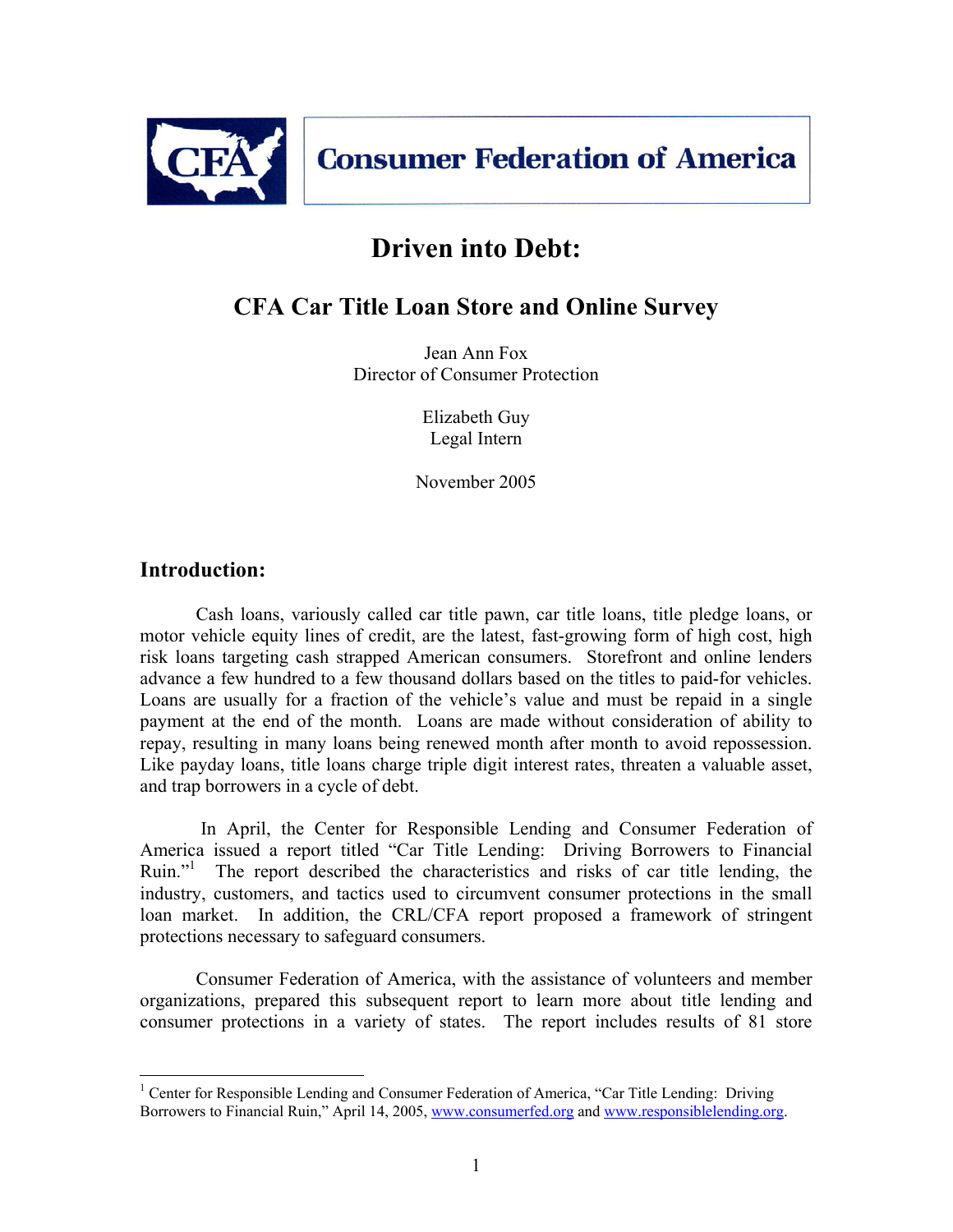surveys in 11 states and a review of 17 online title lenders and provides information on consumer protections that apply to car title loans or pawns in all 50 states.

## **Survey Findings:**

- **Title loans are extremely expensive**. Title loan stores charge a median 25 percent per month finance charge, which translates to 300 percent annual interest, plus additional fees averaging \$25 per loan. Online title lenders quote rates of 24 to 651.79 percent APR for loans fully secured by the title to the borrower's paidfor car, but the low rate is charged by a lender that charges high fees for additional products.
- **Title loans trap borrowers in perpetual debt**. Lenders don't run credit checks or base loans on the borrower's ability to repay. Loans are generally due in one month, with interest only renewals available. Since most lenders hold a duplicate set of car keys, non-judicial repossession is easy.
- **Title lenders structure their loans to evade state usury or small loan rate caps**. In California and South Carolina, loans start at dollar amounts just above the cut-off for small loan rate caps. In Virginia, Iowa and Kansas, title loans are claimed to be open-ended credit to benefit from the deregulation of credit cards in those states. Title lenders making loans via the Internet export high cost loans to consumers in protected states by using dubious choice of law claims from states with no rate caps.
- **Title loans are over-secured**. Title lenders loan a fraction of the value of the car used to secure the loan, with the most frequent loan-to-value set at 50 to 55 percent of the car's value, a higher percentage than we expected. In Virginia, many title lenders will loan up to 100 percent of the value of the car.
- **Information necessary to make an informed credit decision is hard to come by**. Only four title loan websites disclosed an annual percentage rate prior to applications being submitted. Store personnel often quoted monthly finance charges as an interest rate instead of the federally required annual percentage rate. Store clerks gave confusing and contradictory cost information. Consumers were only able to obtain reliable pre-loan information in states that require licensees to post rates and fees or to provide brochures on consumer rights.
- **Rate regulation is necessary to reduce the price of loans**. Store surveys found the lowest rates in Arizona, where rates are capped at no more than 17 percent per month on loans up to \$500, and at lower levels for larger loans. In states with high rate caps, title lenders with few exceptions charged the legal maximum. Rates were highest in states with no rate caps, such as Illinois, where the annualized rates ranged from 300 to 470 percent or New Hampshire where title loans cost 300 to 366.9 percent.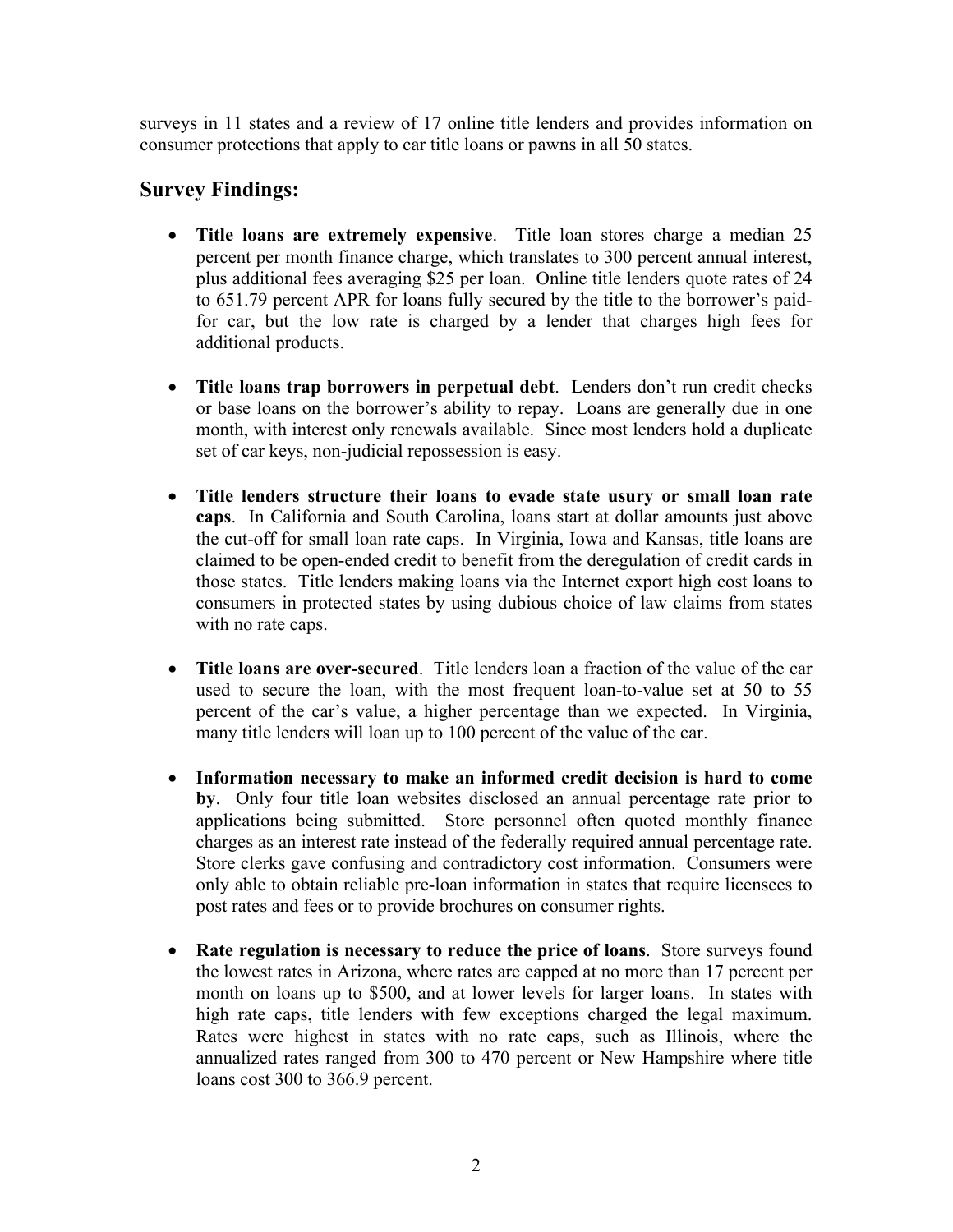- **Permissive state laws and lender exploitation of loopholes and gaps in protections leave vulnerable consumers exposed to high risk title loans.** Title lending passes for pawn transactions in Georgia<sup>2</sup> and Alabama as a result of court decisions that have not led to corrective state laws. Almost half the states permit predatory title lending, either through weak authorizing laws or failure to close loopholes.
- **State laws set the stage for title loan debt traps** by setting high maximum loan ceilings and permitting one-month balloon payments. For example, Tennessee and Mississippi permit loans as large as \$2,500 to be due in 30 days. New Hampshire caps its title loans at \$10,000 with no rate cap and permits 11 loan renewals with only five percent reductions in the original principle each time, resulting in a balloon payment at the end. Georgia sets a 30 day loan but fails to limit loan size.
- **Internet title loans may deprive consumers of home state law protections.** Some online lenders claim choice of law contract terms from states, such as New Mexico and Delaware, with lax credit laws. Consumers who live in states with protective credit and pawn laws are exposed to online title loan abuses.

### **Borrowers: Lower-Income and Vulnerable Consumers**

 Title loans trap vulnerable consumers in a cycle of high cost debt. Consumers risk losing vehicles that they own free and clear, often the most valuable asset they own and necessary for them to hold jobs and provide for their families.

A few state regulators provide information on title loan borrowers. Missouri's Auditor reported that 70 percent of payday and title loan customers earned less than \$25,000 per year.<sup>3</sup> Illinois title loan users had average salaries of less than \$20,000 according to a Department of Financial Institutions study in  $1999$ .<sup>4</sup> New Mexico regulators report that the average income of title loan borrowers, as reported by licensees for 2004, was  $$21,818$ .<sup>5</sup>

 Military members are vulnerable to car title lenders that proliferate in some states with large military populations, such as Georgia and Virginia. The Commander of Naval Base, Jacksonville, FL included in a 1998 letter to the Mayor of Jacksonville the example of a petty officer who borrowed \$1,700 for mortgage payments, had paid over \$7,400 in interest, and still owed the full amount of the loan. To keep from losing his \$6,000 car, the sailor either had to come up with the full \$2,070 in principal and interest or pay \$370 each month to roll over the title loan.<sup>6</sup> The National Consumer Law Center's report, "In

 $^{2}$  GA 44-12-130(5) defines "pledged goods" to include "any motor vehicle certificate of title."<br><sup>3</sup> Missouri Auditor B sport No. 22001, 36, et 3

<sup>&</sup>lt;sup>3</sup> Missouri Auditor Report No. 22001-36, at 3.

<sup>4</sup> Illinois DFI 1999 Short Term Lending Report at 27.

<sup>&</sup>lt;sup>5</sup> New Mexico Summary of Title Loans, 2004, on file with author.

<sup>&</sup>lt;sup>6</sup> Letter from Rear Admiral K. C. Belisle, Commander, Naval Base, Jacksonville to Mayor John Delaney, November 3, 1998, on file with author.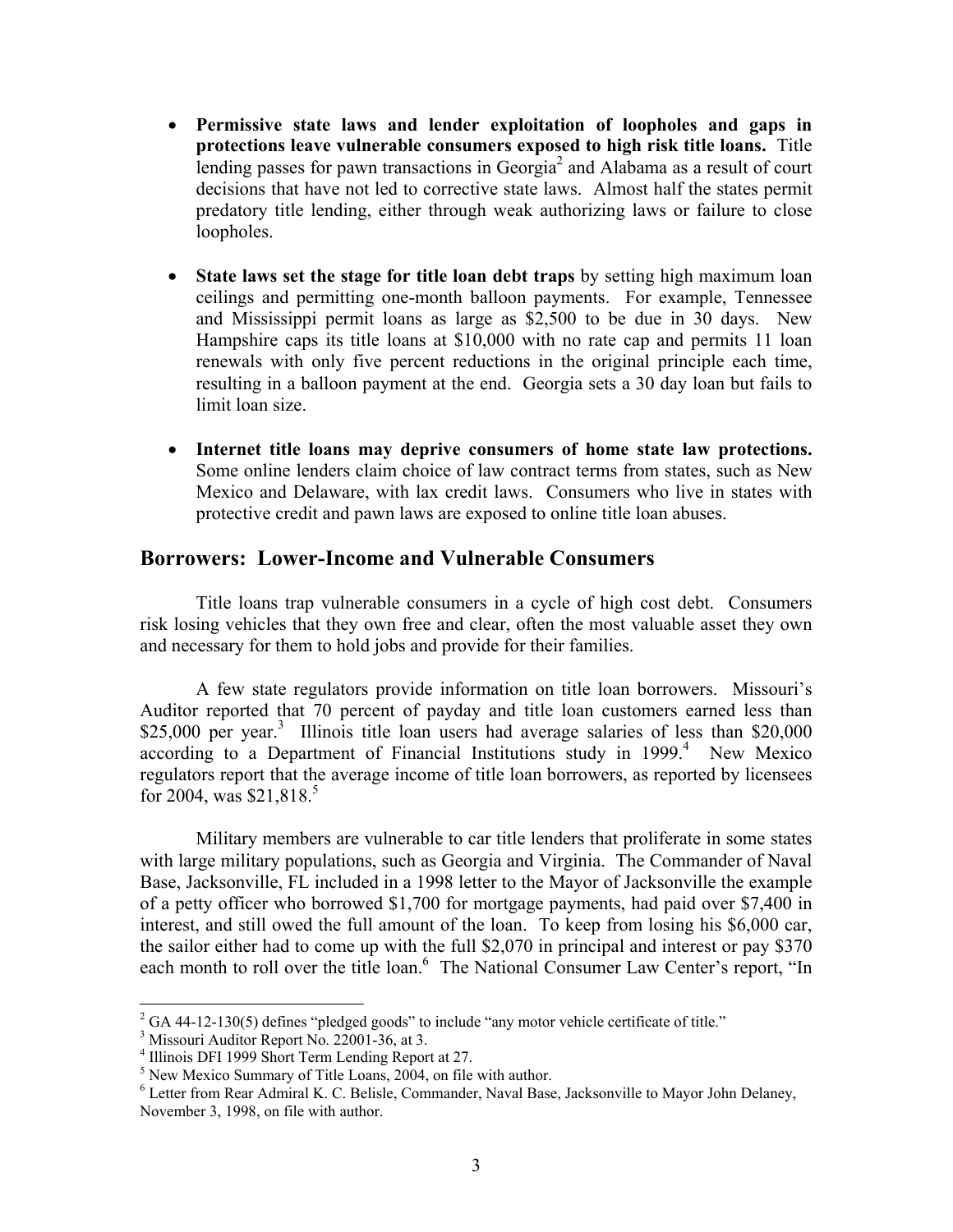Harm's Way," noted the concentration of title loan outlets outside Kings Bay Submarine Base in Georgia, especially after Florida reformed its title loan law, cutting rates to 30 percent APR.<sup>7</sup> *The Virginian-Pilot* reported that half of the LoanMax stores opened in Virginia were located in Hampton Roads, home to Navy, Air Force, and Army bases; in addition, at least a dozen Fast Auto Loans offices were in the region by mid-2005.<sup>8</sup>

*The Daily Press* in Newport News, Virginia (whose coverage area includes Fort Eustis Army base, Langley Air Force Base, the Naval Weapons Station, and nearby Norfolk Naval Base) summed up the debt trap risk of title loans in an editorial: "Due to the high interest rates, short payback window, and in many cases, the lender's ability to repossess a car after just one missed payment, those in need of quick cash are at high risk of losing their vehicles and getting caught in an ongoing cycle of debt….In this unregulated business, there are scant protections for consumers and no provisions to protect military personnel."<sup>9</sup>

The impact of high cost credit on the military is getting attention in Congress. H.R. 97, introduced by Representative Sam Graves, seeks to cap interest rates for loans to military borrowers at 36 percent APR, about a tenth of the going rate for car title loans, and Senator Elizabeth Dole introduced an amendment to the Defense Authorization bill to require recommendations from the Department of Defense on protections needed to stop predatory lending.

### **Repossession: The High Risk of Loans Secured by Car Titles10**

Title loans are typically structured as one month loans that must either be repaid or renewed to prevent repossession of the consumer's car. Cash-N-Go, LLC in Arizona notes that "the normal payment is interest only...."<sup>11</sup> Goldcrest Financial, also in Arizona, discloses that a balloon payment will be due at the end of the loan because payments are interest only. Even larger loans that include installment payment schedules come with unaffordable balloon payments. Title loans are described by Illinois Pro Bono as typically involving a balloon payment, using the example of a \$3,000 loan that requires the borrower to pay \$400 monthly for seven months and then pay a \$3,000 balloon payment in the eighth month. In the bulk of these loans, consumers cannot repay the balloon amount, resulting in repossession or another title  $\alpha$ <sup>12</sup>

 $\overline{a}$ 

<sup>&</sup>lt;sup>7</sup> Tripoli, Steve and Amy Mix, "In Harm's Way – At Home: Consumer Scams and the Direct Targeting of America's Military and Veterans: A Report by the National Consumer Law Center," May 2003, p. 7 and 22-23.

<sup>&</sup>lt;sup>8</sup> Shean, Tom, "Would You Pay \$125 to Borrow \$500?" *The Virginian-Pilot*, June 17, 2005.

<sup>&</sup>lt;sup>9</sup> "Uneasy Money," Editorial, *Daily Press*, Newport News, VA, June 24, 2005, p. 14.<br><sup>10</sup> For a discussion on the applicability of the Uniform Commercial Code to title loan repossessions, see National Consumer Law Center, *Repossessions and Foreclosures, Fifth Edition*, p. 74-79, Boston, MA, 2002.

 $11$  Cash-N-Go, LLC, loan documents on file with author.

<sup>&</sup>lt;sup>12</sup> "Payday Loans and Title Loans," Illinois Pro Bono, www.illinoisprobono.org, visited August 18, 2005.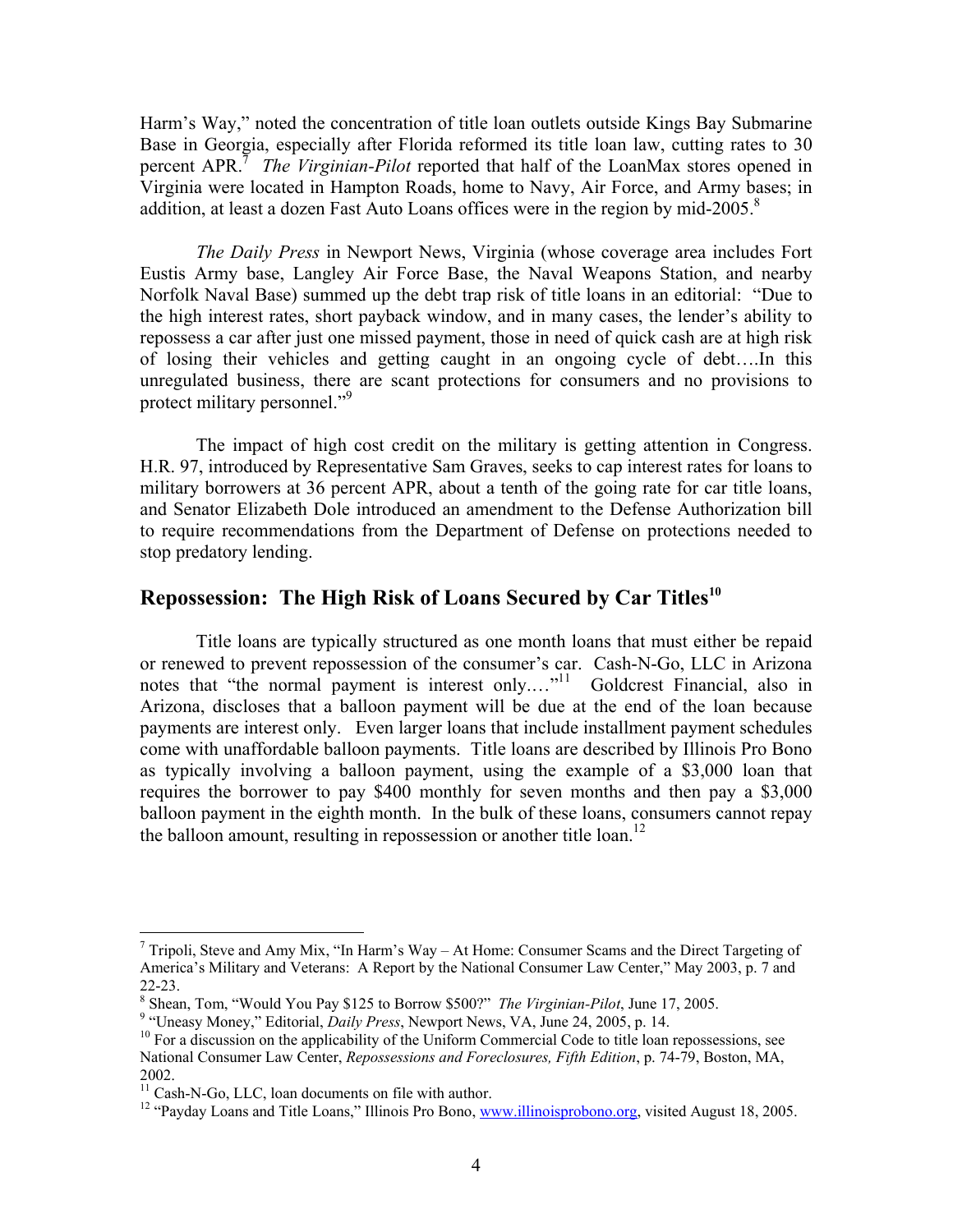New Mexico credit regulators collected reports from their licensees summarizing their lending for 2004. Almost two thousand vehicles were repossessed by New Mexico lenders and less than a thousand were reclaimed by consumers who paid the balance and repossession costs. <sup>13</sup> Over a thousand New Mexico consumers lost their means of transportation due to default on title loans in 2004, as reported by licensees. New Mexico regulators did not report the total number of loans made during the year, but less than 20,000 title loans were outstanding at the end of calendar year  $2004$ .<sup>14</sup>

While industry-wide data from other states is not available, Kansas credit regulators told a legislative committee that one company, LoanMax, is applying for 44 repossessions each month or approximately 10 percent of total loan applications. The lender claimed only five percent of loans ended in repossessions in Kansas.<sup>15</sup>

According to a Hampden Group Report, online lender Cashcar.com, based in Mesa, Arizona, asserts that most title loan borrowers are unable to repay balloon payments and have their vehicles repossessed. The company claims to use GPS tracking control devices to monitor vehicles on which it has loaned money, checking for the vehicle's location, speed, and maintenance requirements. Cashcar.com claims to use a device to shut off a vehicle and prevent it from starting if payment is not received. The vehicle is then located for immediate repossession. Once the borrower has made payment via the Internet, Western Union or at company locations, the vehicle starter is then enabled. $16$ 

Some lenders go to court to collect instead of repossessing borrowers' cars. The additional fees and costs turn relatively small debts into big claims. For example, Express Title & Payday Loans filed in Circuit Court of Cook County, IL to collect \$1,874 from a consumer who failed to repay a \$450 title loan, after adding in \$1,074 in finance charges, and \$350 attorney fees. The original title loan for \$500 was secured by the vehicle and a set of keys, had a disclosed 219 percent APR and \$90 finance charge, and was due in full in one month.<sup>17</sup>

### **Almost Half the States Fail to Protect Against Title Loan Debt Traps**

The only federal legislative action to date regarding car title loans was a nonbinding resolution that only passed one house of Congress: House Concurrent Resolution 312, offered by Florida Representative Clay Shaw in 2000. The resolution expressed Congress's request that the federal government and states should exercise greater

 $\overline{a}$ 

<sup>&</sup>lt;sup>13</sup> Summary of Title Loans, New Mexico Financial Institutions Division, October 4, 2005. On file with author.<br> $^{14}$  *Ibid.* 

<sup>&</sup>lt;sup>15</sup> Minutes, Kansas House Financial Institutions Committee at<br>www.kslegislature.org/committeeminutes/05-06/house/hfi/HseFinInt02072005.pdf

<sup>&</sup>lt;sup>16</sup> Hampden Group Report, www.otcgrowth.com, visited 8/25/05. Company press release links to OTCGrowth web site. See Press Release, "Hampden Group, Inc. Retains OTCGrowth.com to Maximize Investor Awareness," www.prnewswire.com, August 4, 2005.

<sup>&</sup>lt;sup>17</sup> Express Title & Payday Loans v. Exposito, Verified Complaint, Circuit Court of Cook County, Illinois, No. 04MI 107207, March 9, 2004.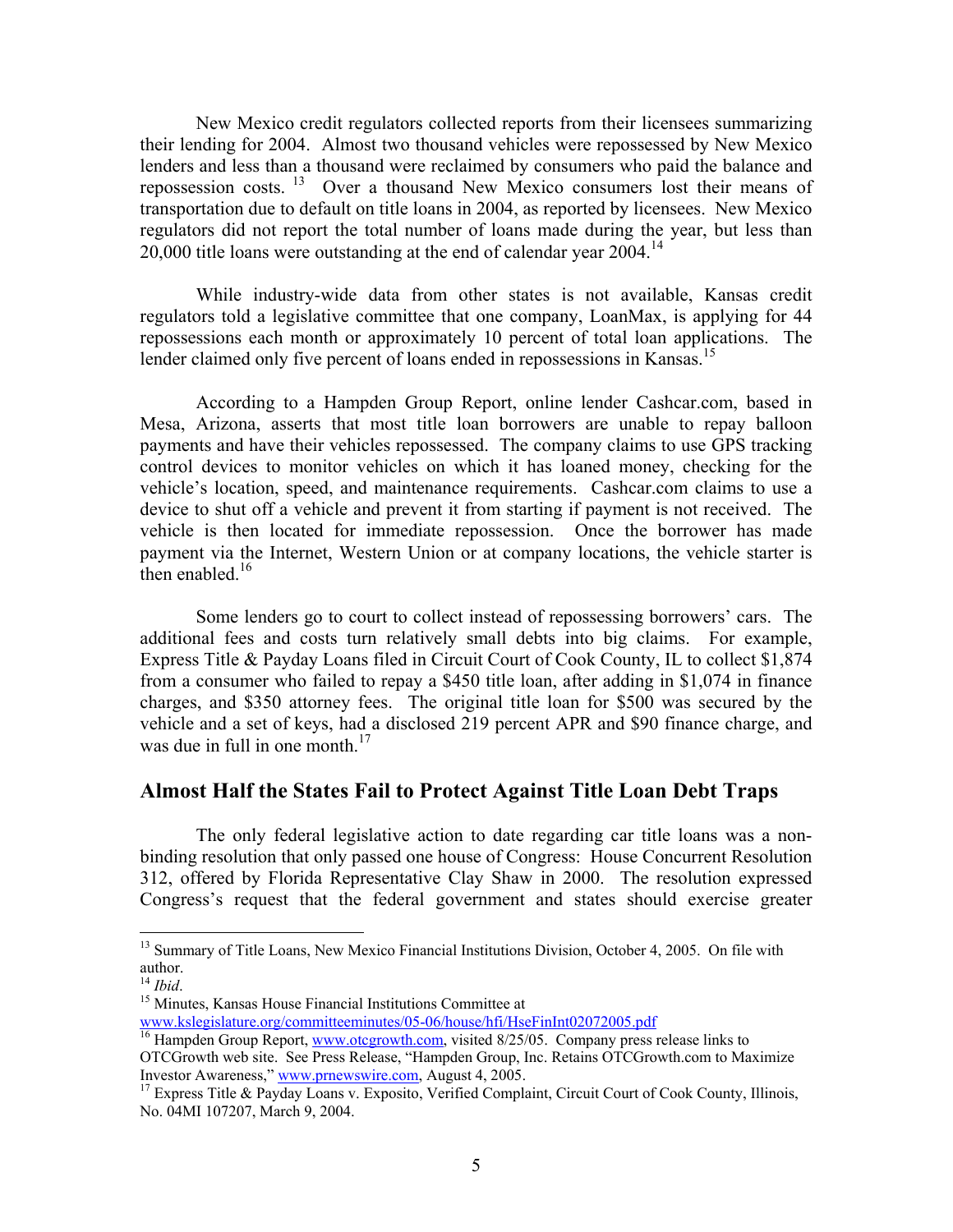oversight of title loan and title pawn transactions, work cooperatively to address abuses by prohibiting title pawn transactions and by prohibiting usurious interest rates in title loan transactions, and ensure that any federal legislative effort preserve the ability of the states to enact stronger protections for consumers. The Senate did not take up a similar resolution.

Companies that make small loans are regulated by states, while pawn companies are typically supervised at the municipal level. To determine the legal status of car title loans across the country, CFA reviewed state usury, small loan, title loan and titling laws and court decisions for all fifty states. Our assessment of the legal status of title loans is broken into those states that have specific laws or regulations that authorize title loans or pawns, those states that fail to cap interest rates for licensed lenders, and states that authorize lower cost title loans. Our analysis identified states whose small loan or usury laws make title lending unattractive to the industry, as well as those states whose laws specifically prohibit pawns based on titles to vehicles. (See CFA 50-State Car Title Loan Legal Status Chart, Appendix A.)

#### **States That Authorize High Cost Title Loans/Pawns**

Thirteen states have either enacted title loan laws or court decisions have authorized high cost title loans under pawn laws, and four additional states set no rate caps on loans made by licensed lenders. States that authorize title loans by specific laws or regulations that include very high rate caps are Alabama, Arizona, Georgia, Mississippi, Montana and Tennessee. Car title loans are specifically authorized with no rate caps in Idaho, Illinois, Missouri, Nevada, New Hampshire, Oregon and Utah. Licensed lenders, including title lenders, are permitted to make loans with no rate caps in Delaware, New Mexico, South Dakota and Wisconsin.

Legislation in two of these states, Nevada and Tennessee, was enacted in 2005 to place greater regulatory restrictions on title lenders without lowering the cost of loans to consumers. Nevada now requires that title lenders be licensed by the state and sets loan term limits and posting requirements, but does not cap rates for title loans. As of November, Tennessee requires title lenders to be licensed and regulated by the Department of Financial Institutions, but the cost of title loans remains unchanged, set at \$22 per \$100 per month or an annual rate of 264 percent.

Title pawns in Georgia have been widely criticized as harmful to consumers. Lenders can charge 300 percent annual interest, make loans due in full in 30 days, and keep the proceeds of selling repossessed cars. Georgia's legislature is considering three bills that would create more protections for title pawn customers. Senate Bill 198 would drop the interest rate from the current 25 percent per month limit to 5 percent a month. Customers would have a 60 day grace period before repossession, and after selling the vehicle, pawn brokers would have to return funds over and above what is owed on the loan plus seizure fees back to the borrower. Two House bills cap rates or require return of excess funds after the debt is settled from repossession. Georgia House and Senate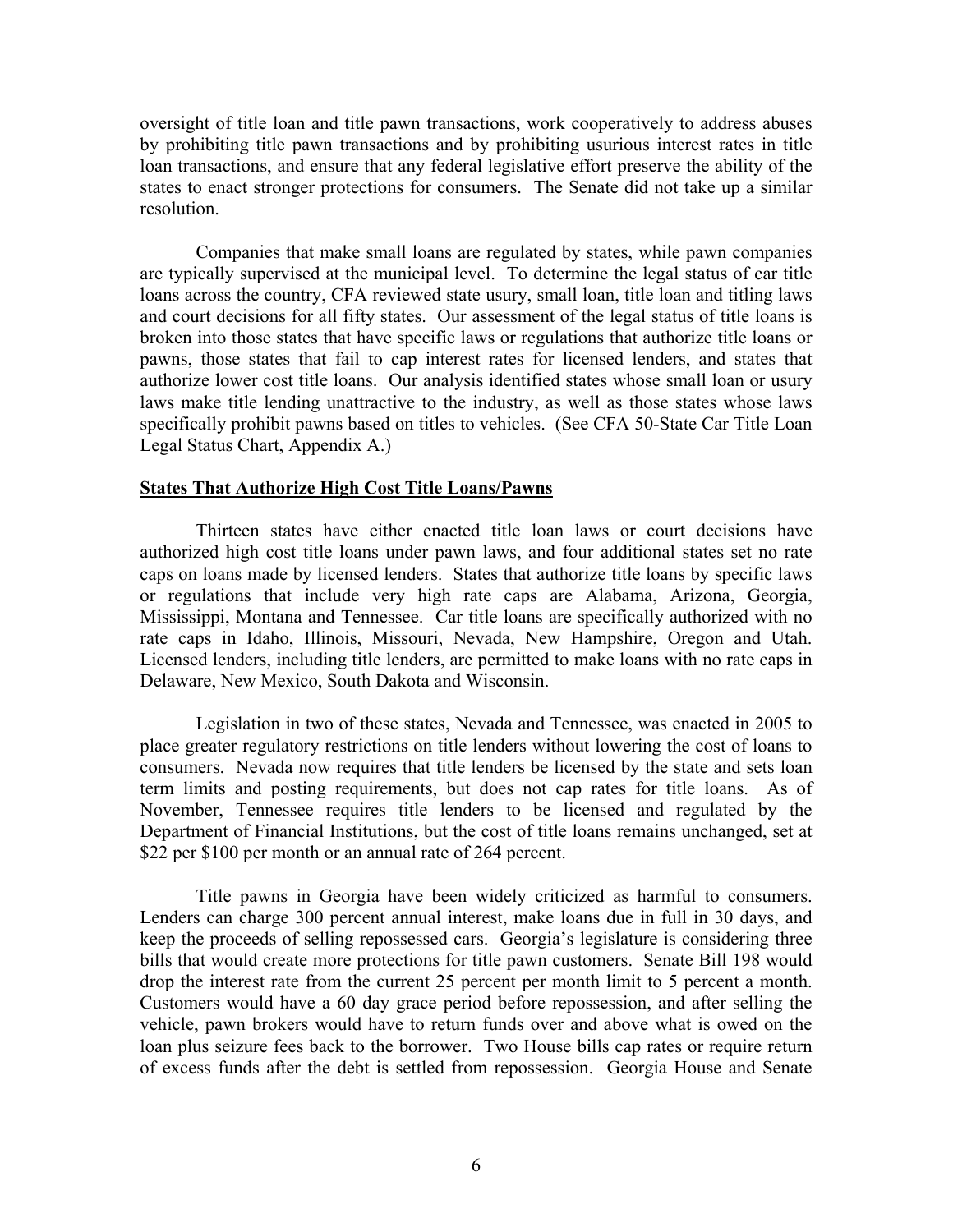committees have held hearings during the summer and fall of 2005 in preparation for the 2006 legislative session.<sup>18</sup>

#### **States That Authorize Lower-Cost Title Loans**

 Four states authorize or do not forbid loans secured by titles at lower rates. In Florida and Kentucky, lower rate caps were enacted to reform high cost lending. Florida caps the rate for a title loan at 30 percent per year for the smallest loans, with lower rates for larger amounts. Kentucky caps rates at 36 percent annual interest. In Minnesota, licensed title lenders must also be licensed car dealers, and rates are capped at three percent per month plus a \$20 per month flat storage fee.

In Colorado, small installment lenders use an alternate rate schedule for loans of less than \$1,000, repayable in at least three monthly installments. Although the law does not mention car title loans, it does not prohibit any type of collateral for small loans. According to Colorado's 2004 report, the average size of a small installment loan was \$356, at a cost of \$107.87 repaid on average in less than six months.<sup>19</sup> The highest rate permitted for a \$100 loan repaid in the minimum three installments is 267.19 percent. The annual percentage rate for a \$500 title-secured loan repaid in five months at the maximum rate is 95.17 percent.<sup>20</sup> (See State Title Loan Law Terms Chart, Appendix B.)

 In addition to the low cost title loan law, Florida's licensed small loan companies are making loans secured by titles. In August 2005, Florida's Attorney General settled a case with Fast Payday Loans, formerly called Florida Auto Loans, and announced restitution of up to \$5.6 million to consumers in refunds or debt forgiveness. The title lender was alleged to have forced borrowers to buy extra travel club memberships as a condition for receiving a car title loan. Florida Auto Loans sold Nation Safe Drivers Inc. memberships to more than 37,000 borrowers from January 2001 to May 2004, adding \$200 to \$900 in travel club "memberships" to the cost of title loans.<sup>21</sup> During that period the company was licensed as a consumer loan company. The company agreed to stop selling any product or service in conjunction with title loans unless regulators agree. Community Loans of America employees working on behalf of Fast Payday were required to receive training to comply with Florida lending laws.<sup>22</sup>

#### **States That Retain Usury or Small Loan Rates Caps**

<u>.</u>

 31 states have small loan rate cap laws or usury limits that restrain car title loan rates. In some cases, lenders size their loans to fall outside rate cap limits. In South Carolina, title loans are called "601" loans because the threshold for small loan rate caps is \$600. A clerk at Car Title Loans in South Carolina told the surveyor, "We are what

<sup>18</sup> Williams, Dave, "Title Loan Companies Coming Under Scrutiny," *Gwinnett Daily Post*, October 23, 2005 and e-mail communication from Georgia Watch, November 3, 2005.

<sup>&</sup>lt;sup>20</sup> E-mail communication from Colorado Attorney General's Office, November 11, 2005.<br><sup>21</sup> "Settlement Reached with Fast Payday Loans," *The Empire Journal*, August 3, 2005.

<sup>&</sup>lt;sup>22</sup> Settlement Agreement, Florida Office of Financial Regulation, In Re: Fast Payday Loans, Inc., formerly known as Florida Auto Loans, Inc., Administrative Proceeding No. 0030-I-02/04, p. 4.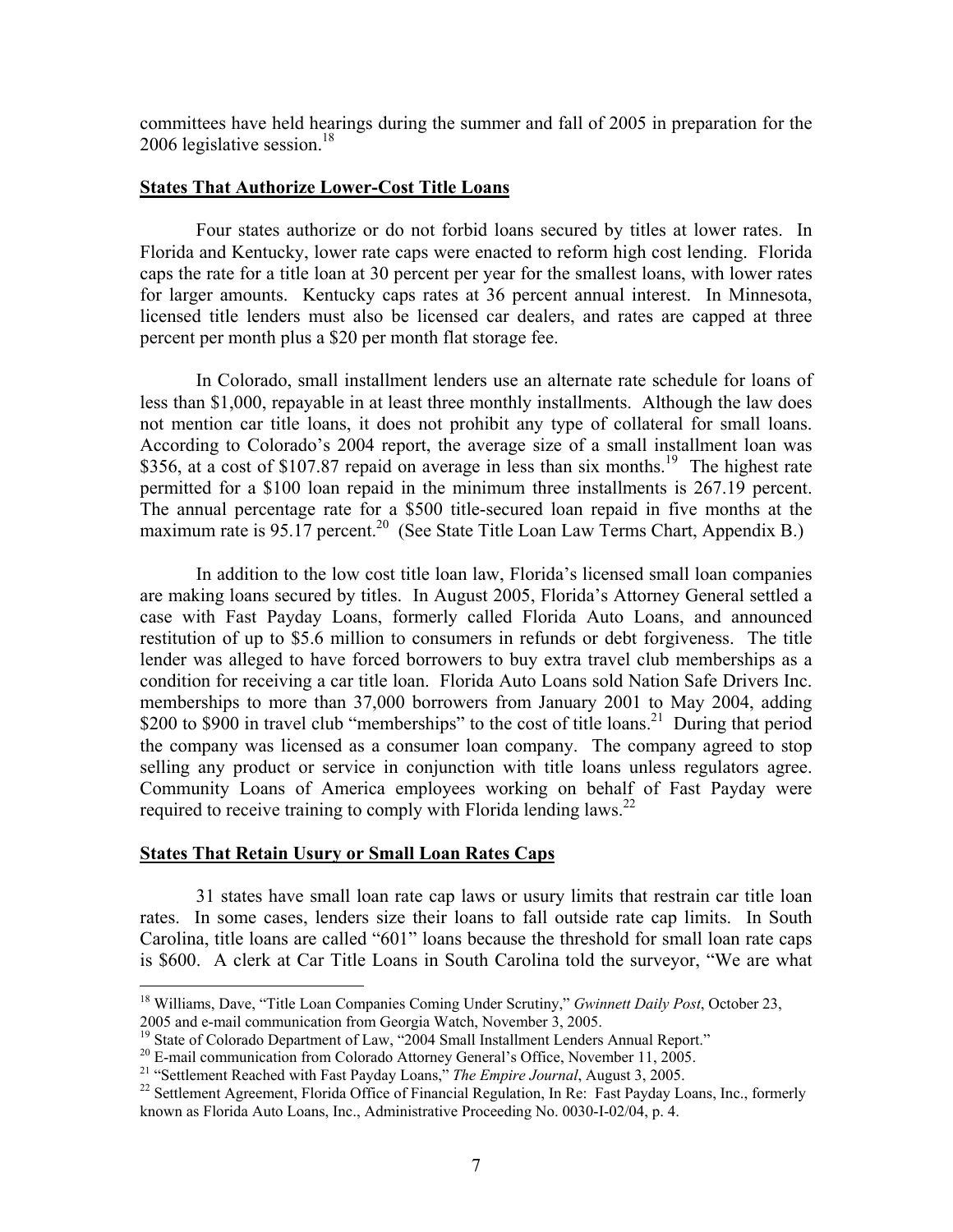you call a predatory lender. We have very high interest rates."<sup>23</sup> California title lenders make loans for more than \$2,500 to escape small loan rate caps.

#### **Title Lenders Structure Loans to Evade Rate Caps**

**Sale-Leaseback**: Title lenders operating in states with rate caps sometimes structure loans as "sale-leaseback" transactions in an effort to charge higher rates than credit laws allow. Under sale-leaseback, the lender asserts that the borrower "sold" the car to the lender who then "leases" it back at a rate not permitted for lenders. Borrowers pay monthly fees to "lease" the item with the option to "buy" back the property at the end of the transaction. If payment is not made, the lender may repossess the property, sell it and retain the proceeds. 24

A Michigan consumer borrowed \$1,500 from APLE Auto Cash Express in Southfield, MI in a sale leaseback transaction, agreeing to pay \$398 in two installments and \$199 in renewal payments every month for another 34 months. To "buy" back the vehicle, a total of 36 monthly rental payments of \$199 each, totaling \$7,164 was required. The borrower signed forms stating that the transaction was not a loan and that the consumer had no equity in the car until fully repaid.<sup>25</sup>

Alabama, Georgia, Illinois, and Minnesota are states that authorize car title loans but specifically prohibit sale-leaseback transactions. Sale-leaseback abuses led the California legislature to enact legislation in 2005 "to prohibit unscrupulous operators from evading California laws governing finance lenders and pawnbrokers, by disguising their transactions as sale and leaseback transactions."26 The California Attorney General's office stated that "this measure addresses the problem of lenders who seek to evade the California Finance Lenders Law by structuring loans as sales and leaseback transactions without obtaining a finance lenders license." The Governor vetoed the bill and instructed the Department of Corporations to develop a proposal on applying consumer protections to sale leasebacks.

**Open-End Credit:** Another industry tactic is to repackage single payment title loans as "open-end" lines of credit in states with small loan rate caps for closed-end loans. In the 1990's deregulation of the credit card industry, many states repealed their rate caps that applied to open-end credit.<sup>27</sup> Although car title loans are typically single payment, closed-end credit, title lenders operate as unlicensed open-end lenders in Virginia, Iowa and Kansas.

In Virginia, open-end credit providers are not licensed or supervised by the Bureau of Financial Institutions. There is no cap on interest rates.<sup>28</sup> In the 1990's, the

 $\overline{a}$ <sup>23</sup> Survey on Car Title Loans, West Columbia, SC, on file with author.

<sup>&</sup>lt;sup>24</sup> Senate Rules Committee, SB 360 Senate Floor Analysis, September 6, 2005.<br><sup>25</sup> APLE Auto Cash Express Rental-Purchase Agreement, on file with author.

<sup>&</sup>lt;sup>26</sup> Veto Message, Governor Arnold Schwarzenegger, SB 360, October 7, 2005.

<sup>&</sup>lt;sup>27</sup> National Consumer Law Center, The Cost of Credit: Regulation and Legal Challenges, Second Edition, 2000, p. 58.

<sup>&</sup>lt;sup>28</sup> VA Code 6.1-330.78.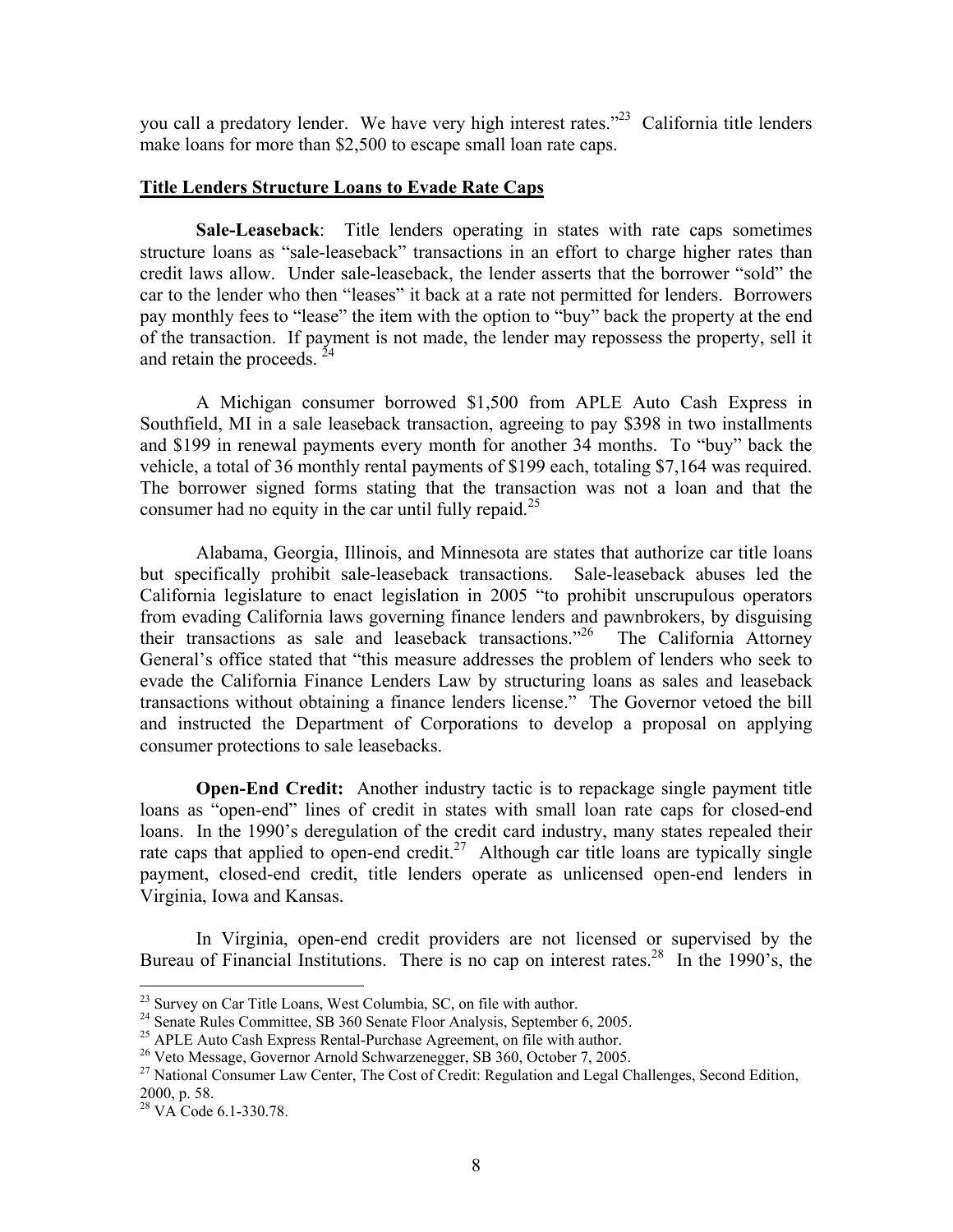Attorney General brought enforcement actions to put a stop to car title "pawn," since Virginia's pawn law requires that the item pawned be in possession of the lender. Closed end small loans are subject to a 36 percent annual interest rate cap. Title lenders found a weakness in Virginia law and are spreading rapidly in urban areas of the state.

A Senate bill was introduced at the 2005 Virginia legislative session to clarify that title loans were subject to the small loan 36 percent rate cap, confirming earlier cases settled by the Office of Attorney General. The bill was stricken from the docket in the face of opposition by the small loan industry and generous campaign contributions. The Consumer Lending Alliance of Tallahassee, Florida gave 33 contributions, totaling \$38,200 to legislators, PACs for both parties and several candidates for Governor and Attorney General.<sup>29</sup>

In Iowa, Georgia-based Anderson Financial Services has opened outlets under the names LoanMax and LoanSmart, making title loans for up to 360 percent annual interest.30 As in Virginia, title loans in Iowa are structured as open-end to get around small loan rate limits. The Iowa Senate passed a bill to curtail title lending by unanimous vote. The House failed this year to move the bill, despite an eleventh hour appeal by Attorney General Tom Miller, who described title lending as "abusive and unconscionable."<sup>31</sup> The bill would have capped interest rates for title secured loans at 21 percent annual interest.

Title lenders opened in Kansas less than two years ago. The Kansas Office of the State Bank Commissioner introduced a bill at the 2005 session of the legislature to place a cap on open-end credit. The legislature tabled HB 2143 to place a maximum rate cap of 21 percent annual interest on closed-end consumer credit sales, open-end credit sales and open-end loans. In November, the Interim Study Committee voted to defeat HB  $2143.^{32}$ 

#### **2006 State Legislatures Expected to Take Up Title Lending**

 Over two dozen title lending bills were filed during the 2005 state legislative season.<sup>33</sup> The title loan industry is backing model legislation being developed through the American Legislative Exchange Council, a free market association of state legislators and business officials. ALEC's Task Force on Commerce, Insurance and Economic Development adopted a model Title Pledge Act that is awaiting approval by the Council's National Board of Directors in December.

 ALEC's model bill is a recipe for predatory lending. Loans for up to \$10,000 due in full at the end of the month are sanctioned. The bill fails to cap interest rates or set limits on the cost of title loans, and exempts lenders operating under the law from state

<sup>&</sup>lt;sup>29</sup> Virginia Public Access Project report, www.vpap.org, visited August 18, 2005.

<sup>&</sup>lt;sup>30</sup> Eby, Charlotte, "Getting By, Getting Lost: Title loan shops raise concern," *The Quad-City Times*, April 26, 2005.

<sup>&</sup>lt;sup>31</sup> Press release, "A.G. Urges Passage of 'Car-Title Loan' Bill," Iowa Attorney General, April 28, 2005.<br><sup>32</sup> E-mail communication from Kansas Office of the State Bank Commissioner, November 2, 2005.

<sup>&</sup>lt;sup>33</sup> "Pending Title Lending Legislation," Center for Responsible Lending and Consumer Federation of America, Current as of April, 2005. Additional legislation had been defeated in several states.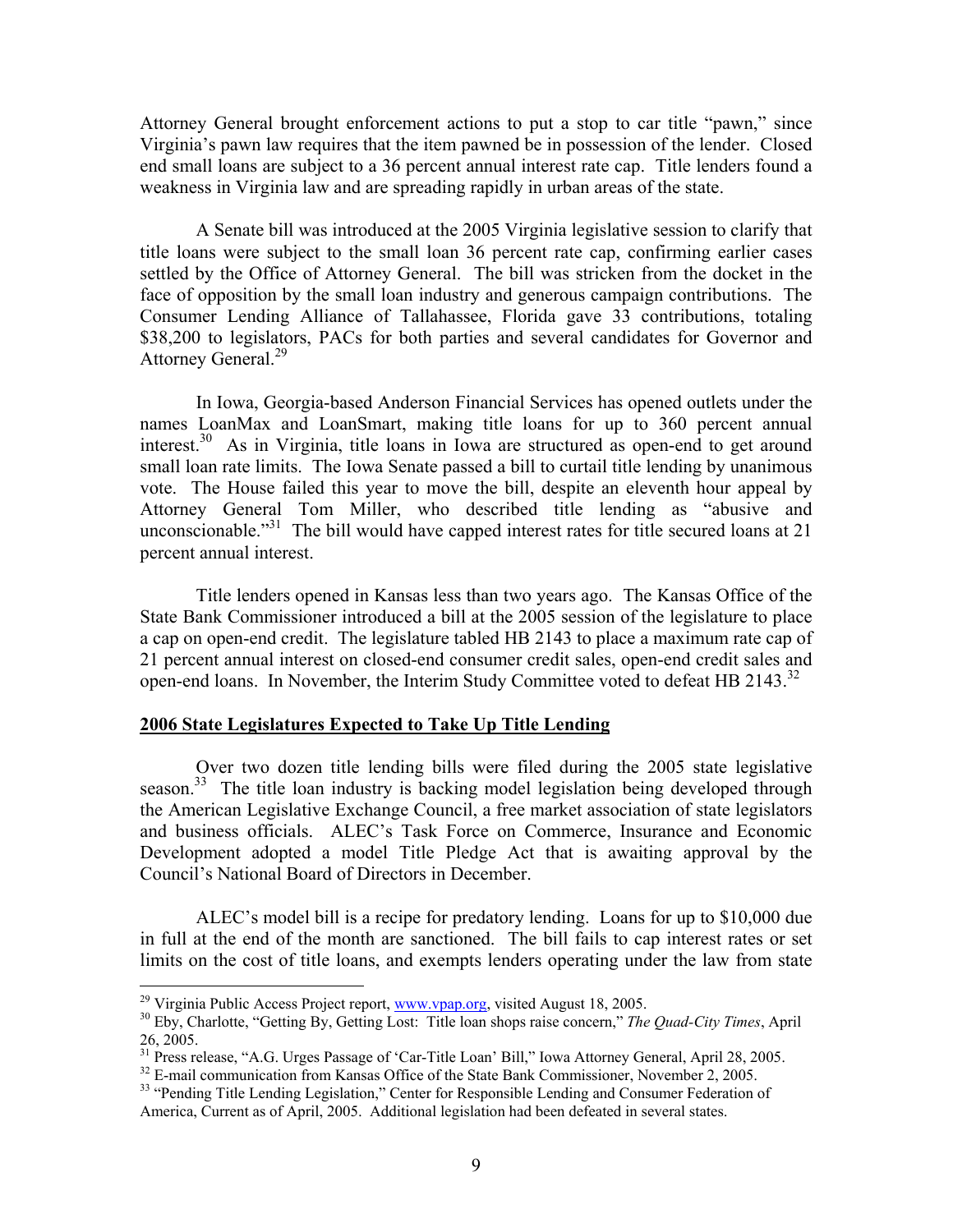usury laws. It codifies balloon payment loan terms that lead to continuous loan flipping, permits automatic loan renewals for six months before requiring small payments toward principal. The bill permits loan-packing with the sale of high-commission ancillary products, and permits lending based only on the value of the asset used to secure the loan. The proposed ALEC bill does not appear to protect borrowers when they default and the vehicle is repossessed. Borrowers would get ten days to cure a default and only ten day's notice to redeem a vehicle, with the exception of "voluntary" surrender of the vehicle. This bill also fails to give consumers the tools needed to enforce any protections, with no private right of action and a short one-year statute of limitations for filing claims. ALEC would also prohibit local governments from enacting ordinances that better protect consumers.34

### **CFA Car Title Loan Store Survey**

Consumer and community organizations in 11 states surveyed 81 car title lenders to learn about their loans and practices. The states represent a variety of legal structures for title lending. Car title loans are authorized by specific laws in survey states Arizona, Missouri, Nevada, New Hampshire, Oregon and Utah. Title lenders in Georgia do business under terms of the general pawn law, per a court decision. In South Carolina, title loans are for more than \$600, the threshold for unlimited small loan interest rates. In online title loans offered by California lenders, loans start at \$2,501, to charge more than law allows for small loans. There are no rate caps for licensed lenders in Illinois and Wisconsin, while title lending in Virginia is structured as unregulated open-end credit, since it is illegal to pawn evidence of ownership or to make closed-end small loans at more than 36 percent annual interest rate.

#### **Types of Stores Surveyed**

 $\overline{a}$ 

Surveyed stores were almost equally divided between lenders that are solely in the business as title lenders and those that are multi-product lenders who sell title loans as well as payday loans, pawn transactions, or check cashing. Car title loans were called by a variety of names, variously known as car title loans, auto title loans, cash time title loans, car title pawn loans, title pawn loans, and motor vehicle equity lines of credit. Some lenders are conflicted about what to call their products. A Yellow Pages ad for Loans of America states, "This is not an auto title loan – this is a consumer finance loan," in fine print while the big print says, "Cash Loans on Your Title."<sup>35</sup>

<sup>34</sup> ALEC Commerce, Insurance & Economic Development Task Force, *Title Pledge Act*, 8/5/05 Draft, on file with author.

<sup>&</sup>lt;sup>35</sup> Yellow Pages ad, Nevada, Loans of America. "Cash Loans on Your Title: It's So Easy," p. 1330-1331. "We will pay off your existing title loan and lower your payments. Up to \$25,000 instantly. You keep the car and the cash. Establish your credit (we report to National Credit Bureau.) Up to 18 months financing (not based on credit.) Same-day loan. Call now or apply online."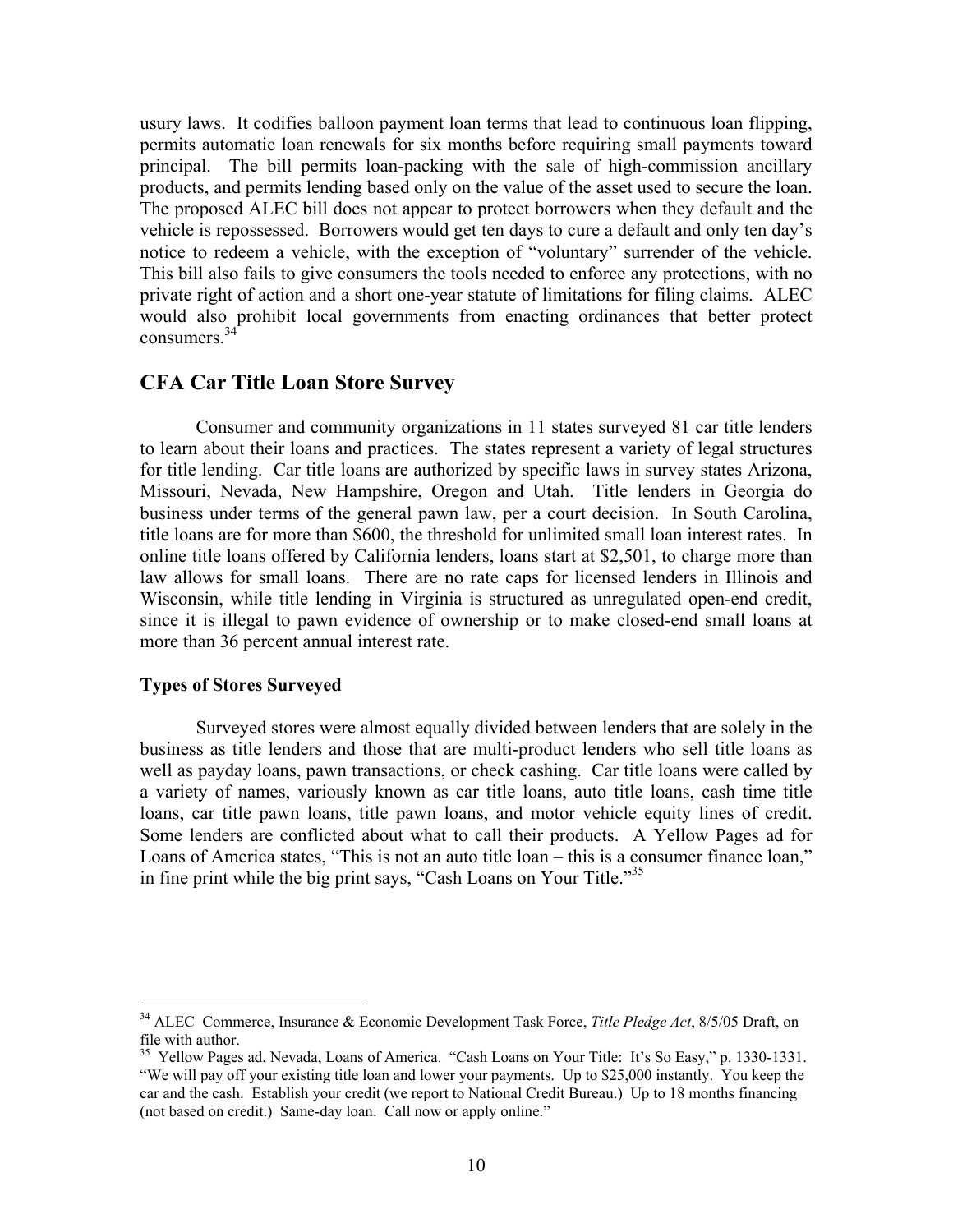#### **Store Survey Findings:**

1

**Loans based on vehicle value:** Surveyed stores make loans based on the value of the car whose title serves as security for the loan, with the percentage of the car's value ranging from 20 percent at lenders in Utah and Oregon to 100 percent at almost half the Virginia outlets. On average, lenders loan 55 percent of the value of the vehicle. Some of the surveyed car-title pawn lenders limited model year of the cars they would take as collateral to newer cars. Title lenders determine the value of the consumer's vehicle by consulting the Kelly Blue Book, other industry resources, observation of the vehicle or company databases.

**Minimum and maximum loans:** Typical car title loans are for relatively small amounts, with the median minimum loan \$175 and the median maximum loan \$2,500. The smallest loaned amount was \$25, with the maximum loan limit of surveyed stores at \$50,000. Two lenders will make any size loans. The average minimum loan size was \$263 and the average maximum loan size was \$6,488. One Missouri lender based the maximum size loan as 50 percent of the borrower's monthly income, while several Oregon lenders cap loans at 20 to 25 percent of the borrower's monthly net pay. Speedy Loan in Wisconsin told surveyors their loans were capped at 80 percent of the borrower's income.

**Cost of Title Loans:** Almost 60 percent of store personnel quoted the cost of their loans as a percent per month. A third quoted an annual rate as the cost of loans, while more than six percent refused to quote a cost rate to the surveyors. CFA calculated an annual interest rate from the surveys to normalize the range of reporting styles. The median annual cost computed by CFA based on the quoted monthly rate was 300 percent and the mean APR was 294.25 percent. This computation did not include additional fees required as part of the cost of receiving the loan.

**Fees:** Almost a third of surveyed lenders charged fees in addition to the interest rates for their loans. The median fee was \$18. The most common fees were to file a lien against the borrower's car, late fees, processing fees, document fees and origination fees. Some lenders charged car club fees and encouraged or required borrowers to use a roadside assistance service by the lender. The surveyor was told by Fast Title and Payday Loans, Inc. in Arizona that she would be required to buy Continental Car Club service, although the paperwork for the loan lists the auto club membership as not required as a condition of the loan.<sup>36</sup> Fast Auto Loans in Virginia tacked on a \$50 annual membership fee.

**Cost to Borrow \$500:** CFA calculated the dollar cost of borrowing \$500 for a 30 day loan term, using information from staff or posted in the store. Including the fees

<sup>&</sup>lt;sup>36</sup> Survey, Fast Title and Payday Loans, Phoenix, AZ, on file with author. In response to a question about fees, the clerk stated there was no set-up fee, but consumers were required to purchase a vehicle roadside service plan, specifically Continental Car Club, whose cost depends on the value of the loan. The CCC flyer from this outlet listed \$50 Roadside Assistance, \$50 Towing, \$15 Flat Repair, \$15 Battery Boost, \$50 Lock-out Service.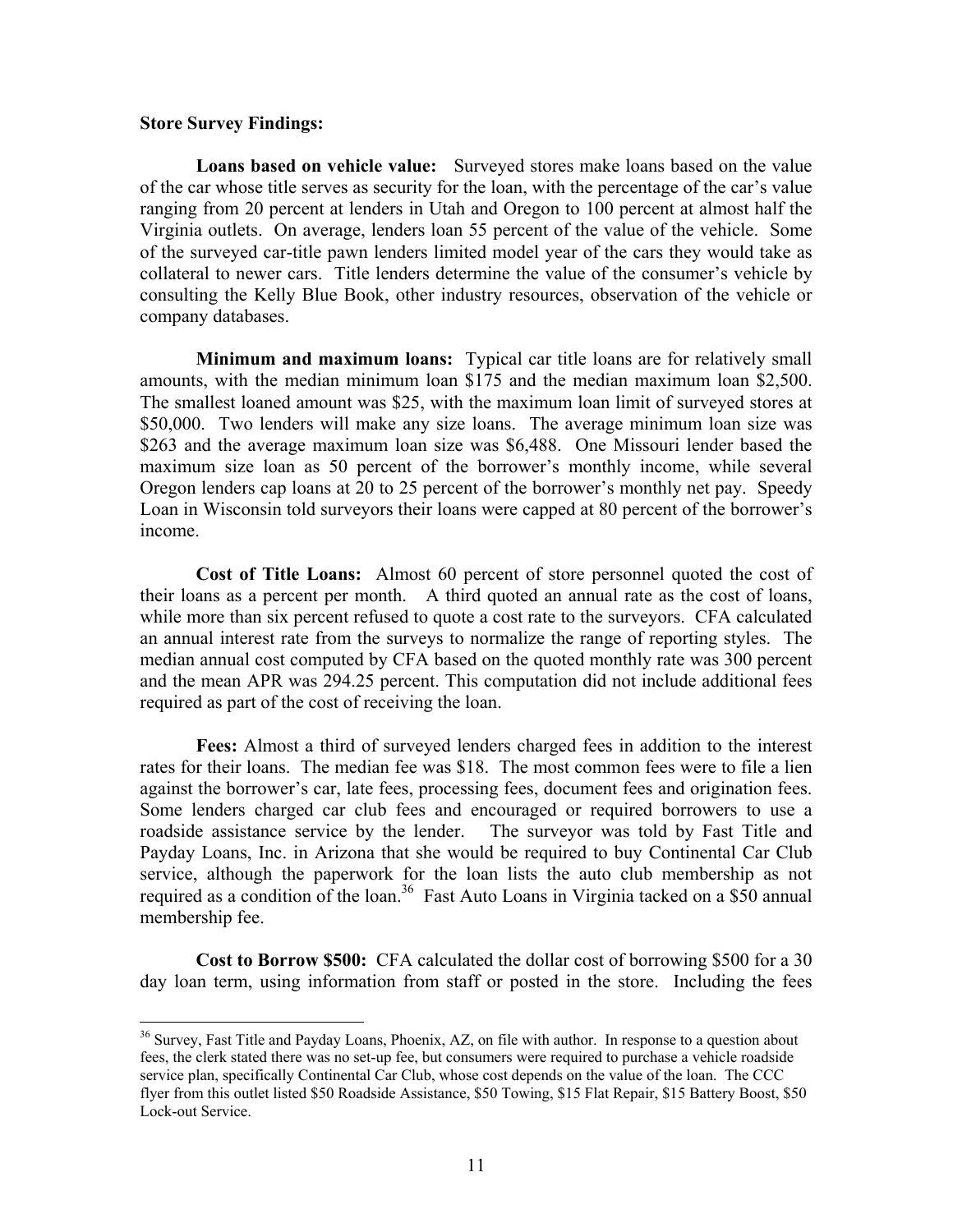charged upfront to get loans and the monthly finance charge, consumers would pay on average \$125 for a \$500 loan. The range was \$62.50 to \$181.

**Retail Staff Ability to Assess Cost of Borrowing Low:** Staff at over 20 percent of the lenders were unable to provide the cost of borrowing \$500 at the title lender. Many others hazarded guesses that were incorrect based on the disclosed fees and interest rates. For example, one Nevada surveyor got several different replies when asking for the total cost of a \$500 loan. Initially, the surveyor was informed that it would cost \$750 per month with a loan period of three months. In person the surveyor was told it would cost 25 percent and later told it was due in 30 days, which would be \$125. Over the phone, she was told it would cost \$250 for three months, despite the Nevada law that limits loan terms to 30 days.<sup>37</sup> The clerk at a Rapid Cash outlet in Oregon told surveyors that a payday loan would be cheaper than a title loan without mentioning that the \$15 per \$100 cost of a payday loan was just for 14 days, while the 30-day title loan cost \$20 per  $$100^{38}$ 

**Required Documents Varied:** Lenders required a range of documents to apply for the loan, from the title and the driver's license to more extensive documentation of residence, income, insurance, utility and or phone bills and references. Almost three fourths of surveyed lenders said that they require borrowers to leave behind a duplicate set of car keys. Of the states surveyed, only Oregon law prohibits lenders from holding borrowers' keys. Ten percent require the borrower to sign a power of attorney.

At TitleMax of Clarkston in Georgia, the store clerk started the surveyor's car, put it in reverse, took digital pictures of the car and the license plate, all in advance of the surveyor actually filling out an application form.<sup>39</sup>

Some surveyed lenders asked for sensitive personal and financial information. One lender's application form asked for the names of dependents and their schools.<sup>40</sup> Pawn International, surveyed in Georgia, asked for the borrower's bank name, checking account number, savings account number, credit cards (with name on the account and account numbers), and required the applicant to sign a release and hold harmless agreement for anything arising from the repossession of the car.<sup>41</sup>

**Credit Record:** Few of the lenders assessed the credit histories of the borrowers or their ability to repay the loans. Only seven percent of the lenders used Tele-Track, a specialized reporting service, while an equal number performed full credit checks. Title lenders advertise heavily that they do not run a credit check on borrowers. Yellow Page ads from Arizona tout "No Credit Check," "Bad Credit OK," "Bad Credit, No Credit, No Job, New in Town... $OK!!"^{42}$ 

 $\overline{a}$ 

<sup>&</sup>lt;sup>37</sup> Survey, Mr. Ship 'n' Chek, Las Vegas, NV, on file with author.

<sup>&</sup>lt;sup>38</sup> Survey, Rapid Cash, Oregon, on file with author.

<sup>39</sup> Survey, Title Max, Clarkston, GA, on file with author.

<sup>40</sup> Survey, Apollo Title Loans, West Columbia, SC, on file with author.

<sup>&</sup>lt;sup>41</sup> Survey, Pawn International, Gainsville, GA, on file with author.

<sup>&</sup>lt;sup>42</sup> Yellow Pages, 2004 Verizon Directory, A A1 Title Loan Company, Phoenix, AZ.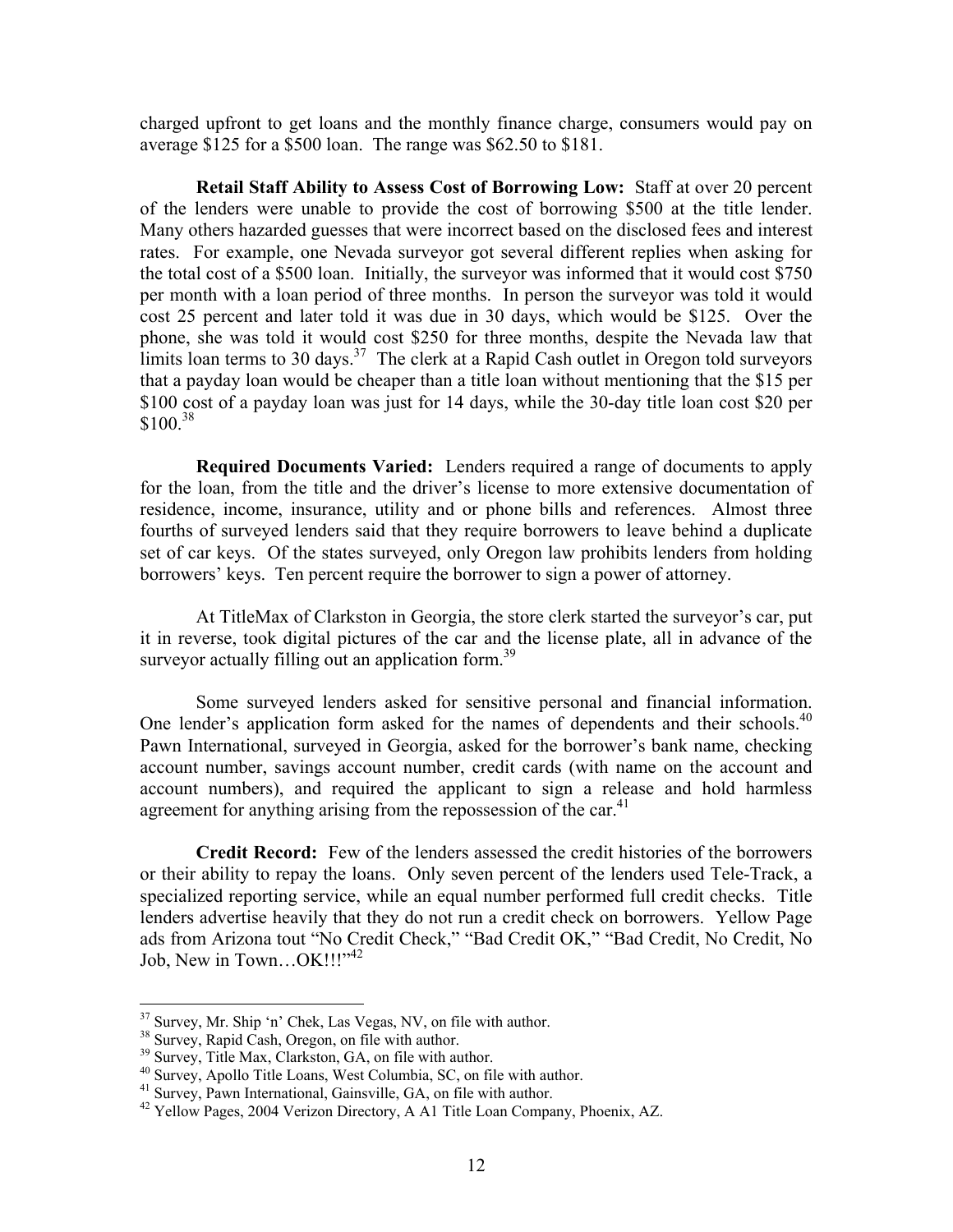**Application:** Surveyors were only able to obtain actual applications at half of the lenders. One Oregon title lender told the surveyor that he could not see the application materials until he had completed the application. A Virginia surveyor could not get sample contracts from title lenders. Store personnel often refused to answer questions or provide information until the borrower brought in the title.

**Impact of Default:** Most lenders would roll-over the loans for a while before acting to repossess the car, but 48 (59.3 percent) of the lenders said they would ultimately act to repossess the car. Several lenders noted that they would not accept partial payments, a few lenders garnished wages or would seek attachments against borrowers, and a few noted that they would call the references of the borrowers.

Just falling behind on a title loan is expensive. Goldcrest Financial in Arizona describes its collection policy in hand-out literature, listing no grace period, an extra \$12 fee if the lender mails a collection letter, a \$25 returned check fee, and five percent late fees up to \$10 if a payment is more than ten days late. If Goldcrest has to send a collector to the consumer's door, fees of \$50, \$75, or \$100 are imposed, depending on the distance traveled  $^{43}$ 

Consumers can still owe, even after their cars have been repossessed and sold. The Fast Auto Loans contract used in Virginia includes in the fine print: "If you owe us more than the net proceeds of sale, you will continue to owe this amount."<sup>44</sup> LoanMax has identical language in its Virginia contracts.<sup>45</sup> Its notice letter to defaulting consumers states "any excess proceeds may be returned to you or you may be liable for any deficiency."46

**Few Lenders Provide Information on Their Products**: Half of the lenders provided no literature on their loan products at the retail site. Of those that did provide any information or literature, often it was not especially useful. A dozen lenders only provided business cards and/or flyers. Few provided consumer loan brochures, with the exception of South Carolina lenders, who are required to give consumer information to their customers. 20 percent of stores posted rate information.

### **Online Title Loan Survey**

 $\overline{a}$ 

Title lenders are migrating to cyberspace, but at much lower volume than online payday lenders.47 CFA's search for title lenders that either advertise online or make loans via the Internet located 17 actual loan sites and a smattering of online ads.

<sup>&</sup>lt;sup>43</sup> "Goldcrest Financial Collection Policy," Phoenix, AZ, on file with author.

<sup>&</sup>lt;sup>44</sup> Fast Auto Loans, Inc. Motor Vehicle Equity Line of Credit contract, Paragraph 13, Virginia, on file with author.

<sup>45</sup> Anderson Financial Services, LLC Loan Max, Motor Vehicle Equity Line of Credit contract, on file with author.

<sup>&</sup>lt;sup>46</sup> Anderson Financial Services, LLC Loan Max Notice Letter, dated 01/25/05, on file with author.

<sup>&</sup>lt;sup>47</sup> "Internet Payday Lending: How High-priced Lenders Use the Internet to Mire Borrowers in Debt and Evade State Consumer Protections," report by Consumer Federation of America, November 2004.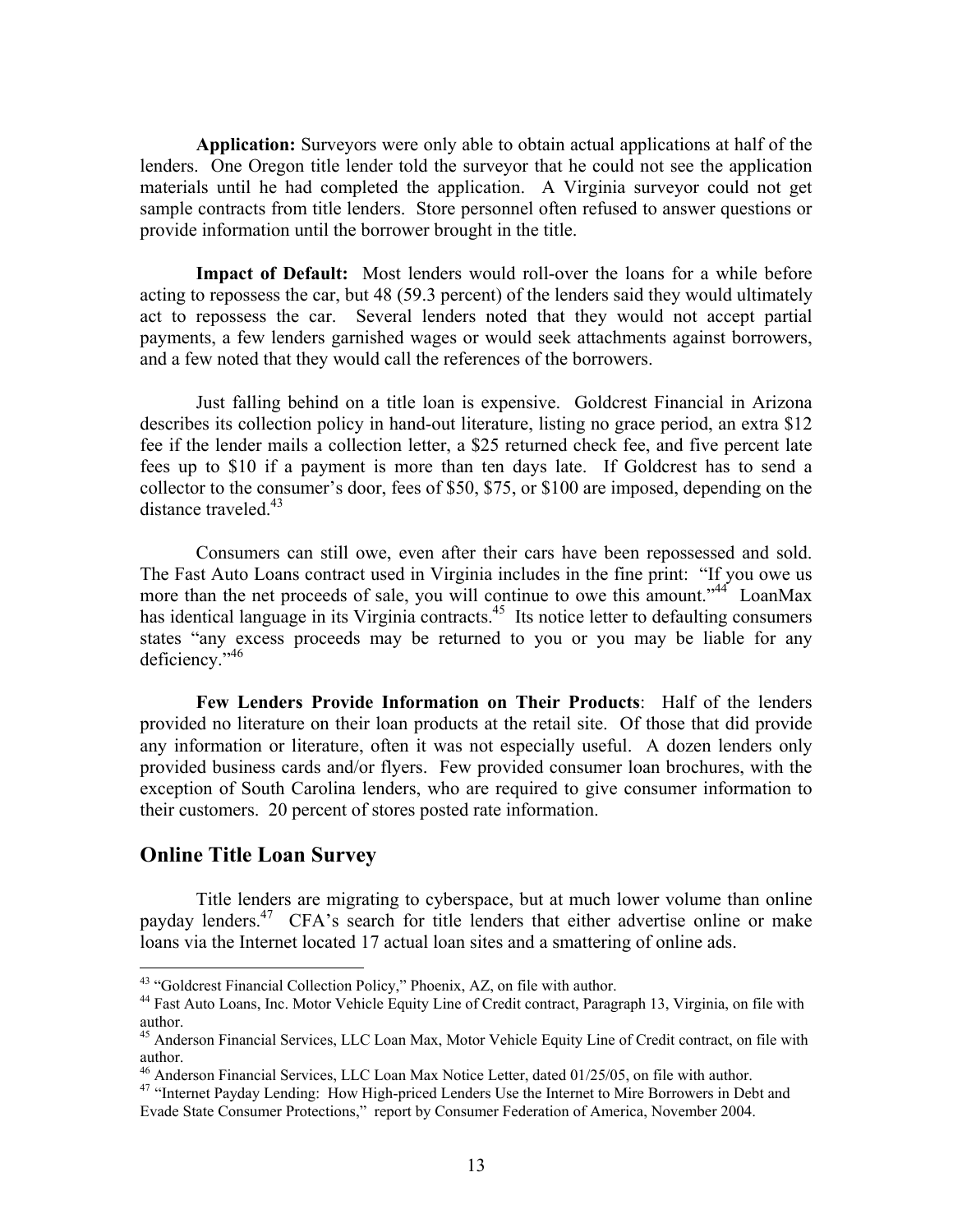#### **Making Car Title Loans via the Internet: How it Works**

 The car title lending web sites are not fully automated for loan processing. They take applications over the Internet, but after submitting the application the company will have a representative call the consumer to continue the process. Because the surveyor was unable to perform this last step of the transaction, CFA was not able to experience the entire transaction. The web sites claimed to deliver the loan proceeds electronically to the consumer's bank account the next day, send cash to Western Union or Money Gram locations, or cut a check for the amount of the loan. The surveyor was also unable to see the repayment terms to determine how the loans were to be repaid.

#### **Online Title Loans Available**

 Title loans offered by the surveyed sites had minimum loan terms ranging from three days to a full year, and maximum terms of three to five years. Only four sites quoted interest rates of 2 to 25 percent, quoted on weekly, biweekly, or monthly bases. For the six sites that quoted the annual percentage rate, loans cost from 24 to 651.79 percent APR, but the lowest rate does not include hefty fees. Loans of America advertised interest rates between 2 and 2.5 percent on its web site, however the loans have associated fees which are added into the cost of the loan which significantly increase the cost of borrowing above 2.5 percent per month. One surveyor called Loans of America and was told that a mandatory "one-time collision insurance charge of \$199" would be added into the monthly payments.<sup>48</sup> The Loans of America website calculator projected that payments on a \$500 loan would be \$84.34 per month, or a total loan cost of \$1,012.08. The total costs of repaying the loan would be  $$512.08 - or$  the equivalent of an annual percentage rate of 155.52 percent.<sup>49</sup>

The minimum size loans ranged from \$50 to \$2,500 with maximum loans available either based on income or value of the car or capped at dollar amounts ranging from \$500 to \$50,000. One site noted loans were available for up to 50 percent of the value of the car, while one other listed 25 percent of the value of the car.

#### **Online Lender Information**

1

 Nine of the surveyed online title lenders claimed to be licensed in Delaware, California, Arizona, Florida, or Utah. Store physical locations were disclosed on 13 of the sites, listing addresses in South Carolina, California, Texas, Arizona, New Mexico, Nevada and Utah. All but one of the sites listed telephone numbers, while about half the sites listed email addresses or fax numbers.

<sup>&</sup>lt;sup>48</sup> Surveyor report, Loans of America, on file with author.<br><sup>49</sup> See www.loansofamerica.com/payinfo.asp visited November 15, 2005.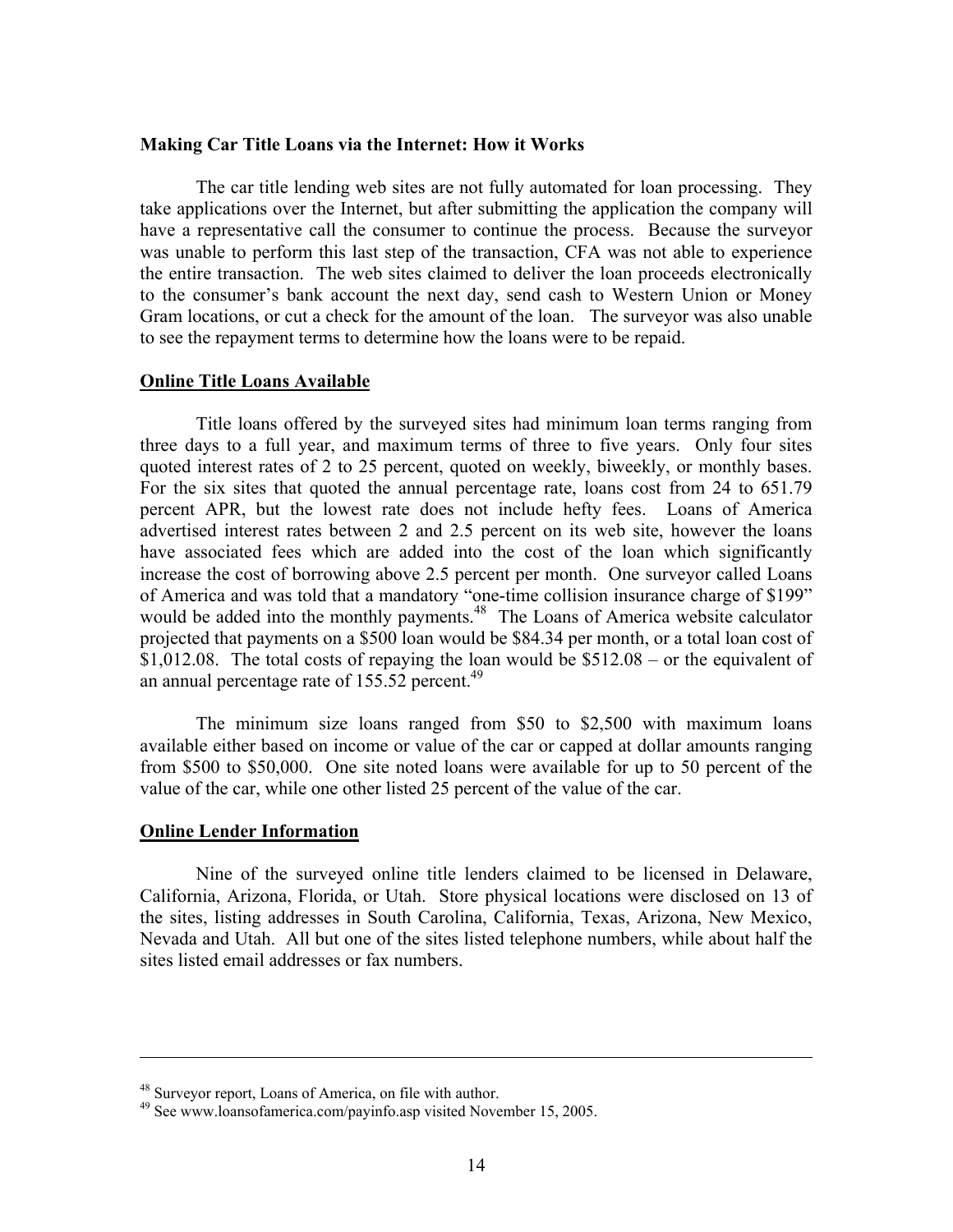#### **Qualifications**

 Most of the online companies had similar qualification requirements to storefront lenders: full insurance coverage, clear title to the car, verifiable employment/income, and the age of majority. The lenders generally required that the consumer's monthly income be at least \$1,000, whether it was from actual employment or benefits of some other kind.

The size of the loans varied depending on income, state law and the value of the car. The maximum loan limits varied by state. For example in California, the loans had to be over \$2,500 and in the Carolinas over \$600. Some lenders do not care about their borrowers' income. Colorado-based VehiCash states that qualifications are based entirely on the asset, not the borrower. They never run a credit check and "your income is your own private matter."<sup>50</sup>

The companies were divided as to whether the consumer had to live in the company's state to receive the loan. The lenders that claimed to apply New Mexico or Delaware law had no residency requirement, while the companies in other states required that the consumer live in that state.

 Very few of the lenders disclosed whether or not they checked credit. One site advertised that it checked credit only for fraud reasons.<sup>51</sup> Another lender said it reported to a credit-reporting agency to help consumers build credit.<sup>52</sup> The other lenders that disclosed this information generally did not check credit. A California title loan ad claims that borrowers will be considered for approval even if they have bad credit, tax liens, denials from other creditors, repossessions or bankruptcies on their record.<sup>53</sup> Some of the companies checked the TeleTrack system instead of running a full credit check. Alternative short-term finance companies, such as payday lenders and car title lenders, use the TeleTrack system to screen for returned checks and payday loan use and to verify identification<sup>54</sup>

#### **Online Title Loan Applications**

The web sites had online applications that consisted of a one to three step application process. The application pages asked for basic identification information, such as name, birth date, social security number, address, phone numbers, and email address; employment information, such as job title, supervisor, length of employment; personal financial information, such as income, expenses, bank name, account number, and routing number; and automobile information, such as VIN number, make, model, year, driver's license number, insurance coverage, and license plate number. Many of the web sites asked for as many as ten personal references. Some applications asked questions about whether consumers had previous bankruptcies.

<sup>&</sup>lt;sup>50</sup> www.vehicash.com/car-title-loans/how-it-works.php, visited June 6, 2005.

<sup>&</sup>lt;sup>51</sup> http://pinkslipautoloans.com/, visited May 25, 2005.<br>
<sup>52</sup> www.loansofamerica.com/equity.asp, visited June 7, 2005.<br>
<sup>53</sup> www.tfciloan.com/aboutus.tpl, visited May 12, 2005.<br>
<sup>54</sup> "Risk Advisor: A Teletrack Publicati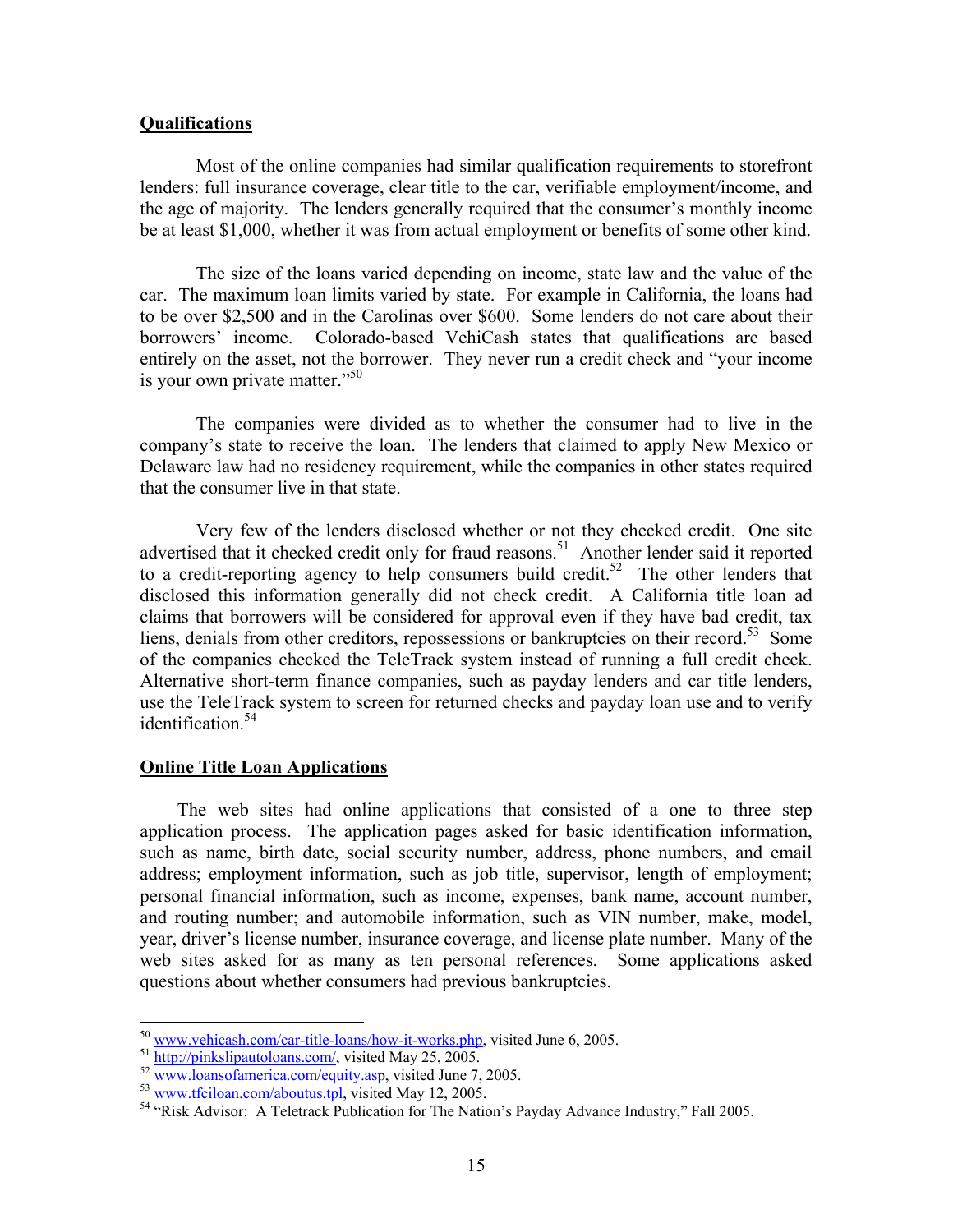With some companies the information is submitted electronically, many times over an unsecure connection, including sensitive information such as bank account numbers and social security numbers. 70 percent of survey sites were not secure. Others require that the application be printed and faxed along with some supporting documents. Depending on the company, the consumer needed to fax a copy of their driver's license, most recent pay stub, phone bill, utility bill, the front and back of a car title, and a voided check. Some companies also required the consumer to leave a set of keys at the store when they picked up the money.

#### **Disclosures and Consent**

Key loan term information is hard to find on title loan web sites. Only six sites disclosed the annual percentage rate for title loans. More than 40 percent of the sites failed to state the minimum value of the car on which a loan would be made.

Lenders claim that consumers agree to the notices and disclosures of the company by submitting the loan application. On some sites the consumer only has to give cursory information before having to agree to the notices and disclosures.

 Fastbucks, a company licensed in New Mexico, had the following disclosure posted at the bottom of every page of their website: "This service does not constitute an offer or solicitation for short-term loans in all states. This service may or may not be available in your particular state. The states this site services may change from time to time without notice. All aspects and transactions on this site, will be deemed to have taken place in our office in New Mexico, regardless of where you may be viewing or accessing this site."<sup>55</sup>

#### **Legal Notices**

 $\overline{a}$ 

 Title lenders may include legal disclosures through links on their web sites. For example, Equity1Auto.com claims to be a New Mexico licensed company with loans covered by New Mexico laws, regardless of where the borrower is located. Consumers agree to permit lenders to electronically collect part or all of the payments, including New Mexico bounced check fee amounts. Equity1Auto customers agree not to bring, join or participate in class action lawsuits and to pay the lender's costs of removing them from a class and to arbitrate all disputes. Loan applicants have to state they are not involved in or contemplating bankruptcy now or in the future. Loan costs are disclosed in the Legal Disclosures section, showing that 30-day loans cost 260 percent APR for loans ranging from \$500 to \$2,500. The minimum finance charge is \$100 to borrow \$500 for one month.<sup>56</sup>

<sup>&</sup>lt;sup>55</sup> http://www.fastbucks.com/cartitleloans.asp, visited June 7, 2005.<br><sup>56</sup> http://equityoneauto.com/legaldisclosures.html, visited May 12, 2005.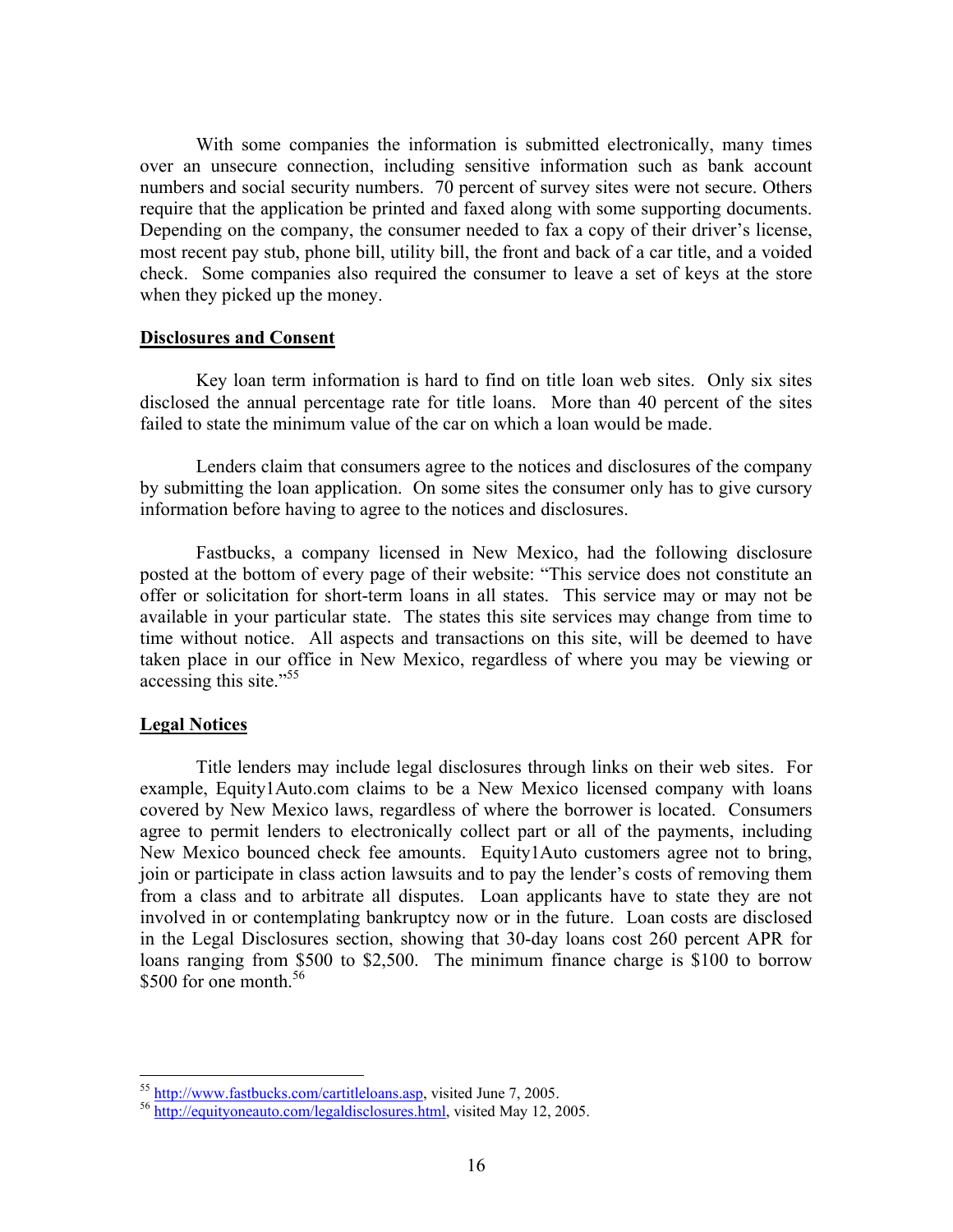### **Advice to Consumers**

 Risking the loss of a vehicle that consumers own free and clear for a small cash loan for a fraction of the value of the vehicle is a bad deal for consumers. CFA advises consumers to seek help with debt problems from reliable non-profit credit counseling agencies. Other sources of lower cost, less risky credit include traditional small loan companies that make unsecured loans at regulated rates in many states, loans from credit unions, or even cash advances on credit cards.

### **Policy Recommendations**

- States with usury or small loan protections on the books should enact legislation to close the loopholes exploited by high cost title lenders, such as prohibiting the use of sale leaseback transactions to evade rate caps, prohibiting secured loans to be disguised as open-end credit, and by clarifying, if necessary, that paper evidencing ownership of a vehicle cannot be pawned under state pawn laws.
- States that currently authorize high cost title lending should consider repealing those laws. Failing repeal, states should enact rate caps that reflect the oversecured nature of title loans and institute post default procedures and rights to protect consumer assets.
- States should reject model state laws promulgated by industry-influenced organizations that merely codify predatory and abusive lending.
- Congress should enact Senator Elizabeth Dole's predatory lending amendment to the Defense Authorization bill, S. 1042, and take prompt action on the study recommendations due from the Department of Defense 90 days after enactment in order to protect military consumers from predatory lending terms and practices.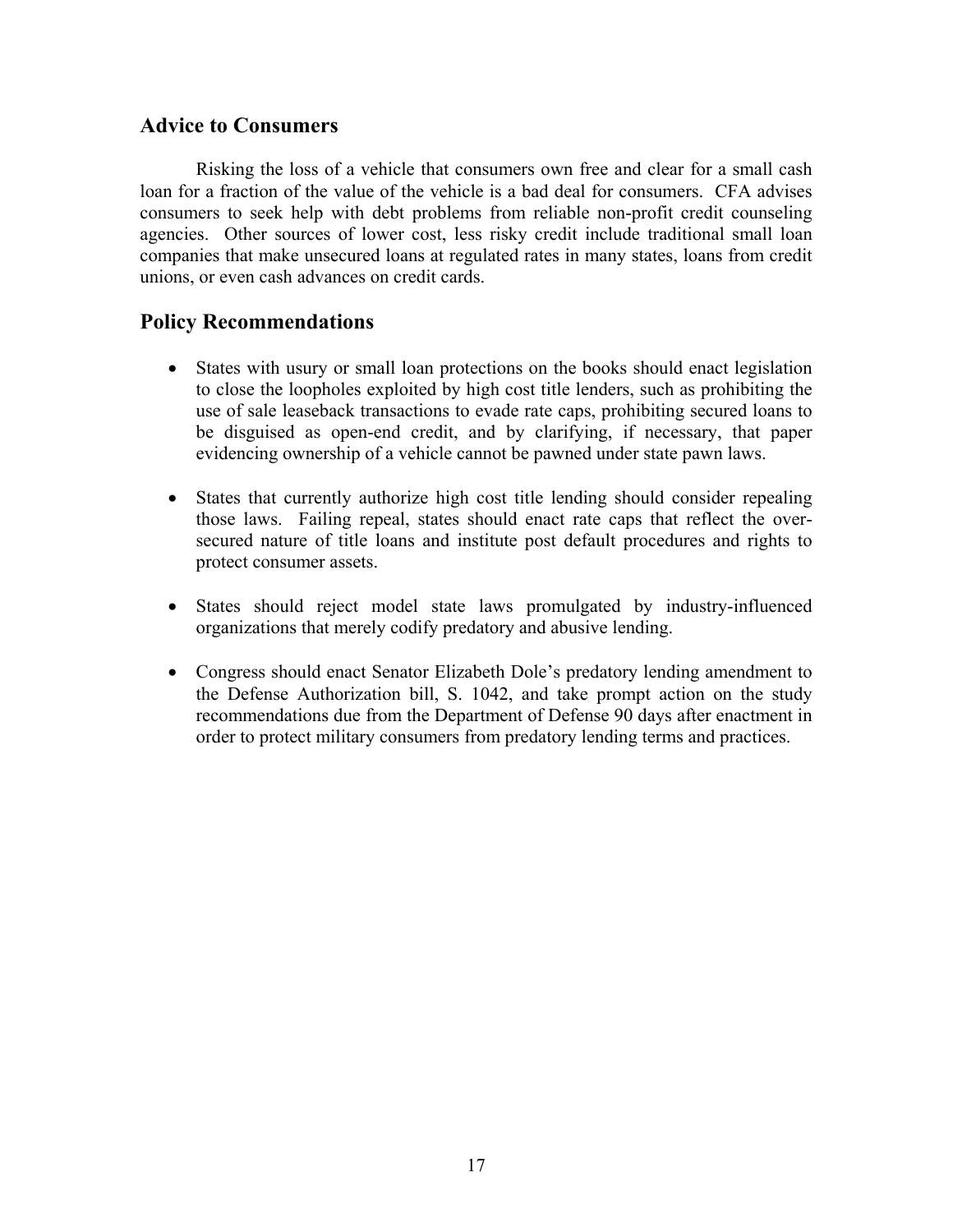### **Appendices**

#### **Appendix A. 50 State Law Status Chart**

The following chart identifies those states with specific laws or regulations that authorize triple-digit interest rate car title loans, either through court decisions that apply state pawn laws to these transactions, by regulatory guidelines implementing state lender licensing laws, or state laws that establish title loans. States with a listing in the "High Cost" column in italics do not cap rates for title loans. The "No Cap" column includes states that do not impose a rate cap or usury laws for licensed lenders or for the size loans or type of credit used by title lenders. In California, for example, title loans are made for \$2,501 so that small loan rate caps do not apply. This column also includes states that do not cap rates for open-end credit. The four states in the "Lower Cost" column cap rates at lower rates for car title loans. Florida, Kentucky, and Minnesota specifically authorize title loans at relatively low rates, while Colorado's small loan law requires installment repayments and a somewhat higher rate limit. States in the "Usury/Loan Cap" column cap rates for small loans which make these states unattractive to title lenders that must operate under these laws. The final column identifies states that specifically prohibit pawns based on evidence of ownership, such as title to a vehicle.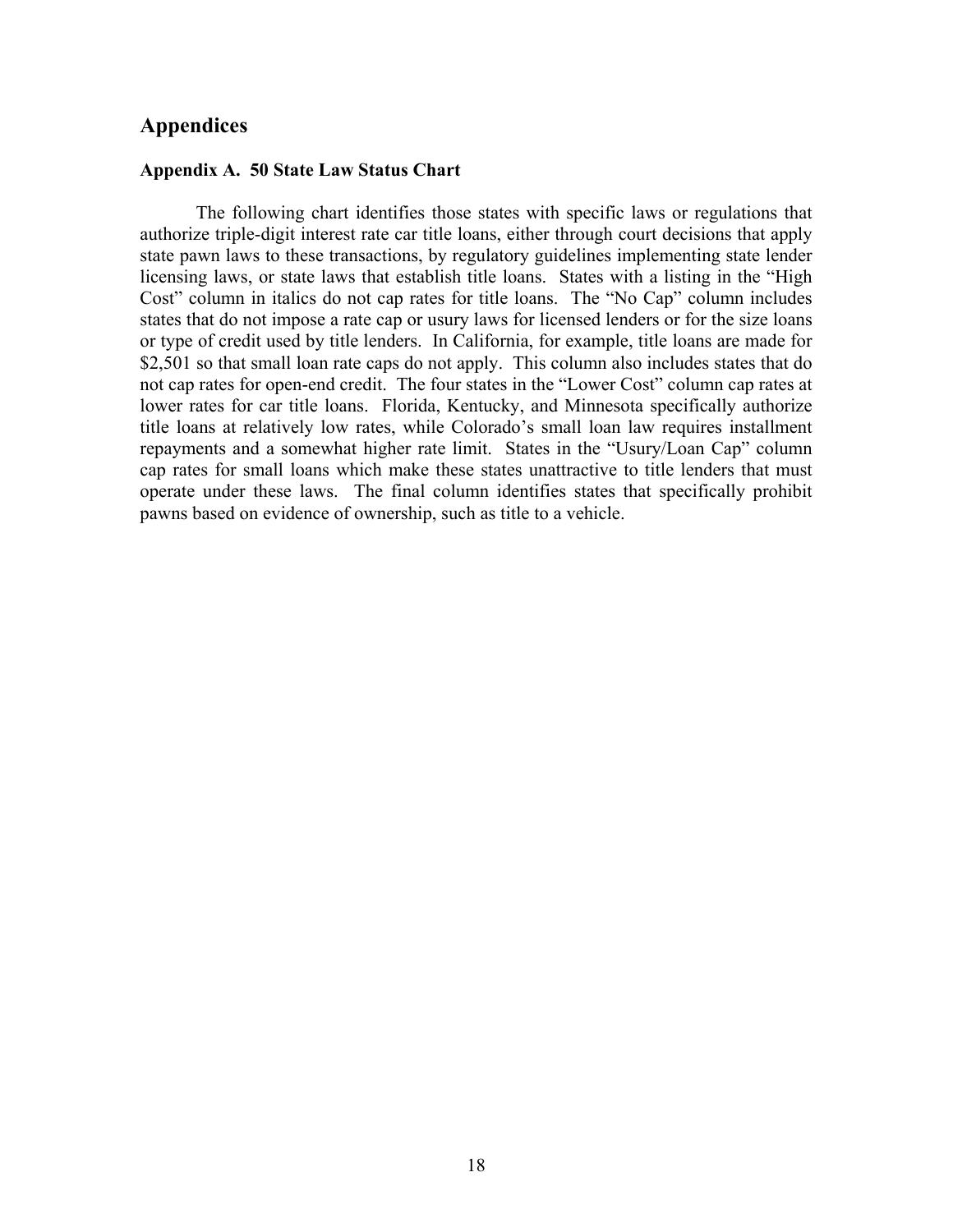# **Appendix A: 50-State Car Title Loan Legal Status**

| <b>State</b>      | <b>CTL Law/High Cost</b>                                               | No Cap/Lenders           | <b>CTL Law/Lower Cost</b>   | Usury/Loan Cap          | <b>Not Pawn</b>         |
|-------------------|------------------------------------------------------------------------|--------------------------|-----------------------------|-------------------------|-------------------------|
|                   |                                                                        |                          |                             |                         |                         |
| Alabama           | AL Pawnshop Act                                                        |                          |                             |                         |                         |
| Alaska            |                                                                        |                          |                             | Small Loan Cap          |                         |
| Arizona           | Sec. Motor Veh. Fin.                                                   |                          |                             |                         |                         |
| Arkansas          |                                                                        |                          |                             | Constitutional Cap      |                         |
| California        |                                                                        | Loans over \$2,500       |                             | Cal. Fin. Lenders Act   |                         |
| Colorado          |                                                                        |                          | Small Install. Lenders      |                         | X                       |
| Connecticut       |                                                                        |                          |                             | <b>Small Lender Act</b> |                         |
| Delaware          |                                                                        | Closed-end loans         |                             |                         |                         |
| Washington, DC    |                                                                        |                          |                             | Money Lenders Act       |                         |
| Florida           |                                                                        |                          | Fl. Title Loan Act          |                         |                         |
| Georgia           | Pawnbroker Law                                                         |                          |                             |                         |                         |
| Hawaii            |                                                                        |                          |                             | Fin. Serv. Loan Act     | X                       |
| Idaho             | <b>Enforcement Policy</b>                                              | <b>ICCC</b>              |                             |                         |                         |
| <b>Illinois</b>   | Short Term Lending Regs   II. Con. Instal. Loans                       |                          |                             |                         | X                       |
| Indiana           |                                                                        |                          |                             | UCCC cap                | X                       |
| lowa              |                                                                        | Open-End credit          |                             | Reg. Loan Act           | $\overline{\mathsf{x}}$ |
| Kansas            |                                                                        | Open-End credit          |                             | UCCC cap                |                         |
| Kentucky          |                                                                        |                          | <b>Title Pledge Lending</b> |                         | X                       |
| Louisiana         |                                                                        |                          |                             | Con. Credit Law         | Χ                       |
| Maine             |                                                                        |                          |                             | <b>Maine CCC</b>        | $\overline{\mathsf{x}}$ |
| Maryland          |                                                                        |                          |                             | Md. Con. Law Law        |                         |
| Massachusetts     |                                                                        |                          |                             | Small Loan Law          | X                       |
| Michigan          |                                                                        |                          |                             | Credit Reform Act       |                         |
| Minnesota         |                                                                        |                          | Pawnbroker Law              | Con. Small Loan Act     |                         |
| Mississippi       | <b>Title Pledge Act</b>                                                |                          |                             |                         |                         |
| Missouri          | <b>Title Loan Act</b>                                                  |                          |                             |                         |                         |
| Montana           | <b>Title Loan Act</b>                                                  |                          |                             |                         |                         |
| Nebraska          |                                                                        |                          |                             | Installment Loan Act    |                         |
| Nevada            | <b>Financial Services</b>                                              |                          |                             |                         |                         |
|                   | New Hampshire Pawnbroker/Lenders                                       |                          |                             |                         |                         |
| New Jersey        |                                                                        |                          |                             | Usury cap               |                         |
| <b>New Mexico</b> |                                                                        | Small Loan Act           |                             |                         |                         |
| <b>New York</b>   |                                                                        |                          |                             | Usury cap               |                         |
| North Carolina    |                                                                        |                          |                             | Con. Finance Act        |                         |
| North Dakota      |                                                                        |                          |                             | Con. Finance Act        | X                       |
| Ohio              |                                                                        |                          |                             | Small Loan Act          | X                       |
| Oklahoma          |                                                                        |                          |                             | Supervised Loan Act     | $\overline{X}$          |
| Oregon            | Con. Finance Act                                                       |                          |                             |                         |                         |
| Pennsylvania      |                                                                        |                          |                             | Con. Discount Co. Act   |                         |
| Rhode Island      |                                                                        |                          |                             | Small Loan Lending      |                         |
| South Carolina    |                                                                        | Con. Pro. Code>\$600     |                             | Loan cap< \$600         | $\sf X$                 |
| South Dakota      |                                                                        | <b>Money Lending Act</b> |                             |                         |                         |
| Tennessee         | <b>Title Pledge Act</b>                                                |                          |                             |                         | X                       |
| Texas             |                                                                        |                          |                             | Consumer Loan Act       |                         |
| Utah              | Tit. Lend. Reg. Act                                                    |                          |                             |                         |                         |
| Vermont           |                                                                        |                          |                             | Usury cap               |                         |
| Virginia          |                                                                        | <b>Open-end Credit</b>   |                             | Small Loan Act          | X                       |
| Washington        |                                                                        |                          |                             | Consumer Loan Act       | X                       |
| West Virginia     |                                                                        |                          |                             | Con. Credit Prot. Act   | $\overline{X}$          |
| Wisconsin         |                                                                        | <b>WI Consumer Act</b>   |                             |                         |                         |
| Wyoming           |                                                                        |                          |                             | WY Con. Credit Code     | X                       |
|                   | States in italics do not cap their rates for title loans as indicated. |                          |                             |                         |                         |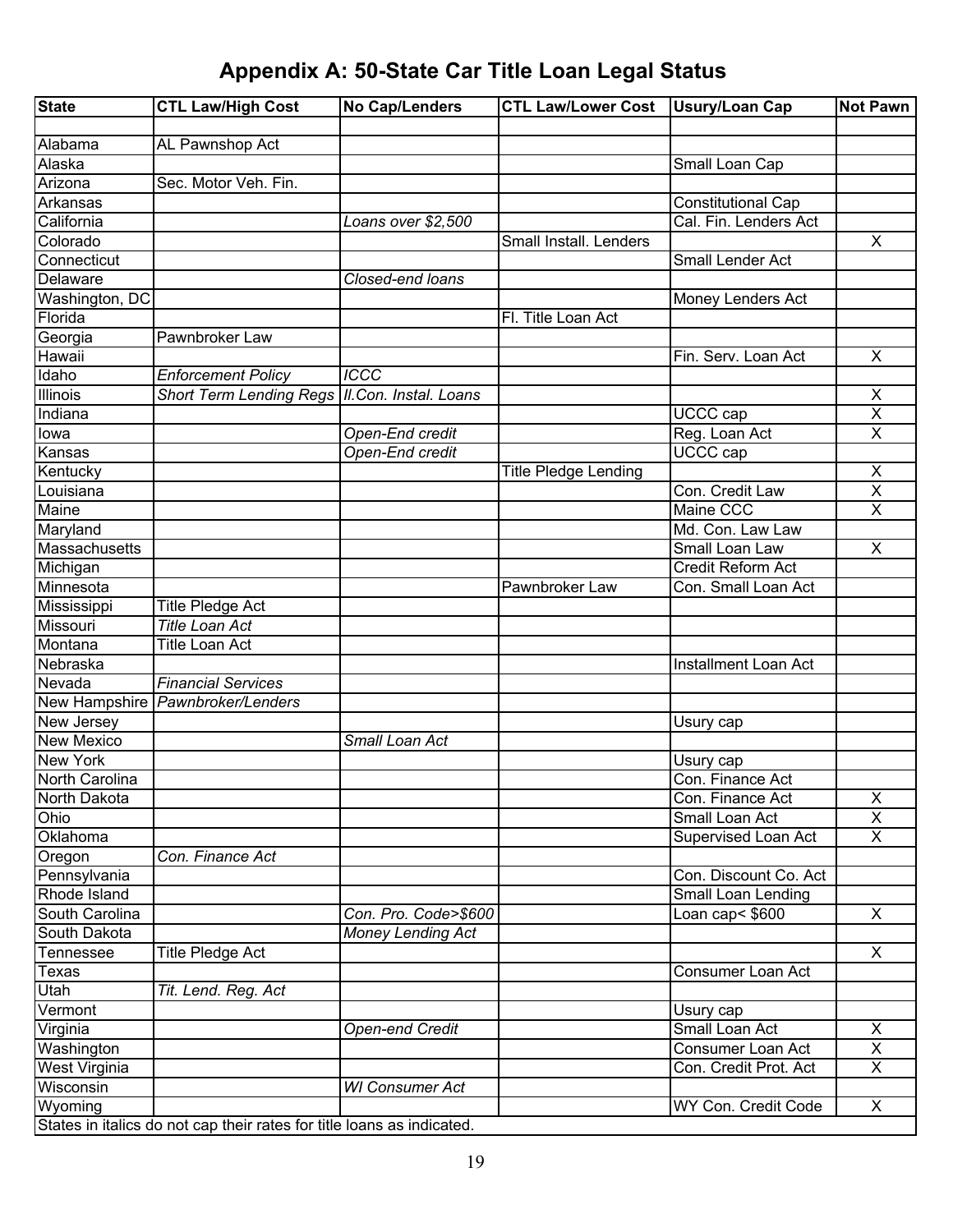# **Appendix B. State Title Loan Law Term Chart**

 This chart lists the key features of car title loan laws or regulations in the sixteen states that specifically authorize title loans.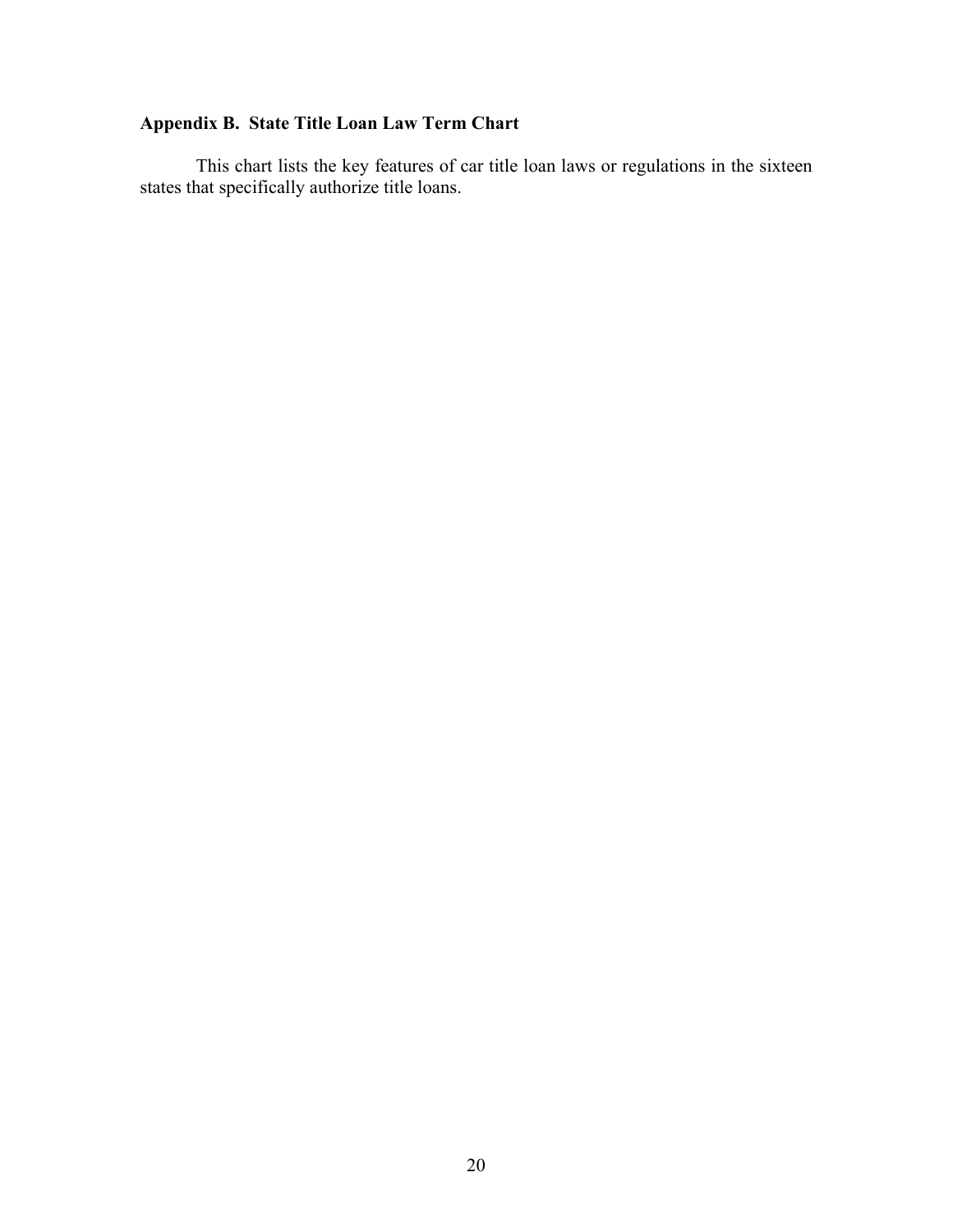| <b>Erm</b>                      |
|---------------------------------|
| M<br>P⊓                         |
| ns<br>C<br>j<br>X               |
| $\frac{d}{dt}$<br>$\frac{2}{1}$ |
| ā                               |
| <b>State</b>                    |
|                                 |
| · sinnon ·                      |
|                                 |

|                           |                                                         |                           |                                 |                              |                                            |                      | Sale or    |                           |                                              |                                                                                           |                                                        |
|---------------------------|---------------------------------------------------------|---------------------------|---------------------------------|------------------------------|--------------------------------------------|----------------------|------------|---------------------------|----------------------------------------------|-------------------------------------------------------------------------------------------|--------------------------------------------------------|
|                           |                                                         | Max                       |                                 | NSF/                         | Term                                       |                      | Lease-     | Repo                      | <b>Right to</b>                              | Surplus                                                                                   |                                                        |
| State                     | Citation                                                | Loan                      | Cost Limits                     | Fees                         | 'n,<br>Limit                               | Cost \$500           | back       | <b>Terms</b>              | Cure                                         | Deficiency                                                                                | <b>Prohibited Practices</b>                            |
| ₹                         | Ala. Pawnshop Act (Ala.<br>Code § 5-19A-1 et seq.       |                           | 25%/mon.                        |                              | Month                                      | \$125/300% APR       | Prohibited |                           | 30 days                                      | Lender keeps surplus                                                                      |                                                        |
| <b>Z</b>                  | Secondary Motor Veh. Fin.<br>(A.R.S. 44-281-44-295)     |                           | 17-10%/mon                      |                              |                                            | \$85/204%APR         |            |                           |                                              |                                                                                           |                                                        |
| 군                         | FL Title Loan Act (Fla. Stat.<br>Ann. §537.001-537.018) |                           | 30% APR up to<br>\$2,000/24/18% |                              | s, may<br>30 day<br>extend                 | \$12.50/30% APR      |            | 30 days after<br>notice   | Yes                                          | Borrower w/in 30 days No insurance sold                                                   |                                                        |
| E                         | Pawnbroker Law(GA Code<br>Ann. §44-12-130 et seq        |                           | 25%/mon 1st 3,<br>12.5% after   | Lien                         | /s, may<br>30 day<br>extend                | \$125/300% APR       | Prohibited | \$5/day storage Yes       |                                              | Lender keeps surplus                                                                      | Not advertise as loan                                  |
| $\supseteq$               | Enforcement Policy #2000-1,<br>UCCC                     |                           | No Cap                          |                              |                                            |                      |            | Notice                    | Yes                                          | Borrower gets surplus                                                                     |                                                        |
| $\equiv$                  | IL Admin. Code Tit. 38,<br>\$§110.300-410               |                           | \$2,000 No Cap                  | No check<br>cash             | pay 20% prin.<br>2 renewals if             |                      |            |                           |                                              |                                                                                           | No other security                                      |
| ≿                         | KY Title Pledge Lending Law<br>$(S368.200 - 368.991)$   |                           | \$4,000 3%/mon./\$1,000         | Lien                         | /s, may<br>30 day<br>renew?                | 3 times \$15/36% APR |            |                           | 20 days                                      | Borrower gets surplus Can't waive rights                                                  |                                                        |
| $\mathsf{K}^{\mathsf{Z}}$ | Pawnbroker Law (Minn. Stat.<br>§ 325J.01 et seq.        |                           | \$20/mon fees<br>3%/mon.        |                              | 30 day min.                                | \$35/84% APR         | Prohibited | Hold veh. 90<br>days      | 60 days                                      | No deficiency balance No waiver of rights                                                 |                                                        |
| SM                        | Title Pledge Act (Miss. Code<br>§75-67-401 - 449        |                           | \$2,500 25%/mon.                | Sales fee                    | s, may<br>30 day:<br>renew                 | \$125/300% APR       |            |                           | 30 days                                      | Borrower gets 85% of Can't pay off loan with<br>surplus, no deficiency another title loan |                                                        |
| S                         | Title Loans Law (Mo. Rev.<br>Stat. §367.500-367.533)    |                           | \$5,000 No Cap                  | \$25 NSF,<br>orig. fees      | Installments                               |                      |            |                           |                                              |                                                                                           | Not more than 1 loan/title,<br>can't waive rights      |
| 능                         | Title Loan Act (Mon. Code<br>Ann. §31-1-801 to 827      |                           | 25%/mon. 1st<br>\$2,000         | \$30 NSF,<br>lien at<br>cost | 's, may<br>30 day<br>renew                 | \$125/300% APR       |            | Surrender<br>vehicle      | 20 days                                      | No deficiency balance harmless, no arb.                                                   | No waiver of rights, no hold                           |
| $\geqq$                   | repealing §604.010 et seq.<br>Nev Stat 414 (A. B. 384)  | Not over<br>income<br>25% | No Cap                          | \$25 NSF                     | $30$ days, $6$<br>renewals                 |                      |            | Interest 90<br>days after | 15 day notice,<br>repayment<br>offer<br>plan |                                                                                           | No crim. Threats, no hold<br>harmless, not by terminal |
| $\frac{1}{2}$             | Pawnbroker/Lender Act (N.H<br>Rev. Stat.§ 399-A)        | \$10,000 No Cap           |                                 | 1 NSF/ck.                    | 30 days, 11<br>renewals                    |                      |            |                           |                                              |                                                                                           | No POA, no confession of<br>judgment, not waive rghts  |
| 8R                        | S<br>Con. Finance Act (O.R.<br>725.600 et seq.          |                           | No Cap                          | 1 NSF/ck.                    | renewals<br>Up to 60<br>$\circ$<br>days, 6 |                      |            |                           |                                              |                                                                                           | No set of keys, no waiver of<br>rights, false ads      |
| 즌                         | TN Title Pledge Act (§45-15-<br>101 to §45-15-120)      |                           | \$2,500 1/5 loan + 2%           |                              | 30 days, may<br>renew                      | \$110/264% APR       |            |                           | 20 days                                      | No deficiency balance on encumbered title                                                 | No waiver of rights, no loan                           |
| 5                         | Title Lend. Reg. Act (Utah<br>Code §7-24-101 et seq.    |                           | No Cap                          |                              | May renew                                  |                      |            |                           |                                              | No deficiency balance consideration                                                       | No loan w/o ability to repay                           |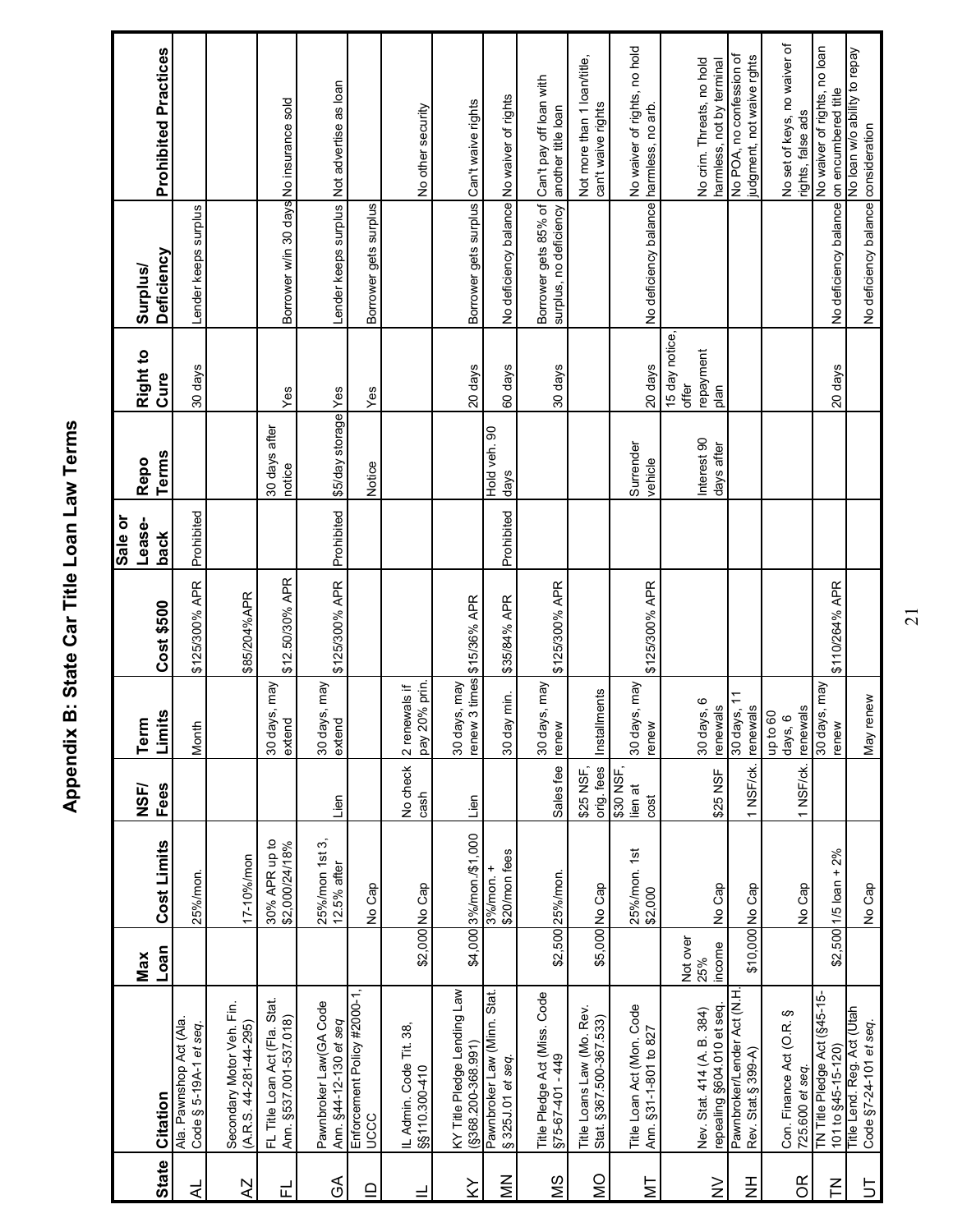#### **Appendix C. Store Title Loan Survey**

 Staff and volunteers from the following organizations conducted the store survey during the summer of 2005 at eighty one title loan outlets in eleven states:

 Arizona Consumers Council Georgia Watch Land of Lincoln Legal Assistance, Illinois Citizen Action Illinois Gateway Legal Services, Missouri Clark County Legal Services, Nevada Oregon Consumer League Oregon State Public Interest Research Group South Carolina Appleseed Legal Justice Center National Consumer Law Center, New Hampshire Consumer Law Litigation Clinic, University of Wisconsin Law School Public Interest Advocacy Project, Utah Virginia Citizens Consumer Council Virginia Poverty Law Center

Surveyors asked store personnel about title loans terms and costs, observed posted information and collected materials and application forms when possible. They tried to determine the cost of title loans by asking for the interest rate, extra fees, and the cost of borrowing \$500 with everything included. Surveyors asked what would happen if they could not repay the loan on the due date. They did not complete applications or sign contracts for loans. As a result, the survey does not have completed loan documents or information from post-loan experiences.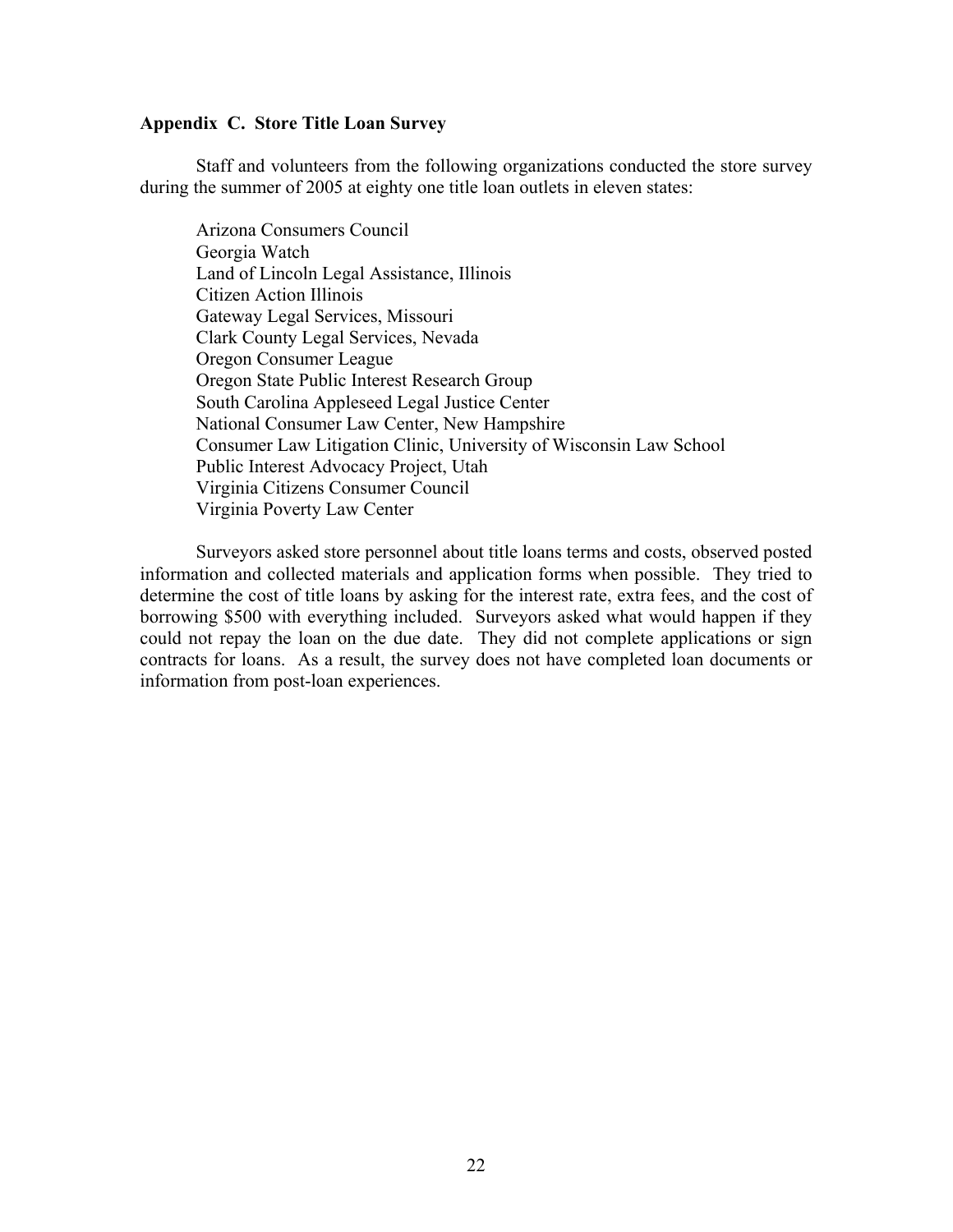| Application                                                |          | ទ                       | Y                                                | Υ                                                      | Y                                    | $\blacktriangleright$                                                                 | $\blacktriangleright$                   | $\blacktriangleright$                                                              | $\blacktriangleright$                                           |                                     | ≻                                                                  | ≻                                                            | ≻                                                    |                                                   |
|------------------------------------------------------------|----------|-------------------------|--------------------------------------------------|--------------------------------------------------------|--------------------------------------|---------------------------------------------------------------------------------------|-----------------------------------------|------------------------------------------------------------------------------------|-----------------------------------------------------------------|-------------------------------------|--------------------------------------------------------------------|--------------------------------------------------------------|------------------------------------------------------|---------------------------------------------------|
| Literature                                                 |          | $\overline{\mathbf{a}}$ | z                                                | eng/span                                               | cards, referal ad<br>Flyer, business | Req. for title<br>loans                                                               | flyer, business<br>cards                | sheet entitled<br>"important"<br>Information                                       | Application for<br>Car Club                                     | $\mathbb Z$                         | required items<br>for title loans.                                 | $\mathbb Z$                                                  |                                                      | $\mathbb Z$                                       |
| Posting                                                    |          |                         |                                                  |                                                        |                                      |                                                                                       |                                         |                                                                                    |                                                                 |                                     |                                                                    | Late payment fee<br>notice                                   | necessary items<br>for pawn                          |                                                   |
| repay on due date?<br>T'ans uov di ensequed tedW           |          |                         | repo                                             | collect, attach,<br>repo                               | negotiate                            | $% \left\vert \phi _{0}\right\rangle _{0}$ payment w/in<br>negotiate to<br>pay missed | repo                                    | repo                                                                               | repo                                                            | 14 day grace<br>period, repo        | extension, repo Ads<br>negotiated                                  | negotiate, repo                                              | repo                                                 |                                                   |
| Repay. Sched.                                              |          |                         | 15 or 30 days                                    | 30 day IO                                              | $2 \times$ mo. IO                    | $2 \times m$ o.                                                                       | IO for 6 mos.<br>then principal         | $2 \times$ mo. IO,<br>principal due $6$<br>mos.                                    | 30 day IO                                                       | Month, IO                           | Monthly up to<br>interest plus<br>12 months,<br>prin.              | Month                                                        |                                                      |                                                   |
| Credit Check                                               |          | 6                       |                                                  |                                                        |                                      | $\blacktriangleright$                                                                 |                                         |                                                                                    |                                                                 |                                     |                                                                    |                                                              |                                                      |                                                   |
| Fele-trak                                                  |          | $\bullet$               |                                                  |                                                        |                                      |                                                                                       | $\blacktriangleright$                   |                                                                                    |                                                                 |                                     |                                                                    |                                                              |                                                      |                                                   |
| Documents                                                  |          |                         | DL, RG, INS,<br>EY, PY, BL,<br>AD, 5 refs.       | month or BK,<br>INS, DL, BL,<br>AD<br><b>INC-\$750</b> | BL, INC                              | BL, DL, RG,<br>EY, INP<br>$\text{loan}\geq 500$ ,<br>$NSS$ if                         | BL, INS, PH,<br>DL                      | $\begin{array}{c} \text{DL, MS, HS,} \\ \text{2 PY. 2 BL, 5} \end{array}$<br>refs. | $\mathbb{D}, \mathbb{O}\mathbf{Y}, \mathbb{N}\mathbb{P},$ refs. | 피                                   | 2 PY, INS.<br>ă                                                    | INS, SS, RG,<br>PY, HS                                       | BL, 5 refs.                                          |                                                   |
| <b>Ромет оf Atty</b>                                       |          | 8                       |                                                  | Υ                                                      |                                      |                                                                                       |                                         |                                                                                    |                                                                 |                                     |                                                                    | ≻                                                            |                                                      |                                                   |
| sлэу                                                       |          | 58                      |                                                  | Z                                                      |                                      | Y                                                                                     |                                         |                                                                                    |                                                                 |                                     | ≻                                                                  | Y                                                            |                                                      |                                                   |
| Month - CFA Estimate<br>Total Cost to Borrow \$500 for One | \$125.00 | \$122.60                | \$104.00 <sup>Y</sup>                            | \$104.00                                               | \$84.00 Y                            | \$89.00                                                                               | \$94.00 Y                               | \$127.00Y                                                                          | \$85 plus car<br>\$590 club fee                                 | \$125.00Y                           | \$80.50                                                            | \$125.00                                                     | \$125.00Y                                            | $\tilde{\mathbf{z}}$                              |
| 00SS worrod<br>Retail Staff Assessment of Cost to          |          |                         | \$19                                             | \$19                                                   | \$84                                 | \$2.83/day<br>or \$84.90                                                              | \$519                                   | \$562                                                                              |                                                                 | \$125                               | \$85.57 over<br>$12$ months $\,$<br>8127.78<br>over $6$<br>months, | \$125                                                        | $\stackrel{\blacktriangle}{\approx}$                 | $\stackrel{\triangle}{\simeq}$                    |
| <b>Fee Notes</b>                                           |          |                         | \$19 lien                                        | \$15 doc., \$4<br>\$19 lien                            | processor's<br>\$9 fee               | \$4 lien                                                                              | \$19 lien                               | \$50 set up<br>: fee, \$12 lien                                                    | Possible cost<br>of Car Club<br>fees                            |                                     | \$18 lien                                                          | unknown<br>late fee                                          |                                                      |                                                   |
| Pees                                                       | \$18     | \$25                    |                                                  |                                                        |                                      |                                                                                       |                                         | \$62                                                                               |                                                                 |                                     |                                                                    |                                                              |                                                      |                                                   |
| <b>CFA Annual Rate</b>                                     | 300.00%  | 294.25%                 | 204.00%                                          | 204.00%                                                | 180.00%                              | 204.00%                                                                               | 180.00%                                 | 156.00%                                                                            | 204.00% \$15/mo.                                                | 300.00%                             | 150.00%                                                            | 300.00%                                                      | 300.00%                                              |                                                   |
| Survey Interest                                            | 25.0%    | 126.0%                  | 17.00%                                           | 17.00%                                                 | 15.00%                               | 17.00%                                                                                | 15.00%                                  | 13.00%                                                                             | 17.00%                                                          | 25% first 3<br>mos., then<br>$12\%$ | 12.50%                                                             | 300.00%                                                      | <b>25.00%</b>                                        |                                                   |
| $\Lambda$ ГТ әріңә $\Lambda$                               |          |                         |                                                  | 50%                                                    | 33%                                  | 50%                                                                                   | 50%                                     |                                                                                    |                                                                 | 50%                                 | 50%                                                                | 50%                                                          |                                                      |                                                   |
| мах. Loan                                                  | \$2,500  | \$6,488                 | \$50,000                                         |                                                        |                                      |                                                                                       |                                         |                                                                                    |                                                                 |                                     | \$3,000                                                            |                                                              |                                                      |                                                   |
| Min. Loan                                                  | \$175    | \$263                   | \$300                                            | \$150                                                  | \$200                                | \$200                                                                                 | \$50                                    |                                                                                    |                                                                 |                                     | $\boldsymbol{\mathsf{s}}$                                          |                                                              |                                                      |                                                   |
| <i>quaussassv</i>                                          |          |                         | $\geq$                                           | $_{\rm BB}$                                            | $_{\rm BB}$                          | $_{\rm BB}$                                                                           | $_{\rm BB}$                             | $_{\rm 80}$                                                                        | $\lambda$ T                                                     | OS, Bb                              | $_{\rm BB}$                                                        | $_{\rm BB}$                                                  | $_{\rm BB}$                                          | $\frac{ab}{2}$                                    |
| Lender Type                                                | 39 TO    | 38 MP                   |                                                  |                                                        |                                      |                                                                                       |                                         |                                                                                    |                                                                 |                                     |                                                                    |                                                              |                                                      |                                                   |
| Company Name                                               | median   | mean or count           | $\overline{C}$<br>Cash Time Title Loans,<br>Inc. | $\mathrel{\mathop{\boxplus}}$<br>Speedy Cash           | $\mathsf{C}$<br>Car Cash USA         | Cash N Go                                                                             | $\mathbb{\Xi}$<br>America's Cash Source | $\boldsymbol{\mathsf{c}}$<br><b>Goldcrest Financial</b>                            | È<br>FastTitle and Payday<br>Loans, Inc                         | Instant Car Title Loans TO          | S<br>Titlewave Title<br>Lending                                    | $\boldsymbol{\beta}$<br><b>Bankers Financial</b><br>Services | $\mathrel{\mathop{\boxtimes}}$<br>Pawn International | $\mathbb{\overline{B}}$<br><b>Advance Finance</b> |
| əisig                                                      |          |                         | $\overline{A}$                                   | $\lambda$ Z                                            | $\Delta Z$                           | $\overline{A}$                                                                        | $\overline{\mathbf{Z}}$                 | $\overline{\mathbf{X}}$                                                            | $\Delta Z$                                                      | $\mathbb{G}^{\mathbb{A}}$           | $G\Lambda$                                                         | $\mathfrak{S}$                                               | $\mathfrak{S}$                                       | $G\Delta$                                         |

 $*$  KEY is located on final page \* KEY is located on final page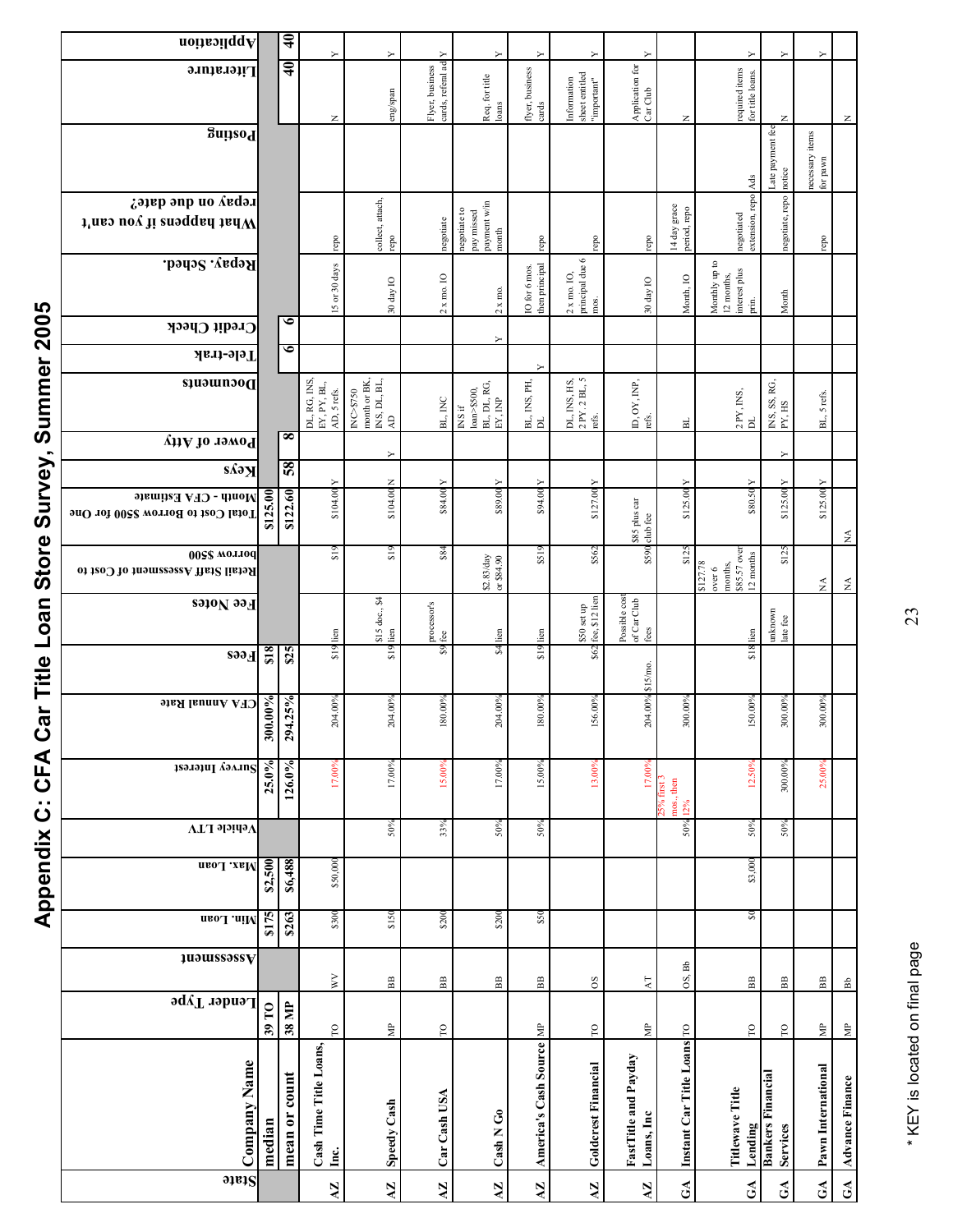| Application                                                                                                                                                                                                                           |          | $\triangleq$            |                                                   | $\blacktriangleright$          | ≻                                           | Σ                                               | $\blacktriangleright$                    | $\rightarrow$                     |                                                                | $\blacktriangleright$                                                      | $\blacktriangleright$                      |                                                         |                                        | $\blacktriangleright$                                                              |
|---------------------------------------------------------------------------------------------------------------------------------------------------------------------------------------------------------------------------------------|----------|-------------------------|---------------------------------------------------|--------------------------------|---------------------------------------------|-------------------------------------------------|------------------------------------------|-----------------------------------|----------------------------------------------------------------|----------------------------------------------------------------------------|--------------------------------------------|---------------------------------------------------------|----------------------------------------|------------------------------------------------------------------------------------|
| Literature                                                                                                                                                                                                                            |          | $\overline{\mathbf{a}}$ | required items<br>for title loans.                | $\mathsf{z}$                   |                                             | $\mathbb Z$                                     | $\mathsf{z}$                             | $\mathbb Z$                       | $\mathbb Z$                                                    | $\begin{array}{ll} \text{Pamphlet on IL}\\ \text{title loans} \end{array}$ | $\mathsf{z}$                               | Insurance                                               | Business cards                         | $\mathsf{z}$                                                                       |
| Posting                                                                                                                                                                                                                               |          |                         | $_{\rm Ads}$                                      |                                | some contact info Fee chart<br>Rates chart, | Interest amount<br>interest rate<br>but not the |                                          | 800 number                        | Practice poster<br>with fine print<br>CFSA PayDay<br>loan Best |                                                                            | APR notice of<br>372% APR on<br>title loan | Company info<br>refer a friend info<br>(other products) | Ads                                    |                                                                                    |
| repay on due date?<br>T'nn bappens it sought                                                                                                                                                                                          |          |                         | flexible pay<br>dates, repo                       | lien, repo,<br>auction         | IO roll-over                                | negotiate, even<br>payment, repo<br>for partial | lien, repo,<br>auction                   | Roll-over                         | Roll-over                                                      | IO roll-over                                                               | roll-over for a<br>year                    |                                                         | late fee of<br>0.83%/day,<br>then repo | repo                                                                               |
| Repay. Sched.                                                                                                                                                                                                                         |          |                         | monthly, with<br>refi.                            | 2 mo. IO, 3rd<br>mo. Principal | or installments<br>single payment           | monthly, 3 mos.                                 | $2 \text{ mo. IO, 3rd}$<br>mo. Principal | 2 months                          | 60 day single<br>payment                                       | 3 mos. single<br>payment                                                   | 130 days IO if<br>keep loan for<br>60 days | monthly IO for<br>$2$ mos., auto $\,$<br>roll over      | monthly<br>installment                 | principal on<br>each payment<br>$30 \text{ day}, 2 \text{ mos}$<br>IO, then $10\%$ |
| Credit Check                                                                                                                                                                                                                          |          | ত                       |                                                   |                                |                                             |                                                 |                                          |                                   |                                                                |                                                                            |                                            |                                                         |                                        |                                                                                    |
| <b>Mau-slaT</b>                                                                                                                                                                                                                       |          | ত                       |                                                   |                                |                                             |                                                 |                                          |                                   |                                                                |                                                                            |                                            |                                                         | ≻                                      | $\geq$                                                                             |
| $\mathbf{S}$                                                                                                                                                                                                                          |          |                         | PY, INC                                           | ${\rm PY, AD}$                 | PY, BK, ID                                  | PY, AD                                          | PY, BK                                   | ${\rm PV, BL, PH}, {\rm NS, DI}$  | PY, SS, ID                                                     | $\mathsf{a}$                                                               | $\mathsf{D}$                               | BL, PH, PH,<br>INS                                      | PY, ID, INP                            | PY, ID, BL                                                                         |
| үнд до тэмоч                                                                                                                                                                                                                          |          | 8                       |                                                   |                                |                                             |                                                 |                                          |                                   |                                                                |                                                                            |                                            |                                                         |                                        |                                                                                    |
| $s$ Аә $\chi$                                                                                                                                                                                                                         |          | 58                      |                                                   |                                |                                             |                                                 | ≻                                        | γ                                 |                                                                | γ                                                                          |                                            |                                                         |                                        |                                                                                    |
| Month - CFA Estimate<br>Total Cost to Borrow \$500 for One                                                                                                                                                                            | \$125.00 | \$122.60                | \$62.50                                           | \$125.00                       | \$200.00                                    | \$125.00Y                                       | \$125.00                                 | \$125.00                          | \$137.50                                                       | \$125.00                                                                   | \$155.00Y                                  | \$150.00Y                                               | \$125.00Y                              | \$120.00Y                                                                          |
| 00SS worrod<br>Retail Staff Assessment of Cost to                                                                                                                                                                                     |          |                         | Ž                                                 | \$625                          | \$700                                       | \$625                                           | \$625                                    | \$625                             | $$775$ for 2<br>months                                         | \$127.40                                                                   | $\stackrel{\triangle}{\geq}$               | \$300                                                   | \$639                                  | \$620                                                                              |
| <b>Fee Notes</b>                                                                                                                                                                                                                      |          |                         |                                                   |                                |                                             |                                                 | Car Club fee                             | lien fee                          |                                                                |                                                                            |                                            |                                                         |                                        |                                                                                    |
| <b>səə<sub>d</sub></b>                                                                                                                                                                                                                | \$18     | \$25                    |                                                   |                                |                                             |                                                 |                                          |                                   |                                                                |                                                                            |                                            |                                                         |                                        |                                                                                    |
| <b>CFA Annual Rate</b>                                                                                                                                                                                                                | 300.00%  | 294.25%                 | 118.80%-150%                                      | 300.00%                        | 470.97%                                     | 300.00%                                         | 300.00%                                  | 300.00%                           | 329.01%                                                        | 300.00%                                                                    | 372.00%                                    |                                                         | 300.00%                                | 288.00%                                                                            |
| Survey Interest                                                                                                                                                                                                                       | 25.0%    | 126.0%                  | $0%$ first 30<br>$% -12.5%$<br>per month-<br>days | 25.00%                         | 470.97%                                     | 25.00%                                          | 25.00%                                   | 25.00%                            | 329.01%                                                        | 300.00%                                                                    | 372.00%                                    |                                                         | 25.00%                                 | 24.00%                                                                             |
| $\Lambda$ Г<br>$\Gamma$ D-110 - 110 - 110 - 1110 - 1110 - 1110 - 1110 - 1110 - 1110 - 1110 - 1110 - 1110 - 1110 - 1110 - 1110 - 1110 - 1110 - 1110 - 1110 - 1110 - 1110 - 1110 - 1110 - 1110 - 1110 - 1110 - 1110 - 1110 - 1110 - 111 |          |                         |                                                   | 50%                            |                                             |                                                 |                                          | 55%                               |                                                                | 55%                                                                        |                                            |                                                         | 33%                                    |                                                                                    |
| мах. Loan                                                                                                                                                                                                                             | \$2,500  | \$6,488                 |                                                   | \$800                          | \$500                                       |                                                 | \$25,000                                 |                                   |                                                                |                                                                            |                                            |                                                         |                                        | $50\%$ monthly<br>\$150 income                                                     |
| Min. Loan                                                                                                                                                                                                                             | \$175    | \$263                   |                                                   | \$100                          | \$25                                        |                                                 | \$100                                    |                                   |                                                                |                                                                            |                                            |                                                         | \$150                                  |                                                                                    |
| <i>quaussassv</i>                                                                                                                                                                                                                     |          |                         | Bb, OS                                            | AT, OS                         |                                             | $\mathbb R$                                     | $\lambda\Gamma$                          | BB, OS                            | BB, OS                                                         | OS, UK                                                                     | ŪК                                         | BB, OS                                                  | $_{\rm BB}$                            |                                                                                    |
| Lender Type                                                                                                                                                                                                                           | 39 TO    | 38 MP                   | $\rm _{c}$                                        | $\boldsymbol{\Omega}$          | È                                           | $\mathrel{\mathop{\boxplus}}$                   | È                                        | È                                 | È                                                              | $\boldsymbol{\mathsf{e}}$                                                  | $\mathrel{\mathop{\boxplus}}$              | $\mathsf{S}$                                            | $\triangleq$                           | $\beta$                                                                            |
| <b>Company Name</b>                                                                                                                                                                                                                   | median   | mean or count           | Title Max                                         | Title Cash of Illinois         | Royce Check Advance                         | Cash in a Flash                                 | Illinois Title Loans,<br><u>ئە</u>       | Title Lenders/USA<br>Payday Loans | National Quik Cash                                             | Illinois Title Loans,<br>Inc.                                              | Midwest Title Loans,<br>Inc.               | <b>Atlantic Financial</b><br><b>Service Groups</b>      | Missouri Payday Loan                   | St. Louis Title Loans                                                              |
| <b>a</b> pple                                                                                                                                                                                                                         |          |                         | $\mathfrak{S}$                                    | $\blacksquare$                 | $\blacksquare$                              | $\blacksquare$                                  | $\blacksquare$                           | $\blacksquare$                    | $\blacksquare$                                                 | $\blacksquare$                                                             | ⊨                                          | $\blacksquare$                                          | $\overline{\mathbf{M}}$                | $\overline{\mathbf{R}}$                                                            |

Appendix C: CFA Car Title Loan Store Survey, Summer 2005 **Appendix C: CFA Car Title Loan Store Survey, Summer 2005**

\* KEY is located on final page \* KEY is located on final page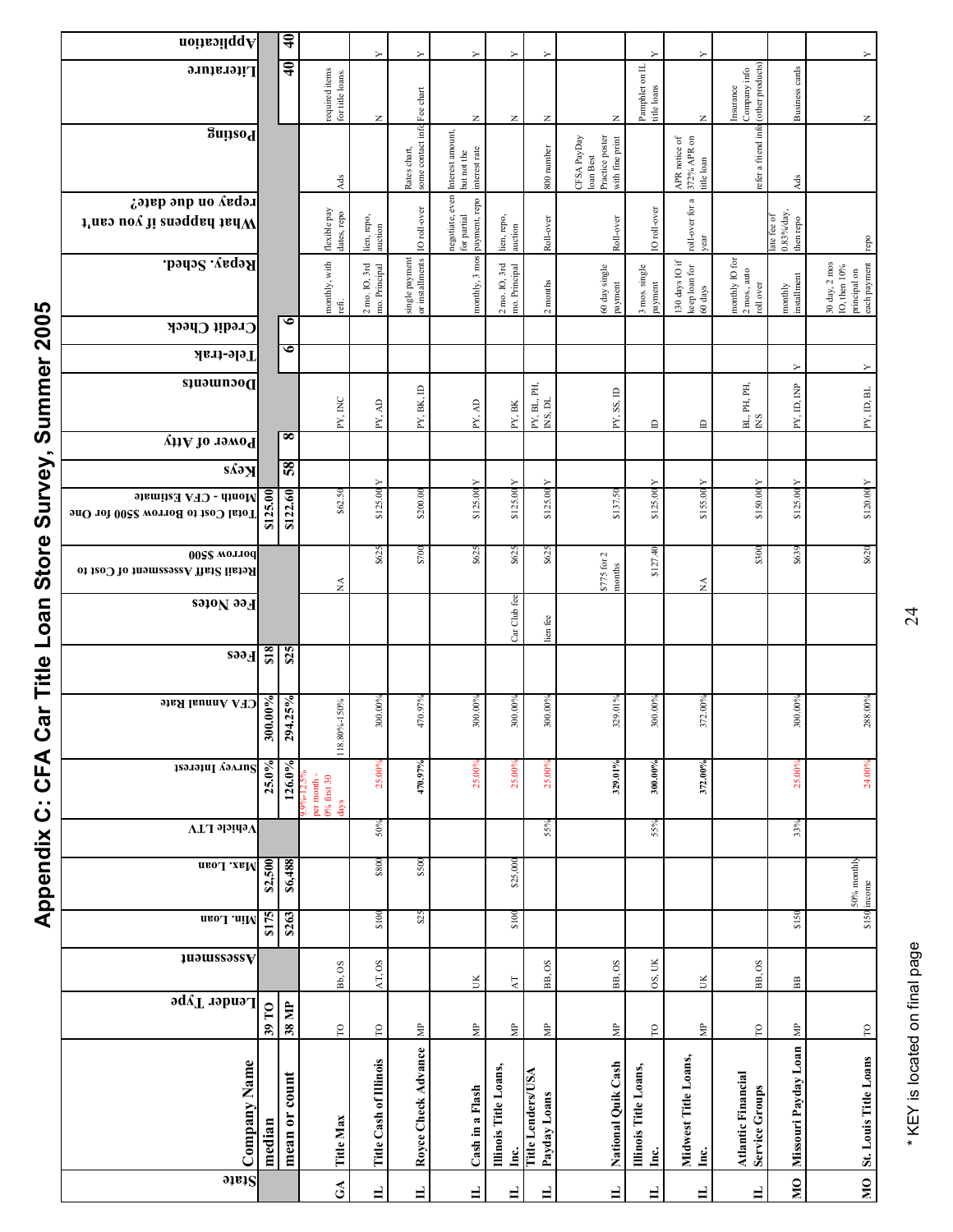| ייטי ב-10 לאיראוויט<br>2<br>.<br>J<br>J |
|-----------------------------------------|
| ט<br>2)<br>-                            |
|                                         |
| ・・・ こゅつ てしつ ・^                          |
| ind wild                                |
| <b>VIRSONS</b>                          |
|                                         |

| Application                                                |                | 40                      |                                                                  | Y                                          |                           | $\blacktriangleright$                                                        |                                                            |                                               | Y                                                          |                                         | $\blacktriangleright$                     |
|------------------------------------------------------------|----------------|-------------------------|------------------------------------------------------------------|--------------------------------------------|---------------------------|------------------------------------------------------------------------------|------------------------------------------------------------|-----------------------------------------------|------------------------------------------------------------|-----------------------------------------|-------------------------------------------|
| Literature                                                 |                | $\overline{\mathbf{a}}$ | Business cards                                                   | $\simeq$                                   | List of services          | $\mathsf{z}$                                                                 | requirements<br>List of loan                               |                                               | Z                                                          | $\mathsf{z}$                            | $\mathsf{z}$                              |
| Posting                                                    |                |                         | brochure, payday<br>Car club<br>$\ensuremath{\mathsf{loan}}$ ads |                                            | Return check<br>policy.   | though required<br>by law<br>No posting                                      | No posting<br>though required<br>by law                    | though required<br>No posting<br>by law       | monthly and<br>Interest rate<br>annual rate.<br>posted for | though required<br>by law<br>No posting | No posting                                |
| repay on due date?<br>T'nn y ll angled they                |                |                         | repo                                                             | 5 day grace<br>period, rarely<br>repossess |                           | Unknown                                                                      | negotiate, late<br>\$3.33/day for<br>every \$500<br>fee of | Unknown                                       | call references                                            | Unkown                                  | though required<br>negotiate, repo by law |
| Repay. Sched.                                              |                |                         | installments                                                     | 30 days IO for<br>6 mon.                   | $30$ days IO for $6$ mon. | 30 days IO for<br>6 mon.                                                     | $30 \text{ days}$ IO for $6 \text{ mm}$ .                  | 3 months with<br>indefinite<br>renewal        | 30 days IO for<br>6 mon.                                   | 30 days IO for<br>6 mon.                | IO or plus 5%<br>prin.                    |
| <b>Credit Check</b>                                        |                | ବ                       |                                                                  |                                            |                           |                                                                              |                                                            |                                               |                                                            |                                         |                                           |
| Fele-trak                                                  |                | 6                       |                                                                  |                                            |                           |                                                                              |                                                            | Υ                                             |                                                            |                                         |                                           |
| Documents                                                  |                |                         | PY, ID 4 refs.                                                   | RG, DL, SS,<br>PY, BL, 4<br>refs.          | RG, INS, DL,<br>BL, BK    | $ID, BL, 4$ refs.<br>Incl. 2 family<br>NS, AD, PY,<br>NCS1,000<br>month, PH, | RG, INS, 2<br>PY, BL, ID,<br>BK, refs.                     | $\rm RG, \rm NS, \, PY, \rm PH, \, BL, \, DL$ | $DL$ , RG, INS,<br>PY, BL, $6$<br>refs.                    | DL, 4 refs.                             |                                           |
| үнд то тэмо¶                                               |                | 8                       |                                                                  | ≻                                          | $\blacktriangleright$     | Y                                                                            | $\geq$                                                     | Υ                                             | ≻                                                          |                                         |                                           |
| sлэн                                                       |                | 58                      |                                                                  |                                            |                           |                                                                              |                                                            |                                               |                                                            |                                         |                                           |
| Month - CFA Estimate<br>Total Cost to Borrow \$500 for One | \$125.00       | \$122.60                | \$143.00Y                                                        | <b>X</b> 10.00 18                          | \$100.00 Y                | \$125.00Y                                                                    | \$100.00 Y                                                 | \$125.00Y                                     | \$75.00Y                                                   | \$150.00Y                               | \$177.90Y                                 |
| 00SS worrod<br>Retail Staff Assessment of Cost to          |                |                         | \$643                                                            | \$610                                      | 20%                       | 25%                                                                          | for 30 days<br>\$80-\$100                                  | 25%                                           | \$575                                                      | \$638                                   | \$677.90                                  |
| <b>Fee Notes</b>                                           |                |                         | \$18 lien fee,<br>\$50 fee for<br>\$18 car club                  | \$40 late fee                              | unknown                   |                                                                              |                                                            |                                               |                                                            | lien, car club<br>unknown<br>fees       |                                           |
| $s$ əə $\overline{A}$                                      | \$18           | \$25                    |                                                                  |                                            |                           |                                                                              |                                                            |                                               |                                                            |                                         | \$25                                      |
| <b>CFA Annual Rate</b>                                     | $00\%$<br>300. | 25%<br>294.             | 300.00%                                                          | 264.00%                                    | 240.00%                   | 300.00%                                                                      | 240.00%                                                    | 300.00%                                       | 180.00%                                                    | 300.00%                                 | 366.96%                                   |
| Survey Interest                                            | 25.0%          | 126.0%                  | 25.00%                                                           | 22.00%                                     | 20.00%                    | $\frac{25\%}{16\%}{\leq} 600,$                                               | 20.00%                                                     | 25.00%                                        | 15.00%                                                     | 25.00%                                  | 30.58%                                    |
| <b>Vehicle LTV</b>                                         |                |                         | 50%                                                              |                                            |                           |                                                                              |                                                            |                                               | 25.0%                                                      |                                         | 50%                                       |
| Max. Loan                                                  | \$2,500        | \$6,488                 |                                                                  | \$1,850                                    |                           | \$2,700                                                                      | \$2,500                                                    |                                               | \$1,800                                                    |                                         |                                           |
| Min. Loan                                                  | \$175          | \$263                   |                                                                  | \$200                                      |                           | \$200                                                                        | \$100                                                      |                                               | \$100                                                      | \$100                                   |                                           |
| <i>quoussossv</i>                                          |                |                         | $\rm \overline{M}$                                               | BB                                         | BB,<br>income             | monthly<br>income<br>BB,<br>\$1,000<br>$\frac{1}{2}$                         | $_{\rm BB}$                                                | $_{\rm BB}$                                   | $_{\rm BB}$                                                | BB                                      | BB-                                       |
| Lender Type                                                | 39 TO          | <b>38 MP</b>            | $\mathrel{\mathop{\boxtimes}\hspace{0.5ex}}$                     | p                                          | È                         | $\boldsymbol{\beta}$                                                         | $\mathbb{\Xi}$                                             | È                                             | È                                                          | $\mathbb{\Xi}$                          | $\beta$                                   |
| Company Name                                               | median         | mean or count           | Missouri Title Loans                                             | US Auto Title Loan                         | Rapid Cash                | Money Network Auto<br><b>Title Loans</b>                                     | Cash Out                                                   | Mr. Ship n' Chek                              | Check City                                                 | Nevada Title Loans                      | Loan Max/Manchester                       |
| <b>atate</b>                                               |                |                         | M <sub>O</sub>                                                   | $\mathbf{\tilde{z}}$                       | $\tilde{\mathbf{z}}$      | $\mathbf{\tilde{z}}$                                                         | $\mathbf{\Sigma}$                                          | $\mathbf{\check{z}}$                          | $\mathbf{\tilde{z}}$                                       | $\mathbf{\Sigma}$                       | $\Xi$                                     |

 $*$  KEY is located on final page \* KEY is located on final page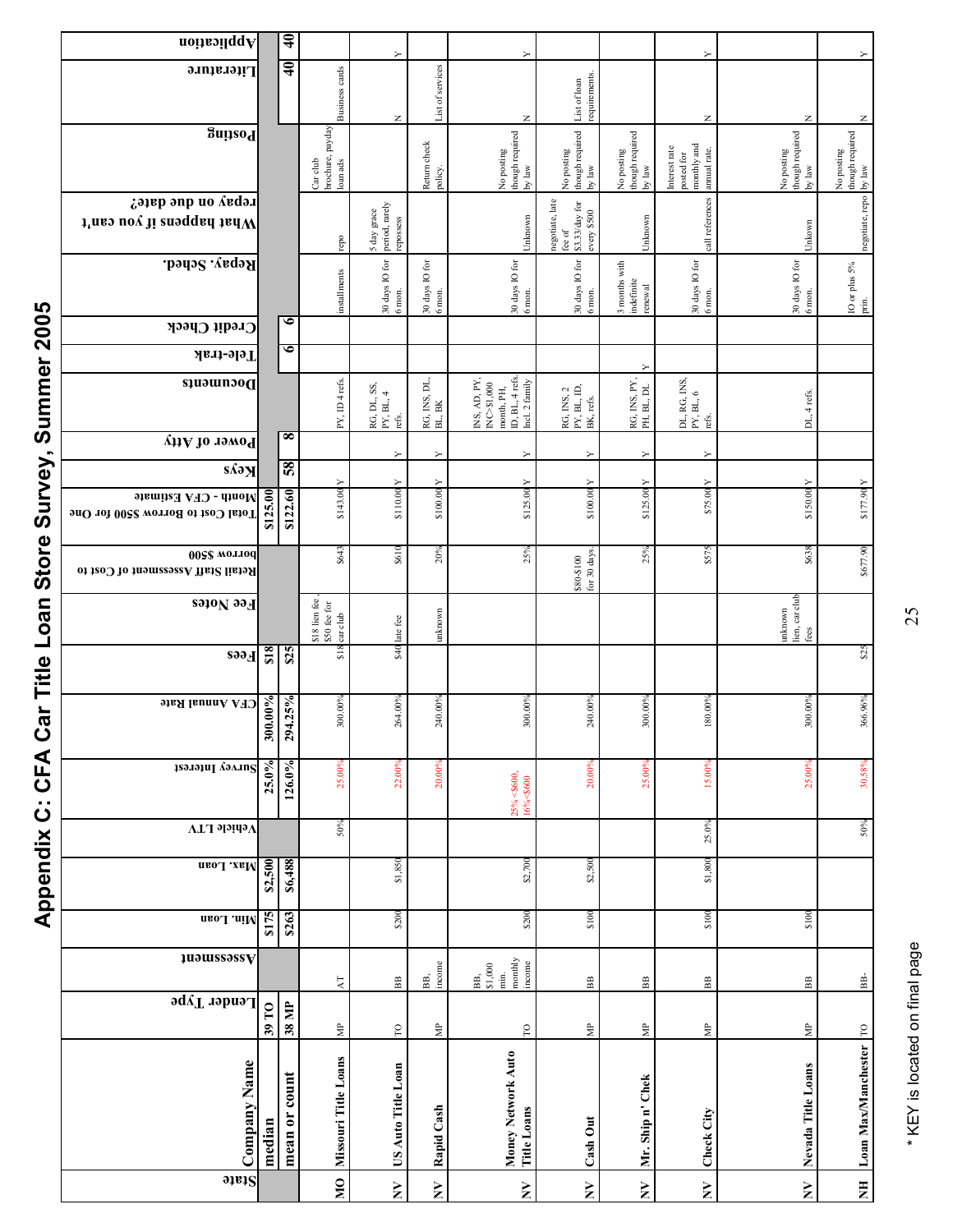| hpplication                                                |          | $\triangleleft$         | ≻                                                        | Y                                                               | $\blacktriangleright$                                             |                                                  |                                                  |                                                               | $\blacktriangleright$                                                                                        |                                            |                           |
|------------------------------------------------------------|----------|-------------------------|----------------------------------------------------------|-----------------------------------------------------------------|-------------------------------------------------------------------|--------------------------------------------------|--------------------------------------------------|---------------------------------------------------------------|--------------------------------------------------------------------------------------------------------------|--------------------------------------------|---------------------------|
| Literature                                                 |          | $\overline{\mathbf{a}}$ | $\mathsf{z}$                                             | $\mathsf{z}$                                                    | Requirements<br>for title loans                                   | $\mathsf{z}$                                     | z                                                | $\mathsf{z}$                                                  |                                                                                                              | $\mathsf{z}$                               | $\mathsf{z}$              |
| gniito <sup>q</sup>                                        |          |                         | No payments less<br>than minimum<br>APR 300+%.<br>notice | referal ad                                                      |                                                                   |                                                  |                                                  |                                                               | loans, fees for all<br>the length of loan<br>information on<br>for fee amount.<br>APR for title<br>loans, no |                                            |                           |
| repay on due date?<br>T'nn y li en aqqan indi              |          |                         | 5% to roll-over<br>Interest plus<br>indefinately         | 5% of balance<br>to roll-over $4$<br>interest plus<br>max times | 10 day grace,<br>repo                                             | repo                                             | repo                                             | repo                                                          | cover IO, else<br>$6$ roll-overs if<br>repo                                                                  | 10 days grace,<br>then repo                | Repo sold on<br>ebay      |
| Repay. Sched.                                              |          |                         | 30 days                                                  | 30 days                                                         | 30 days.                                                          | over \$50 mo.<br>on \$200 loan<br>30 days, roll- | \$177.45/mo.<br>$60~{\rm day}$ roll-<br>over for | times for \$25<br>30 days, roll-<br>over up to 6<br>each time | $30 \text{ days}$ for $\$20$ r<br>per $\$100 \text{ loan}$ r                                                 | $\frac{30 \text{ days}}{7 \text{ months}}$ | installments              |
| Credit Check                                               |          | 6                       |                                                          |                                                                 |                                                                   |                                                  |                                                  |                                                               |                                                                                                              |                                            |                           |
| <b>Iele-trak</b>                                           |          | 6                       |                                                          |                                                                 |                                                                   |                                                  |                                                  |                                                               |                                                                                                              |                                            | $\geq$                    |
| $\mathbf{p}$ ocuments                                      |          |                         |                                                          | <u>hq</u>                                                       | ID, SS                                                            | PH BL, PY                                        | $\mathbf{r}$                                     | PY, DL                                                        | RG, AD, INC                                                                                                  | $\rm \geq$                                 | PY, credit<br>application |
| Ромег оf Аtty                                              |          | 8                       |                                                          |                                                                 |                                                                   |                                                  |                                                  |                                                               |                                                                                                              |                                            |                           |
| sлэу                                                       |          | 58                      |                                                          |                                                                 |                                                                   |                                                  |                                                  |                                                               |                                                                                                              |                                            |                           |
| Month - CFA Estimate<br>Total Cost to Borrow \$500 for One | \$125.00 | \$122.60                | 8177.90Y                                                 | \$150.00Y                                                       | \$125.40                                                          | \$152.08                                         | \$155.00                                         | \$125.00                                                      | \$100.00                                                                                                     | \$150.00                                   | \$219 <sub>NA</sub>       |
| 00SS worrod<br>Retail Staff Assessment of Cost to          |          |                         | \$672.90                                                 | \$650                                                           | $(S125.40$<br>for $30 \text{ days}$<br>\$4.18 per<br>$_{\rm day}$ | $\stackrel{\blacktriangle}{\approx}$             | \$5 per day<br>or \$177.45<br>per month          | \$125                                                         | $$100~\mathrm{per}$ month                                                                                    | \$150                                      |                           |
| <b>Fee Notes</b>                                           |          |                         |                                                          | processing<br>fee                                               |                                                                   |                                                  |                                                  |                                                               |                                                                                                              |                                            | origination<br>fee<br>36% |
| $s$ əə $\mathbf{H}$                                        | \$18     | \$25                    | \$25                                                     | \$25                                                            |                                                                   |                                                  |                                                  |                                                               |                                                                                                              |                                            |                           |
| <b>CFA Annual Rate</b>                                     | 300.00%  | 294.25%                 | 366.96%                                                  | 300.00%                                                         | 305.09%                                                           | 365.00%                                          | 372.00%                                          | 304.16%                                                       | 243.33%                                                                                                      | 360.00%                                    |                           |
| звалади Лалли                                              | 25.0%    | 126.0%                  | 30.58%                                                   | 25.00%                                                          | 305.09%                                                           | 25% or 365%                                      | 372.00%                                          | 25.00%                                                        | 20.00%                                                                                                       | 30.00%                                     |                           |
| $\Lambda$ Г<br>$\Gamma$ D-IMA                              |          |                         | 50%                                                      | 50%                                                             |                                                                   |                                                  | 50%                                              |                                                               |                                                                                                              |                                            |                           |
| ивод .хвМ                                                  | \$2,500  | \$6,488                 |                                                          |                                                                 |                                                                   |                                                  |                                                  |                                                               |                                                                                                              |                                            |                           |
| Min. Loan                                                  | \$175    | \$263                   |                                                          |                                                                 |                                                                   |                                                  |                                                  |                                                               |                                                                                                              |                                            |                           |
| quotussossy                                                |          |                         | BB-                                                      | $_{\rm{SS}}$                                                    | $25\%$ gross monthy<br>income                                     | $_{\rm 50}$                                      | $_{\rm AV}$                                      | $25%$<br>Monthly<br>net pay                                   | $\begin{array}{c} 25\% \\ \text{Monthly} \\ \text{net pay} \end{array}$                                      | $\gtrsim$                                  |                           |
| Гепфег Туре                                                | 39 TO    | <b>38 MP</b>            | $\Omega$                                                 | $\boldsymbol{\mathsf{c}}$                                       | $\mathbb B$                                                       | $\boldsymbol{\mathsf{c}}$                        | $\overline{c}$                                   | È                                                             | $\mathrel{\mathop{\boxplus}}$                                                                                | È                                          |                           |
| Company Name                                               | median   | mean or count           | Loan Max/Concord                                         | New England Auto and<br>Payday Loans                            | <b>Fast Bucks</b>                                                 | Carbucks of Oregon                               | Northwest Title Loan                             | Urgent Money Pay Day<br>Advance                               | Rapid Cash                                                                                                   | <b>Fast Money</b>                          | People's Credit           |
| otate                                                      |          |                         | $\overline{\Xi}$                                         | $\overline{\Xi}$                                                | $\approx$                                                         | $\approx$                                        | $\approx$                                        | $\approx$                                                     | $\approx$                                                                                                    | $\widetilde{\mathbb{S}}$                   | $\tilde{a}$               |

Appendix C: CFA Car Title Loan Store Survey, Summer 2005 **Appendix C: CFA Car Title Loan Store Survey, Summer 2005**

 $*$  KEY is located on final page \* KEY is located on final page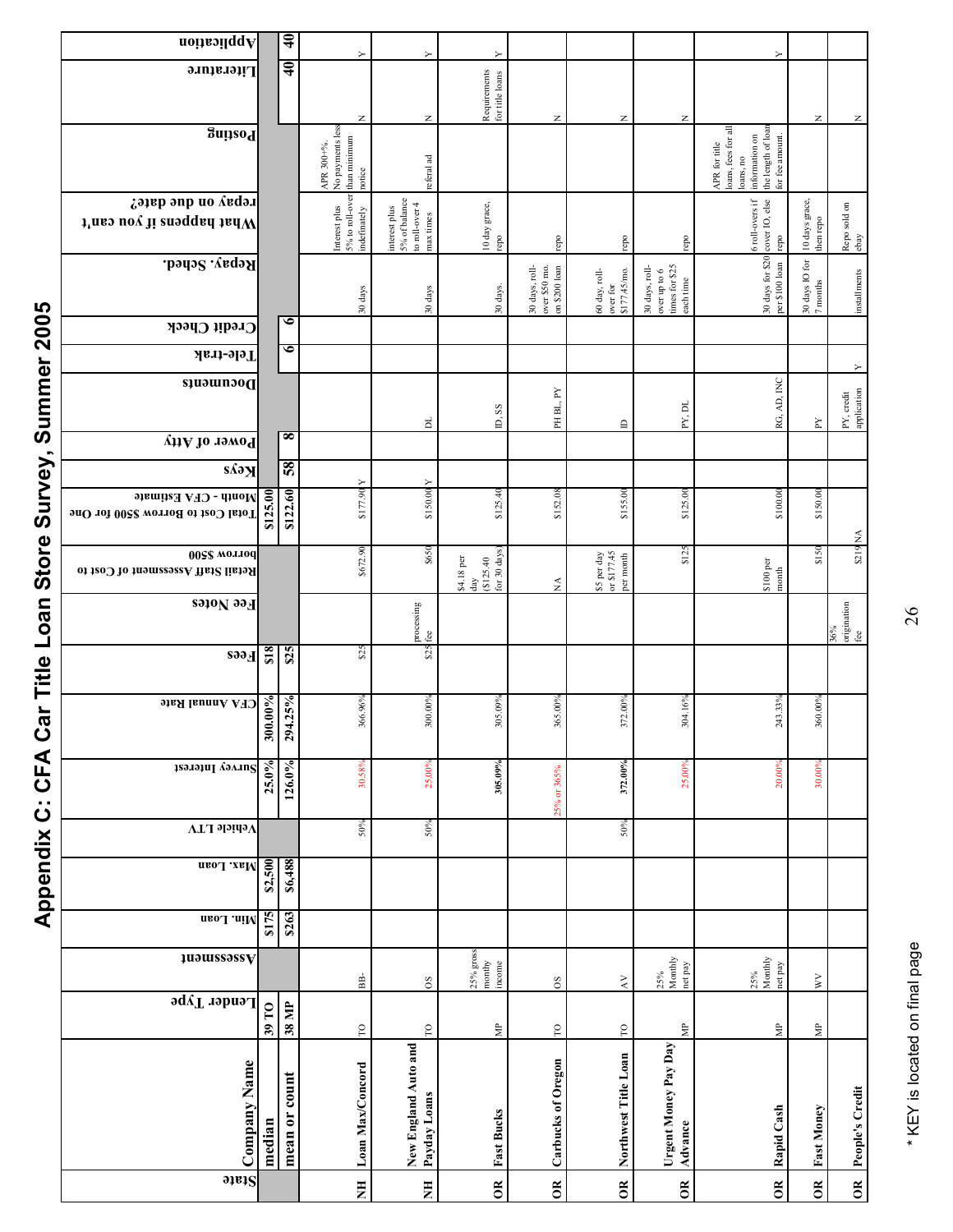| - ישיישיים ברווייויים יושיישיים<br>Ξ      |
|-------------------------------------------|
|                                           |
| $\overline{\phantom{a}}$                  |
|                                           |
| <b>コンピッションコ</b>                           |
| C. CFA Car Title                          |
|                                           |
|                                           |
|                                           |
| .<br>.<br>.<br>.<br>.<br>.<br>.<br>.<br>. |

| <b>ajuig</b>      | Company Name                  | Lender Type                   | <i><b>Quadrussassy</b></i> | Min. Loan | ивод .хвМ                   | $\Lambda$ Г $\overline{1}$ әріңә $\Lambda$ | звалази Калли | <b>CFA Annual Rate</b>   | <b>Res</b> | <b>Fee Notes</b> | 00SS worrod<br>Retail Staff Assessment of Cost to | Month - CFA Estimate<br>Total Cost to Borrow \$500 for One | sлэу | Ромег оf Аtty | Documents                                                                       | Fele-trak | <b>Credit Check</b>                                                               | $1$ 'nas voy di ensqqant isd $W$<br>Repay. Sched. | repay on due date?                                                                                                                                                                   | gniito <sup>q</sup>                            | Literature              | Application             |
|-------------------|-------------------------------|-------------------------------|----------------------------|-----------|-----------------------------|--------------------------------------------|---------------|--------------------------|------------|------------------|---------------------------------------------------|------------------------------------------------------------|------|---------------|---------------------------------------------------------------------------------|-----------|-----------------------------------------------------------------------------------|---------------------------------------------------|--------------------------------------------------------------------------------------------------------------------------------------------------------------------------------------|------------------------------------------------|-------------------------|-------------------------|
|                   | median                        | 39 TO                         |                            | \$175     | \$2,500                     |                                            | 25.0%         | $0.00\%$<br>$\tilde{30}$ | \$18       |                  |                                                   | \$125.00                                                   |      |               |                                                                                 |           |                                                                                   |                                                   |                                                                                                                                                                                      |                                                |                         |                         |
|                   | mean or count                 | 38 MP                         |                            | \$263     | \$6,488                     |                                            | 126.0%        | 294.25%                  | \$25       |                  |                                                   | \$122.60                                                   | 58   | $\infty$      |                                                                                 | 6         | ত                                                                                 |                                                   |                                                                                                                                                                                      |                                                | $\overline{\mathbf{a}}$ | $\overline{\mathbf{a}}$ |
| $\approx$         | NW Car Title Loans            |                               | $_{\rm 80}$                |           |                             |                                            | 372.00%       | 372.00%                  |            |                  | Ž                                                 | \$155.00                                                   |      | PY, DL        |                                                                                 |           | installments                                                                      |                                                   |                                                                                                                                                                                      | $\mathsf{z}$                                   |                         |                         |
| $\approx$         | <b>Urgent Money</b>           | $\mathrel{\mathop{\boxplus}}$ |                            | \$200     |                             | 20.0%                                      | 300.00%       | 300.00%                  |            |                  | $\lessapprox$                                     | \$125.00                                                   |      | DL, PY        |                                                                                 |           | Single payment                                                                    | few roll-overs<br>repo after a                    | Interest rate<br>chart.                                                                                                                                                              | z                                              |                         |                         |
| $\alpha$          | Quick Cash                    | È                             |                            |           |                             |                                            | 367.00%       | 367.00%                  |            |                  | Ž                                                 | \$152.92                                                   |      |               |                                                                                 |           | 12 mon. install                                                                   |                                                   |                                                                                                                                                                                      | z                                              |                         |                         |
| $\approx$         | Rapid Cash                    |                               |                            |           | monthly<br>income<br>20% of |                                            | 242.00%       | 242.00%                  |            |                  | $\lessapprox$                                     | \$100.83                                                   |      | DL,           | RG, BL, PY                                                                      |           | Can rollover                                                                      | repo after 10<br>days                             | Interest rate<br>chart.                                                                                                                                                              | $\mathsf{z}$                                   |                         |                         |
| ${\bf SC}$        | <b>Absolute Title Loans</b>   | $\mathsf{D}$                  | $\mathbb B$                | \$600     |                             |                                            | 300.00%       | 300.00%                  | \$15 lien  |                  | \$2,000                                           | \$165.00 Y                                                 |      | 요             |                                                                                 |           | 30 day 10                                                                         | Unknown                                           | Ads                                                                                                                                                                                  | Business card<br>and consumer<br>loan brochure |                         |                         |
| ${\bf SC}$        | Carolina Title Loans          | $\boldsymbol{\mathsf{c}}$     | $\lambda\text{T}$          | \$600     |                             |                                            | 25.00%        | 300.00%                  |            |                  | $\stackrel{\triangle}{\simeq}$                    | \$150.00                                                   |      | $INS, EY$     |                                                                                 | ≻         | $l$ Install.                                                                      | negotiate                                         |                                                                                                                                                                                      | Z                                              |                         |                         |
| SC                | Title Ca\$h                   | S                             | SO                         | \$600     | \$2,500                     |                                            | 304.17%       | 304.17%                  |            | unknown          | $\stackrel{\triangle}{\simeq}$                    | \$152.09                                                   |      |               | RG, INS, EY                                                                     |           | 30 day IO, min<br>\$167/mo                                                        | Unkown                                            |                                                                                                                                                                                      | z                                              |                         |                         |
| SC                | Apollo Title Loans            | $\mathop{\mathbb{C}}$         | $\mathsf{A}\mathsf{T}$     | \$601     | \$20,000                    |                                            | 300.00%       | 300.00%                  | \$15 lien  |                  | \$1,200                                           | S165.00 Y                                                  |      |               | $\mathsf{RG}, \mathsf{NS}, \mathsf{BL}, \mathsf{AD}, \mathsf{ID}, \mathsf{INC}$ |           | Install.                                                                          | negotiate, repo<br>after 31 days                  | Interest rate<br>$chart$                                                                                                                                                             | Business card                                  | $\blacktriangleright$   |                         |
| SC                | Car Title Loans               | È                             | $_{\rm BB}$                | \$601     |                             |                                            | 304.00%       | 304.00%                  |            |                  | \$2,000                                           | \$152.00                                                   |      |               |                                                                                 |           | Install.                                                                          | repo                                              | payments scales<br>and premium<br>payoff scales<br>small print                                                                                                                       | Business card                                  |                         |                         |
| ${\bf S} {\bf C}$ | Title Max                     | $\boldsymbol{\Omega}$         |                            | \$601     | \$3,500                     |                                            |               |                          |            |                  | Z                                                 | $\tilde{z}$                                                |      |               |                                                                                 |           | 30 single<br>payment                                                              | Unkown                                            | unknown                                                                                                                                                                              | Business card                                  |                         |                         |
| ${\bf S} {\bf C}$ | North American Title<br>Loans | $\mathop{\mathbb{C}}$         | $\mathbf{A}^\mathsf{T}$    | \$601     |                             |                                            | 372.00%       | 372.00%                  | \$15 lien  |                  | \$2,400                                           | $$201.00$ Y                                                |      |               | ID, 2 family<br>refs.                                                           |           | repayment term<br>month for \$601<br>loan, 12 month<br>\$198.74 per<br>is the max |                                                   | 30 days at payoff consumer loans<br>unless paid with<br>cash"<br>accounts" "cash<br>or money order<br>will be held for<br>only" "account<br>payments on<br>delinquent<br>"no partial | business card<br>brochure,                     | $\blacktriangleright$   |                         |

 $*$  KEY is located on final page \* KEY is located on final page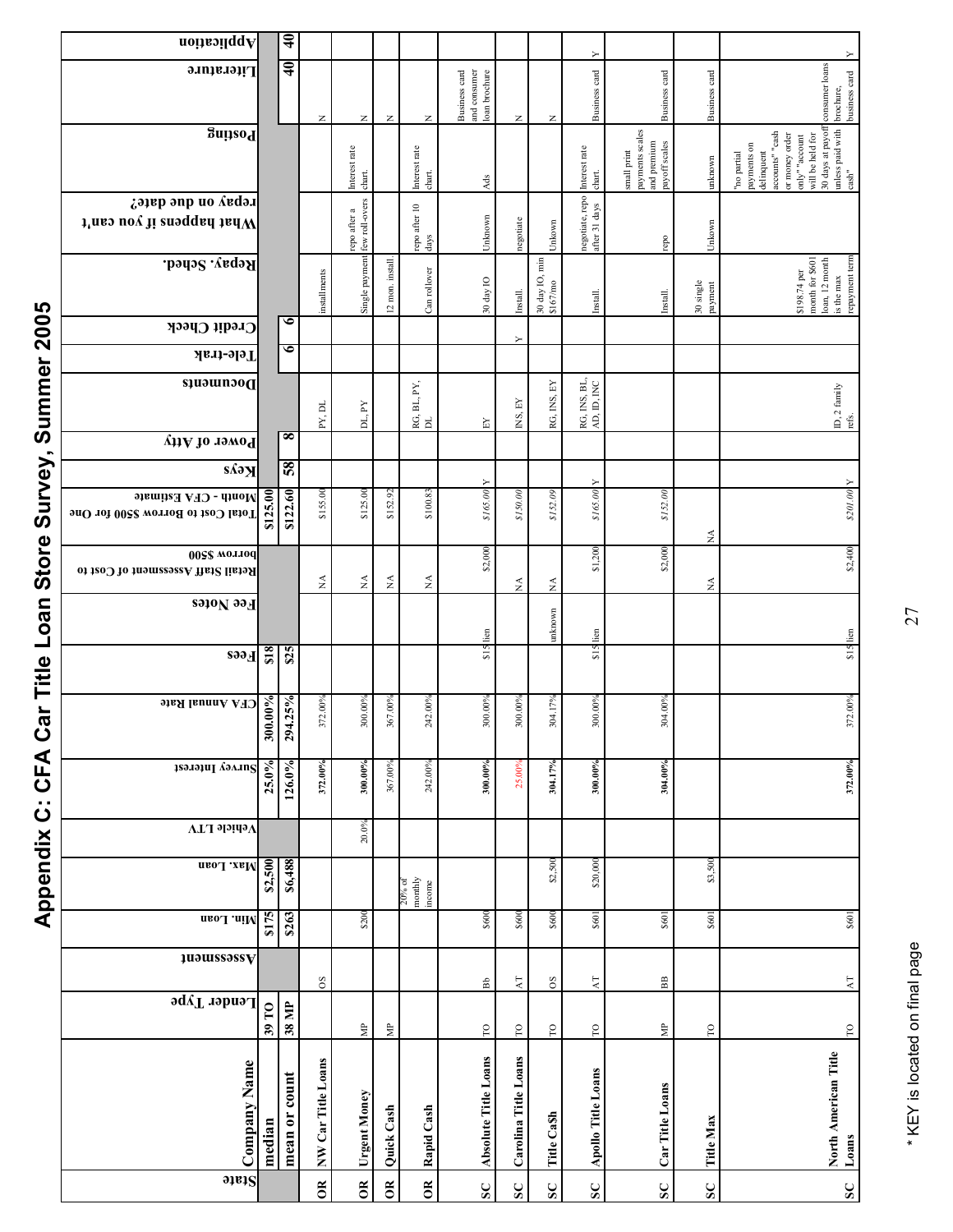| Application                                                |          | 40                        | $\blacktriangleright$                                                            | $\blacktriangleright$                                     | $\blacktriangleright$                                                                  | $\blacktriangleright$                                                                                      | $\blacktriangleright$         | $\mathsf{z}$                        | $\mathbb Z$                    | $\blacktriangleright$                          | z                    | $\blacktriangleright$         |                             |
|------------------------------------------------------------|----------|---------------------------|----------------------------------------------------------------------------------|-----------------------------------------------------------|----------------------------------------------------------------------------------------|------------------------------------------------------------------------------------------------------------|-------------------------------|-------------------------------------|--------------------------------|------------------------------------------------|----------------------|-------------------------------|-----------------------------|
| Literature                                                 |          | $\overline{\mathbf{a}}$   | inspection sheet<br>Business card,<br>vehicle                                    | consumer loans<br>business card<br>brochure,              | Two flyers                                                                             | payback guide<br>consumer loan<br>Referral form,<br>business card,<br>printoutss,<br>voluntary<br>brochure | Card                          |                                     | Card                           |                                                | Card                 |                               |                             |
| Posting                                                    |          |                           |                                                                                  | SC maximum<br>rate schedule.                              | SC maximum<br>rate schedule.                                                           | 1-800-804-5368.                                                                                            | Rates phone#                  | Rates phone#                        | Rates phone#                   |                                                | Rates phone#         | Rates phone#                  | Rates                       |
| repay on due date?<br>T'nn bappens it sought               |          |                           | Right to cure<br>after 10 days,<br>then repo                                     | days, right to<br>pcure after 10<br>repo after 30<br>days | immediate repo<br>10 day grace<br>period, then                                         | negotiate                                                                                                  | \$10 late fee                 | Repo                                | Late fee of<br>$17\%$ a day    | Garnish wages<br>repo                          | Late fee, repo       | Late fee, repo                | Repo                        |
| Repay. Sched.                                              |          |                           | payments of<br>\$167.26<br>$12$ monthly                                          | \$165.37/ month<br>for 12 months.                         | 24 month loans.<br>\$130.21/month<br>period. 12 or<br>for \$601 loan<br>for $12$ month | 12 or 24 month<br>\$102.577 or<br>repayment<br>\$82.29 per<br>periods.<br>$\mathop{\rm month}\nolimits$    | IO monthly                    | Monthly install.                    | Month, roll<br>over            | only, 1 month<br>2 months fee<br>fee and prin. | Month                | Month                         | installments                |
| Credit Check                                               |          | 6                         |                                                                                  |                                                           |                                                                                        |                                                                                                            | $\mathsf{z}$                  | Y                                   | $\mathsf{z}$                   | $\mathsf{z}$                                   | $\mathsf{z}$         | $\mathsf{z}$                  |                             |
| Fele-trak                                                  |          | 6                         |                                                                                  |                                                           |                                                                                        |                                                                                                            |                               |                                     |                                |                                                |                      |                               |                             |
| Documents                                                  |          |                           | RG, INS, INC                                                                     | DL, INC, 4<br>refs.                                       | RG, PY, AD,<br>DL, INS                                                                 | DL, INS, INC,<br>AD, REG, 5<br>refs.                                                                       | PY, BL                        | PY, BL                              | PY, BL                         | Σ                                              | PY, BL               | DL, PY, BL                    | PY, income                  |
| үнд до тэмо <sup>д</sup>                                   |          | 8                         |                                                                                  |                                                           |                                                                                        |                                                                                                            |                               |                                     |                                |                                                |                      |                               |                             |
| sлэу                                                       |          | 58                        |                                                                                  | γ                                                         | γ                                                                                      | $\geq$                                                                                                     |                               |                                     |                                |                                                |                      | ≻                             |                             |
| Month - CFA Estimate<br>Total Cost to Borrow \$500 for One | \$125.00 | \$122.60                  | S167.26 Y                                                                        | \$150.00                                                  | \$130.21                                                                               | \$102.56                                                                                                   | \$106.00 Y                    | \$126.65                            | \$125.00Y                      | \$75.00Y                                       | \$163.00Y            | \$126.74                      | \$126.67                    |
| 00SS worrod<br>Retail Staff Assessment of Cost to          |          |                           | \$450 loan<br>$\begin{array}{c}\n\text{momths} \\ \$823\n\end{array}$<br>for $6$ | \$1984 for<br>12 mon.                                     | 1,500<br>S                                                                             | \$1,230.74<br>81,987.36<br>months,<br>over 12<br>over 24<br>months.                                        | \$106                         | $\stackrel{\blacktriangle}{\simeq}$ | $\stackrel{\triangle}{\simeq}$ | \$725                                          | Int. plus \$6        | ssoo plus<br>interest         | 432%                        |
| <b>Fee Notes</b>                                           |          |                           | \$15 lien                                                                        |                                                           | \$15 lien                                                                              | \$15 lien                                                                                                  | lien<br>\$6                   |                                     |                                |                                                | lien<br>\$6          |                               |                             |
| <b>Fees</b>                                                | \$18     | \$25                      |                                                                                  |                                                           |                                                                                        |                                                                                                            |                               |                                     |                                |                                                |                      |                               |                             |
| <b>CFA Annual Rate</b>                                     | 300.00%  | 14.25%<br>$\overline{29}$ | 304.00%                                                                          | 300.00%                                                   | 220.00%                                                                                | 152.08%                                                                                                    | 240.00%                       | 304.00%                             | 300.00%                        |                                                | 377.17%              | 304.17%                       | 304.00%                     |
| Survey Interest                                            | 25.0%    | 126.0%                    | 22.00%                                                                           | 300.00%                                                   | 220.00%                                                                                | 152.08%                                                                                                    | $150-300%$                    | 25.33%                              | 204-300%                       | 120.00%                                        | 377.17%              | 304.17%                       | 304.00%                     |
| $\Lambda$ Г $\overline{1}$ эрэнэ $\Lambda$                 |          |                           | 60%                                                                              | 50%                                                       |                                                                                        |                                                                                                            |                               | 20%                                 |                                | 35%                                            |                      | 33%                           |                             |
| пвод жим                                                   | \$2,500  | \$6,488                   | \$601                                                                            |                                                           |                                                                                        | \$3,500                                                                                                    |                               |                                     | \$4,000                        |                                                | \$5,000              |                               |                             |
| Min. Loan                                                  | \$175    | \$263                     | \$100                                                                            | \$601                                                     | \$601                                                                                  | \$601                                                                                                      | \$300 \$5,00                  |                                     | \$50                           |                                                | \$300                |                               |                             |
| <i>quoussossv</i>                                          |          |                           | $\mathbb B$                                                                      | $\geq$                                                    | $\mathbb B$                                                                            | $\lambda$ T                                                                                                | $\rm{K}$                      | $_{\rm BB}$                         | $\Lambda\Gamma$                | $_{\rm{SS}}$                                   | $\rm \overline{M}$   | $_{\rm BB}$                   |                             |
| Lender $T$ ype                                             | 39 TO    | 38 MP                     | $\mathsf{D}$                                                                     | g                                                         | ρ                                                                                      | p                                                                                                          | $\mathrel{\mathop{\boxplus}}$ |                                     | È                              | $\mathbb{R}^n$                                 | È                    | $\mathrel{\mathop{\boxplus}}$ | $\mathbb R$                 |
| Company Name                                               | median   | count<br>mean or          | All American Title<br>Loans                                                      | Carolina Title Loans                                      | Title Doc Title Loans                                                                  | TitleMax Title Loan                                                                                        | Cash Advance                  | Check City                          | <b>Chek Line</b>               | Easy Money                                     | Loan Max Title Loans | Speedy Loan                   | Q. C. Financial<br>Services |
| <b>atate</b>                                               |          |                           | ${\bf SC}$                                                                       | ${\bf SC}$                                                | SC                                                                                     | $S_{\rm C}$                                                                                                | Ë                             | Ë                                   | $\mathbb{E}$                   | E                                              | $\Box$               | $5\overline{ }$               | $\Box$                      |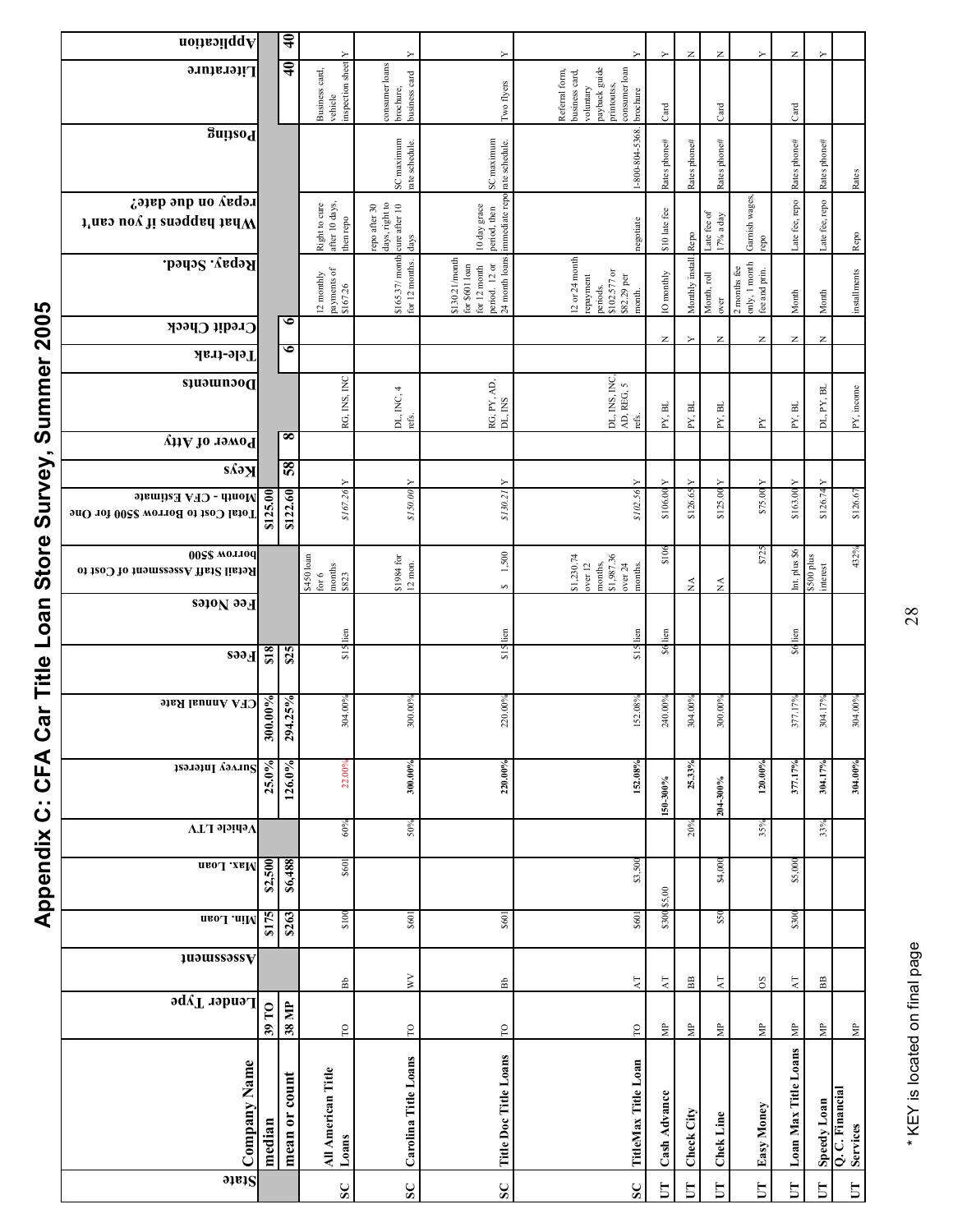| noitsplication                               |          | $\triangleleft$     |                                                                  |                                 |                                   |                                                        | $\rightarrow$                                  | $\mathbb{Z}$                                                           |                                                                                                                 |                                             |                                                                          |
|----------------------------------------------|----------|---------------------|------------------------------------------------------------------|---------------------------------|-----------------------------------|--------------------------------------------------------|------------------------------------------------|------------------------------------------------------------------------|-----------------------------------------------------------------------------------------------------------------|---------------------------------------------|--------------------------------------------------------------------------|
| Literature                                   |          | $\overline{\bf 40}$ |                                                                  |                                 |                                   |                                                        |                                                |                                                                        |                                                                                                                 |                                             |                                                                          |
|                                              |          |                     |                                                                  | business card                   |                                   |                                                        | available upon<br>materials<br>request         | available upon<br>materials<br>request                                 |                                                                                                                 |                                             |                                                                          |
| Posting                                      |          |                     | z                                                                |                                 | z                                 | $\mathbb{Z}$                                           |                                                |                                                                        | z                                                                                                               | $\mathsf{z}$                                | z                                                                        |
|                                              |          |                     |                                                                  |                                 |                                   |                                                        |                                                |                                                                        |                                                                                                                 |                                             |                                                                          |
|                                              |          |                     |                                                                  |                                 |                                   |                                                        |                                                |                                                                        |                                                                                                                 |                                             |                                                                          |
| repay on due date?<br>T'nn bappens it sought |          |                     |                                                                  |                                 |                                   |                                                        |                                                |                                                                        |                                                                                                                 |                                             |                                                                          |
|                                              |          |                     | IO roll-over                                                     | Roll-over, repo<br>eventually   | repo                              | repo                                                   | repo + storage<br>and other fees               | repo + storage<br>and other fees                                       | partial payment<br>over, repo, no<br>30% IO roll-<br>w/o pre-app.                                               | repo, no partial<br>payment w/o<br>pre-app. | 30 day IO roll-<br>payments w/o<br>pre-app.<br>over, repo, no<br>partial |
| Repay. Sched.                                |          |                     |                                                                  |                                 |                                   |                                                        |                                                |                                                                        |                                                                                                                 |                                             |                                                                          |
|                                              |          |                     | The first month<br>filing fee, then<br>pay the \$56<br>30 day 1O | installments                    | options<br>available<br>different | installments<br>generally at<br>\$130/month<br>monthly | monthly                                        | monthly                                                                | Single payment                                                                                                  | single payment                              | Single payment                                                           |
| Credit Check                                 |          | 6                   |                                                                  |                                 |                                   |                                                        |                                                |                                                                        |                                                                                                                 |                                             |                                                                          |
| Fele-trak                                    |          | $\bullet$           |                                                                  |                                 | Σ                                 | Y                                                      |                                                |                                                                        |                                                                                                                 |                                             |                                                                          |
| $\mathbf{S}$                                 |          |                     |                                                                  |                                 |                                   |                                                        |                                                |                                                                        |                                                                                                                 |                                             |                                                                          |
|                                              |          |                     |                                                                  |                                 |                                   |                                                        |                                                |                                                                        |                                                                                                                 |                                             |                                                                          |
| үнд төмөч                                    |          | 8                   | refs.                                                            | $\mathsf{D}$                    | $\mathbf{r}$                      |                                                        |                                                |                                                                        |                                                                                                                 |                                             |                                                                          |
| $s$ Аә $\chi$                                |          | 58                  |                                                                  |                                 |                                   |                                                        |                                                |                                                                        |                                                                                                                 |                                             |                                                                          |
| Month - CFA Estimate                         |          |                     | \$181.00 Y                                                       | \$160.00 Y                      | Y                                 | \$125.00Y                                              | <b>8181.00 Y</b>                               | \$181.00 Y                                                             | 8150.00 Y                                                                                                       | \$150.00Y                                   | \$150.00Y                                                                |
| Total Cost to Borrow \$500 for One           | \$125.00 | \$122.60            |                                                                  |                                 |                                   |                                                        |                                                |                                                                        |                                                                                                                 |                                             |                                                                          |
| 00SS worrod                                  |          |                     |                                                                  |                                 | $\lessapprox$                     |                                                        |                                                |                                                                        |                                                                                                                 |                                             |                                                                          |
| Retail Staff Assessment of Cost to           |          |                     |                                                                  | Varies                          |                                   | Depends                                                | \$1,556 for<br>\$181 for 1<br>month,<br>1 year | \$181 for 1<br>\$1,556 for<br>$\mathop{\rm month}\nolimits,$<br>1 year | 25% (\$125<br>interest for<br>25 days or<br>\$150 per<br>$\mathop{\rm mod}\nolimits$<br>$\operatorname{after})$ | \$150 per<br>month                          | \$150 per<br>month                                                       |
| Fee Notes                                    |          |                     | $\stackrel{\triangle}{\scriptstyle\sim}$                         |                                 | Z                                 |                                                        |                                                |                                                                        |                                                                                                                 |                                             |                                                                          |
|                                              |          |                     | \$56 filing fee                                                  | fee after<br>\$10 first 15 days |                                   |                                                        | membership<br>\$56 fee, \$6 lien<br>\$50       | membership<br>\$56 fee, \$6 lien<br>\$50                               |                                                                                                                 |                                             |                                                                          |
| $s$ əə $\overline{A}$                        | \$18     | \$25                |                                                                  |                                 |                                   |                                                        |                                                |                                                                        |                                                                                                                 |                                             |                                                                          |
|                                              |          |                     |                                                                  |                                 |                                   |                                                        |                                                |                                                                        |                                                                                                                 |                                             |                                                                          |
| <b>CFA Annual Rate</b>                       | 300.00%  | 294.25%             | 300.00%                                                          | 360.00%                         |                                   | 300.00%                                                | 300.00%                                        | 300.00%                                                                | 360.00%                                                                                                         | 360.00%                                     | 360.00%                                                                  |
|                                              |          |                     |                                                                  |                                 |                                   |                                                        |                                                |                                                                        |                                                                                                                 |                                             |                                                                          |
| Survey Interest                              | 25.0%    | 126.0%              | 25.00%                                                           | 360.00%                         |                                   | 25.00%                                                 | 25.00%                                         | 25.00%                                                                 |                                                                                                                 | 30.00%                                      | 30.00%                                                                   |
|                                              |          |                     |                                                                  |                                 |                                   |                                                        |                                                |                                                                        | days, 30%<br>after 25 days<br>25% first 25                                                                      |                                             |                                                                          |
| $\Lambda$ Г<br>$\Gamma$ Diup T               |          |                     |                                                                  | 50%                             |                                   |                                                        | 100%                                           | 100%                                                                   | 100%                                                                                                            | 100%                                        | 100%                                                                     |
| Max. Loan                                    |          |                     |                                                                  |                                 |                                   |                                                        |                                                |                                                                        |                                                                                                                 |                                             |                                                                          |
|                                              | \$2,500  | \$6,488             | \$2,500                                                          |                                 | \$2,500                           |                                                        |                                                |                                                                        | none stated                                                                                                     |                                             |                                                                          |
| Min. Loan                                    | \$175    | \$263               | $\boldsymbol{\mathcal{S}}$                                       |                                 | \$100                             |                                                        |                                                |                                                                        |                                                                                                                 |                                             |                                                                          |
|                                              |          |                     |                                                                  |                                 |                                   |                                                        |                                                |                                                                        |                                                                                                                 |                                             |                                                                          |
| <i><b>Quadrussess</b></i>                    |          |                     | $\frac{\text{AT, OS}}{\text{MY}}$                                | Bb, OS                          |                                   |                                                        |                                                |                                                                        |                                                                                                                 |                                             |                                                                          |
| Гепфет Туре                                  |          |                     |                                                                  |                                 | $\mathbb B$                       | $\mathbb B$                                            | $\rm{SO}$                                      | 80                                                                     | $\rm{SO}$                                                                                                       | $80\,$                                      | $\frac{1}{2}$                                                            |
|                                              | 39 TO    | 38 MP               | $\mathrel{\mathop{\boxplus}}$                                    | $\mathsf{D}$                    | $\mathbb{\Xi}$                    | $\mathrel{\mathop{\boxplus}}$                          | p                                              | $\mathbf{c}$                                                           | $\mathsf{C}$                                                                                                    | $\mathbf{c}$                                | $\overline{C}$                                                           |
|                                              |          |                     |                                                                  |                                 |                                   |                                                        |                                                |                                                                        |                                                                                                                 |                                             |                                                                          |
|                                              |          |                     |                                                                  |                                 |                                   |                                                        |                                                |                                                                        |                                                                                                                 |                                             |                                                                          |
|                                              |          |                     |                                                                  |                                 |                                   |                                                        |                                                |                                                                        |                                                                                                                 |                                             |                                                                          |
| Company Name                                 | median   | mean or count       | Fast Auto Loans<br>Alexandria                                    | Loanmax Chesapeake              | Fast Auto Loans<br>Chesapeake     | Speedy Cash Payday<br>Advance                          | Fast Auto Loans<br>Petersburg                  | <b>Colonial Heights</b><br>Fast Auto Loans                             | Loanmax Richmond                                                                                                | Loanmax Petersburg                          | Loanmax Colonial                                                         |
|                                              |          |                     |                                                                  |                                 |                                   |                                                        |                                                |                                                                        |                                                                                                                 |                                             | Heights                                                                  |
| otate                                        |          |                     | VA                                                               | VA                              | VA                                | VA                                                     | $V\!A$                                         | VA                                                                     | $\mathbf{V}$                                                                                                    | VA                                          | $\mathbf{V}$                                                             |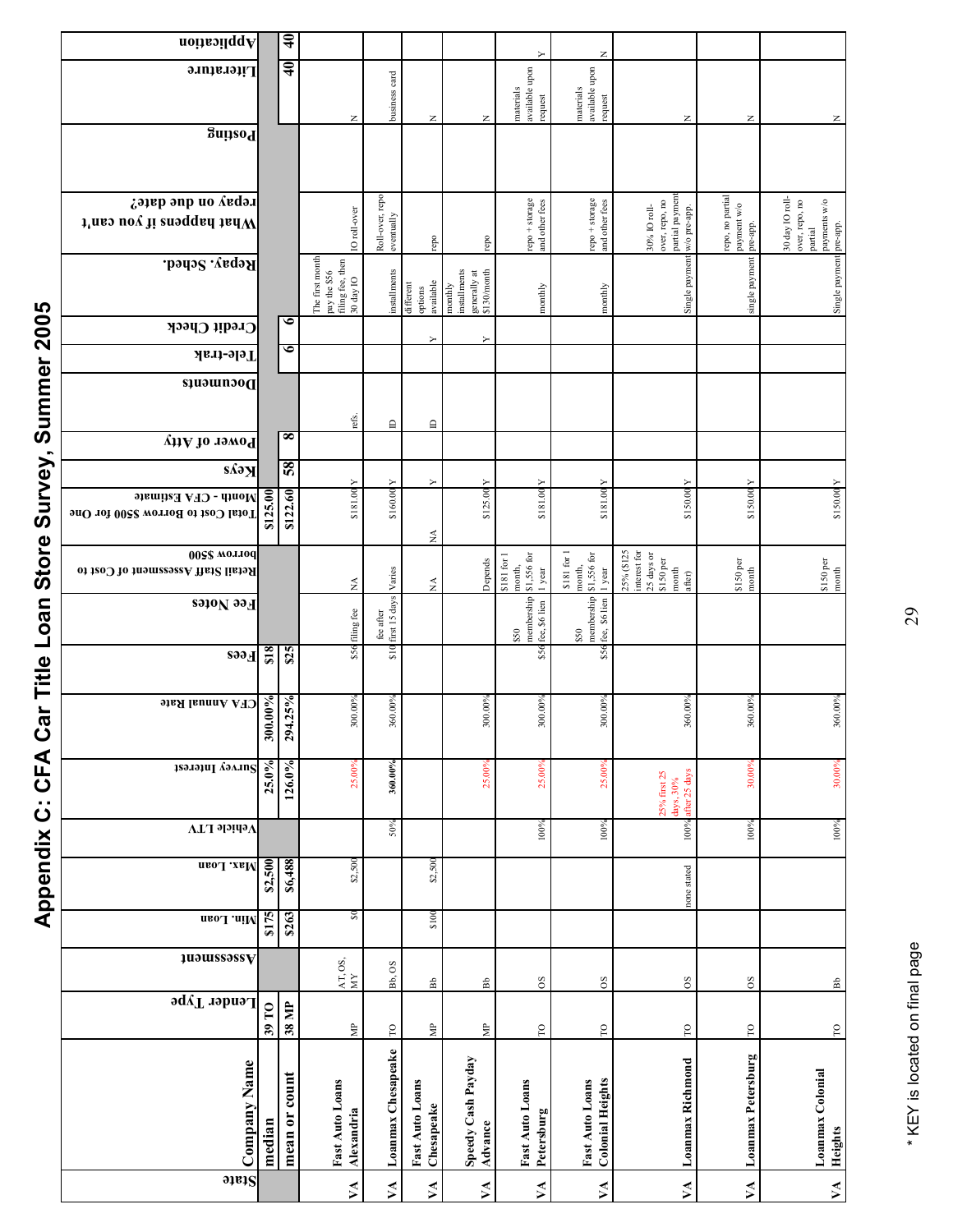| <b>atate</b>            | Company Name                                                                                                                                                                                                                                                          | Lender Type                       | <b>Quadrussess</b>         | Min. Loan | ивод .хвМ     | $\Lambda$ Ерісре Г $\Lambda$ | asanatal Interest | <b>CFA Annual Rate</b> | $s$ əə $\overline{A}$ | Pee Notes         | DOCK WOTION<br>Retail Staff Assessment of Cost to | Month - CFA Estimate<br>Total Cost to Borrow \$500 for One | sлэу | үнд то тэмоЧ                                              | $\mathbf{S}$       | <b>Credit Check</b><br>$M$ su-bl $9T$ | Repay. Sched.                                               | repay on due date?<br>T'ans uov di ensequed tedW                                         | Posting              | Literature                                                                       | Application |
|-------------------------|-----------------------------------------------------------------------------------------------------------------------------------------------------------------------------------------------------------------------------------------------------------------------|-----------------------------------|----------------------------|-----------|---------------|------------------------------|-------------------|------------------------|-----------------------|-------------------|---------------------------------------------------|------------------------------------------------------------|------|-----------------------------------------------------------|--------------------|---------------------------------------|-------------------------------------------------------------|------------------------------------------------------------------------------------------|----------------------|----------------------------------------------------------------------------------|-------------|
|                         | median                                                                                                                                                                                                                                                                | 39 TO                             |                            | \$175     | \$2,500       |                              | 25.0%             | 300.00%                | \$18                  |                   |                                                   | \$125.00                                                   |      |                                                           |                    |                                       |                                                             |                                                                                          |                      |                                                                                  |             |
|                         | mean or count                                                                                                                                                                                                                                                         | 38 MP                             |                            | \$263     | \$6,488       |                              | 126.0%            | 294.25%                | \$25                  |                   |                                                   | \$122.60                                                   | 58   | $\infty$                                                  |                    | $\bullet$                             | 6                                                           |                                                                                          |                      | 40                                                                               | 40          |
| VA                      | Loan Smart                                                                                                                                                                                                                                                            | p                                 | $_{\rm SO}$                |           |               | 100%                         | 22.00%            | 264.00%                |                       |                   | 22%                                               | <b>8110.00 Y</b>                                           |      |                                                           |                    |                                       | Single payment                                              | repo, no partial<br>payments are<br>without prior<br>Roll-over,<br>accepted<br>approval. |                      | Z                                                                                |             |
| VA                      | Fast Auto/Payday<br>Loans                                                                                                                                                                                                                                             | $\mathbb{R}$                      | ŪК                         | \$150     |               |                              | 25.00%            | 300.00%                |                       | \$50 Car Club fee | \$125                                             | \$175.00                                                   | ⋗    |                                                           | DL, INC, BK,<br>PY |                                       | Depends but<br>for example:<br>\$500 loan is<br>\$150/month | repo                                                                                     | $1-800-514-$<br>CASH | ≻<br>Terms/Conditio<br>ns, and sample<br>Reminder to<br>application<br>borrower, |             |
| YA                      | Loanmax Lynch.                                                                                                                                                                                                                                                        | P                                 | 孟                          | \$100     |               | 50%                          | 30.00%            | 360.00%                |                       |                   | $\stackrel{\triangle}{\geq}$                      | \$150.00                                                   |      | Ħ                                                         |                    |                                       | installments                                                |                                                                                          |                      | $\mathsf{z}$                                                                     |             |
| VA                      | Fast PayDay Loans,<br>$\ln c$                                                                                                                                                                                                                                         | $\mathrel{\mathop{\boxplus}}$     | 喦                          |           |               |                              | 25.00%            | 300.00%                |                       |                   | Depends                                           | \$125.00                                                   |      | PY, ID, refs.                                             |                    | ≻                                     | installments<br>single or                                   | repo                                                                                     | Referal ad           | z                                                                                |             |
| Þ                       | Speedy Loan                                                                                                                                                                                                                                                           | $\mathop{\boxtimes}^{\mathbf{p}}$ |                            |           | $80\%$ income | 33%                          |                   |                        |                       |                   | $\stackrel{\triangle}{\geq}$                      | Ž                                                          |      | DL, ID,<br>BL, PY                                         |                    |                                       |                                                             |                                                                                          |                      |                                                                                  |             |
| Σ                       | Wisconsin Auto Title<br>Loans                                                                                                                                                                                                                                         | $\mathsf{S}$                      | ΧN                         | \$100     | \$1,000       |                              | 300% to<br>360%   | 300.00%                |                       |                   | \$125 to<br>\$150                                 | \$125.00Y                                                  |      |                                                           |                    |                                       | 30 day IO with<br>roll-over                                 | small claims,<br>repo                                                                    |                      | $\blacktriangleright$<br>z                                                       |             |
| Σ                       | Wisconsin Auto Title &<br>Loan                                                                                                                                                                                                                                        | բ                                 | ΧN                         | \$50      | \$2,000       |                              | 25.00%            | 300.00%                |                       |                   | \$625                                             | \$125.00                                                   |      | family refs.<br>PH, EY, 4                                 |                    |                                       | 30 day IO with<br>roll-over                                 | small claims,<br>repo                                                                    |                      | ≻<br>Business card                                                               |             |
| $\overline{\mathbf{M}}$ | Paycheck & Title<br>Loans, LLC                                                                                                                                                                                                                                        | $\boldsymbol{\beta}$              | 80% gross<br>weekly<br>pay | \$400     | \$1,000       |                              | 25.00%            | 300.00%                |                       |                   | \$625                                             | \$125.00Y                                                  |      | $\frac{\mathsf{L}\mathsf{L}}{\mathsf{B}\mathsf{L}}$ , PH, | ≻                  |                                       | single payment<br>at 30 day or 30 s<br>day IO               | garnish wages<br>small claims,                                                           |                      | $\blacktriangleright$<br>$\mathsf{z}$                                            |             |
|                         | IK=unknown: OS=on site evaluation by lender: AT=Automated computer assessment: WV=wholesale Value: AV=Auction value: Survey Rate - Red indicates monthly rate hold indicates CFA calculated<br>KEY: Lender Type - TO=Title loan, SB=Sale Leaseback, MP=multi-product, |                                   |                            |           |               |                              |                   |                        |                       |                   | PW=pawnshop; Assessment -                         |                                                            |      |                                                           |                    |                                       |                                                             |                                                                                          |                      | MY=Model Year, older cars have higher rates; BB=Blue Book; Bb=Black Book;        |             |

rate from dollar values; Interest Cost to Borrow \$500 for a Month - all calculations for \$500 except S. Carolina (italicized) because calculation is based on borrowing \$600, SC consumer loan law limits **KEY: Lender Type** – TO=Title loan, SB=Sale Leaseback, MP=multi-product, PW=pawnshop; **Assessment** – MY=Model Year, older cars have higher rates; BB=Blue Book; Bb=Black Book; UK=unknown; OS=on site evaluation by lender; AT=Automated computer assessment; WV=wholesale Value; AV=Auction value; **Survey Rate** – Red indicates monthly rate, bold indicates CFA calculated rate from dollar values; Interest Cost to Borrow \$500 for a Month - all calculations for \$500 except S. Carolina (italicized) because calculation is based on borrowing \$600, SC consumer loan law limits interest rates below \$600; Documents - DL=drivers license, ID=identification, LL=Landlord, PY=paystub, PH=photo ID, BL=bill, AD=proof of address, EY=proof of employment, RG=auto registration, interest rates below \$600; **Documents** – DL=drivers license, ID=identification, LL=Landlord, PY=paystub, PH=photo ID, BL=bill, AD=proof of address, EY=proof of employment, RG=auto registration, lully late, INS=auto insurance, INC=income, BK=bank account, INP=proof of inspection, PH=working phone, HS=proof of lease or mortgage, SS=Social Security card. INS=auto insurance, INC=income, BK=bank account, INP=proof of inspection, PH=working phone, HS=proof of lease or mortgage, SS=Social Security card. uc, purvey nate ļ by renuer,  $\mathbb{H}$ ⊻ 5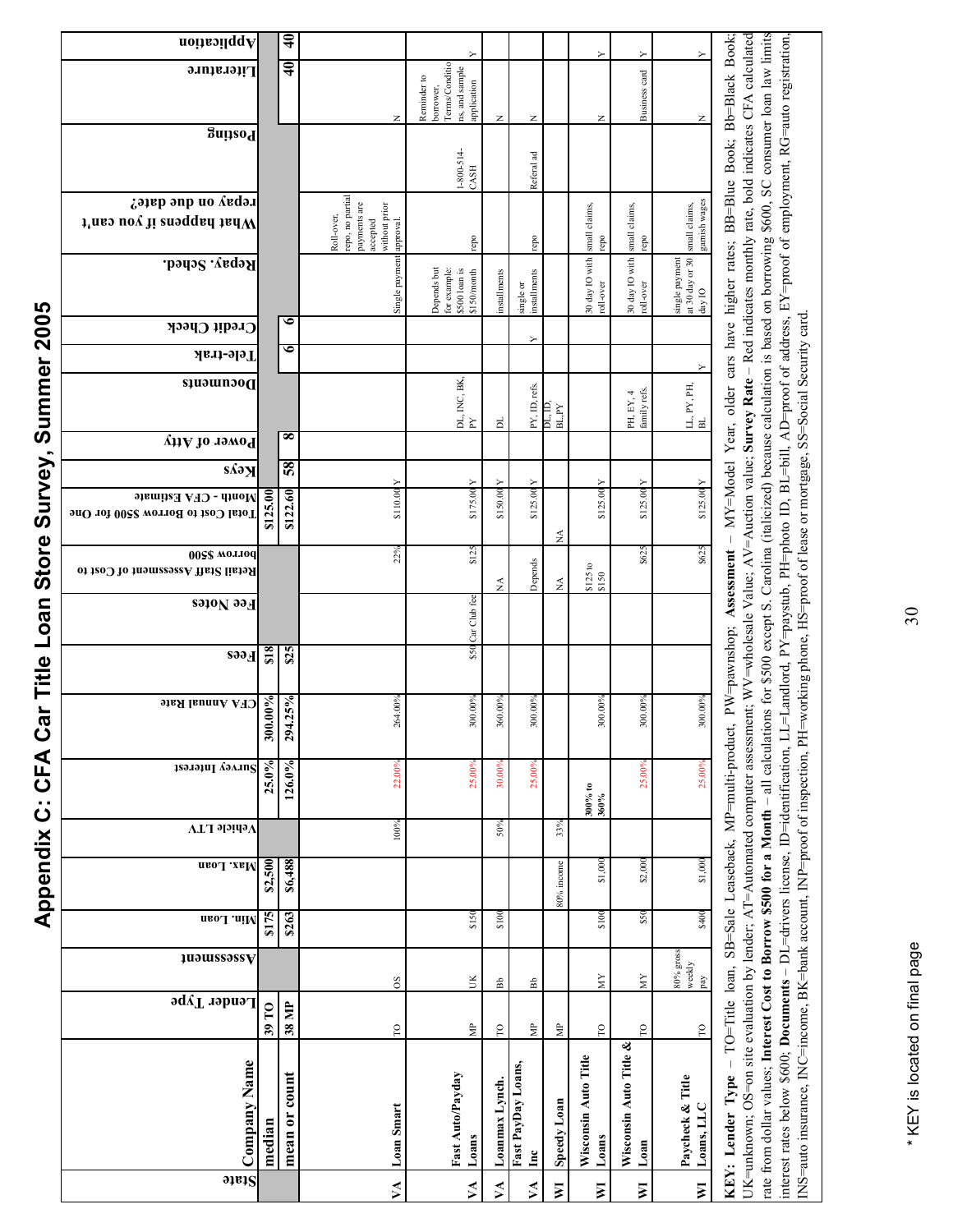### **Appendices D and E. Online Title Lenders and Terms**

### **Methodology**

CFA canvassed the top 100 hits on Google, MSN, and Yahoo under two search terms "car title pawns" and "car title lending." This produced seventeen online car title companies. CFA did a Who Is search for each website's URL to determine the owner of the website. While filling the applications with nonsense information, the surveyor documented whether the information was being transmitted over a secure site. Sites that offered title pawns that required the consumer to leave their car at the shop were not included. All searches were conducted at the end of May 2005 to the beginning of June 2005.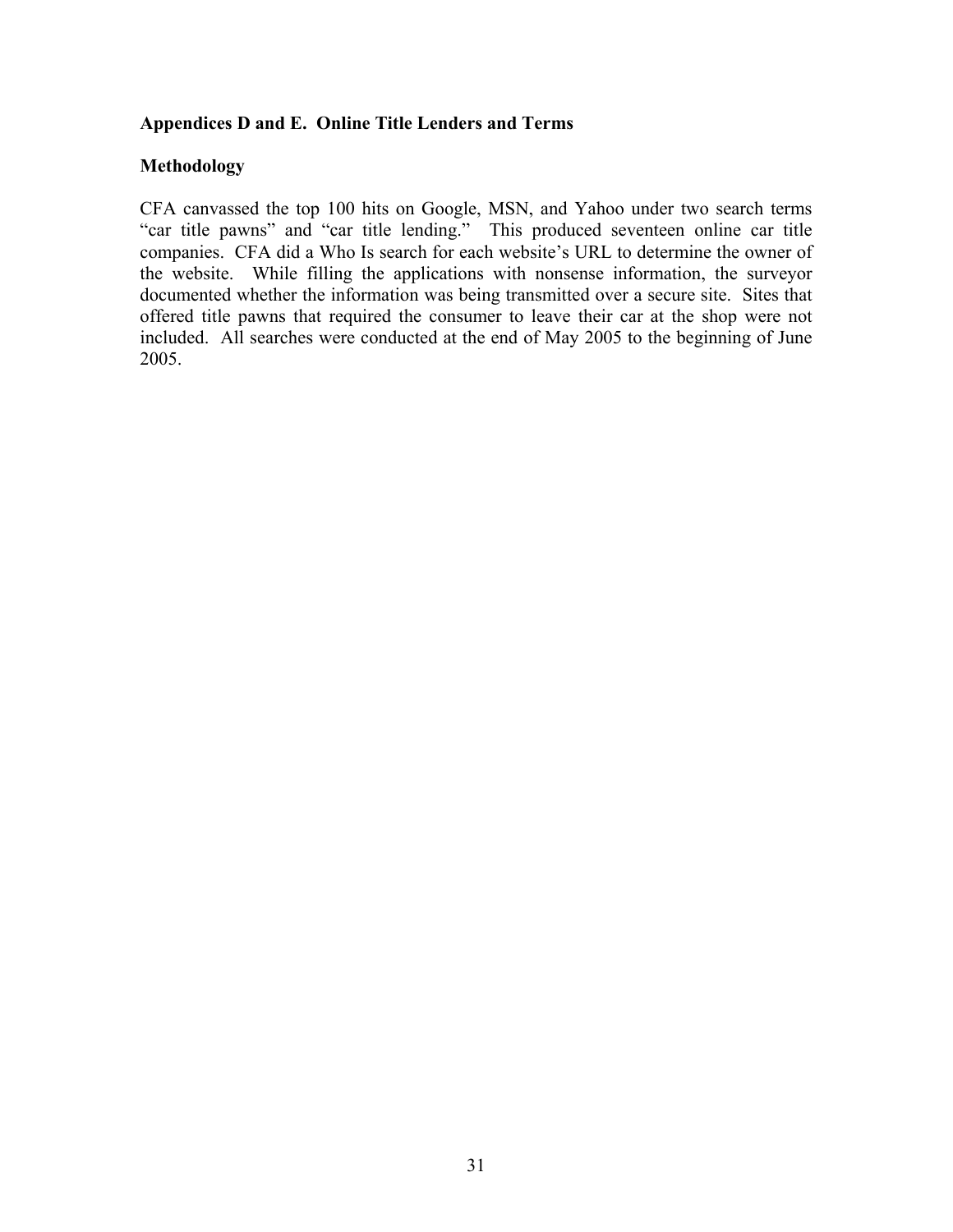| <b>Appendix L</b> |
|-------------------|

|                                           |                                         |          |                                | In State      |                   |                    |               | Website       |
|-------------------------------------------|-----------------------------------------|----------|--------------------------------|---------------|-------------------|--------------------|---------------|---------------|
|                                           |                                         | Revealed |                                | Residency     | Choice of         | License            | <b>Secure</b> | Privacy       |
| Company                                   | ddress<br>Website A                     | Address  | <b>State</b>                   | Requirement   | State Law         | Claim              | Website       | Policy        |
| Carolina Title Lending, Inc.              | www.ctltitleloans.com                   | ≻        | ပ္ပ                            | Yes           |                   |                    | $\frac{1}{2}$ | $\frac{1}{2}$ |
| Apple Fast Cash Personal Loans            | al-loans.com<br>www.fast-cash-person    |          |                                |               |                   | Ш                  | $\frac{1}{2}$ | Yes           |
| RPM Lenders                               | www.rpmlenders.com                      | ≻        | $\mathcal{L}$                  |               |                   | ర్                 | ž             | ž             |
| Coastal Carolina Cash                     | www.ccccartitleloans.com                | >        | ပ္တ                            | Yes, NC or SC |                   |                    | $\frac{1}{2}$ | Yes           |
| AM Financial                              | http://pinkslipautoloans.com            | >        | S                              | Yes           |                   | రే                 | $\frac{1}{2}$ | $\frac{1}{2}$ |
| rading Financial Credit, LLC              | <u>n.tpl</u><br>http://tfciloan.com/mai | >        | న్                             | Yes           |                   | Z                  | $\frac{1}{2}$ | $\frac{1}{2}$ |
| VehiCash                                  | www.vehicash.com                        |          |                                | ž             | $\bar{\Xi}$       |                    | $\frac{1}{2}$ | Yes           |
| CarBucks                                  | 티<br>www.carbuckscorp.cor               |          |                                | $\frac{1}{2}$ |                   |                    | Yes           | Yes           |
| 800 Loan Mart                             | www.800loanmart.com                     | >        | S                              | Yes           |                   | ర్                 | ž             | $\frac{1}{2}$ |
| Houston Finance                           | ine.com<br>www.autotitleloansonl        | ≻        | ×                              |               |                   |                    | ž             | $\frac{1}{2}$ |
| American First Financial Auto Title Loans | www.aztitleloans.com                    |          | $\lambda$ Z                    | Yes           |                   | RZ                 | $\frac{1}{2}$ | $\frac{1}{2}$ |
| Equity1Auto.com                           | http://equityoneauto.com                | >        | $\mathsf{\Sigma}_{\mathsf{Z}}$ | $\frac{1}{2}$ | $\mathsf{\Sigma}$ |                    | $\frac{1}{2}$ | Yes           |
| Advanced Credit & Title Loans             | www.advancedcreditandtitleloans.com     | >        | $\geq$                         | Yes           |                   | $\geq$             | Yes           | Yes           |
| FastBucks                                 | www.fastbucks.com/cartitleloans.asp     |          | $\mathsf{\Xi}$                 | ş             |                   |                    | Yes           | Yes           |
| Loans of America                          | www.loansofamerica.com                  |          |                                |               |                   | 군                  | $\frac{1}{2}$ | $\frac{1}{2}$ |
| Easy Money                                | $\frac{20}{2}$<br>www.easymoneyutah.    | >        | 5                              | Yes           |                   | 5                  | Yes           | $\frac{1}{2}$ |
| Autopawn of California                    | www.autopawn.com                        |          | S                              | $\frac{1}{2}$ |                   | 603-6347<br>CA law | Yes           | Yes           |
|                                           |                                         |          |                                |               |                   |                    |               |               |